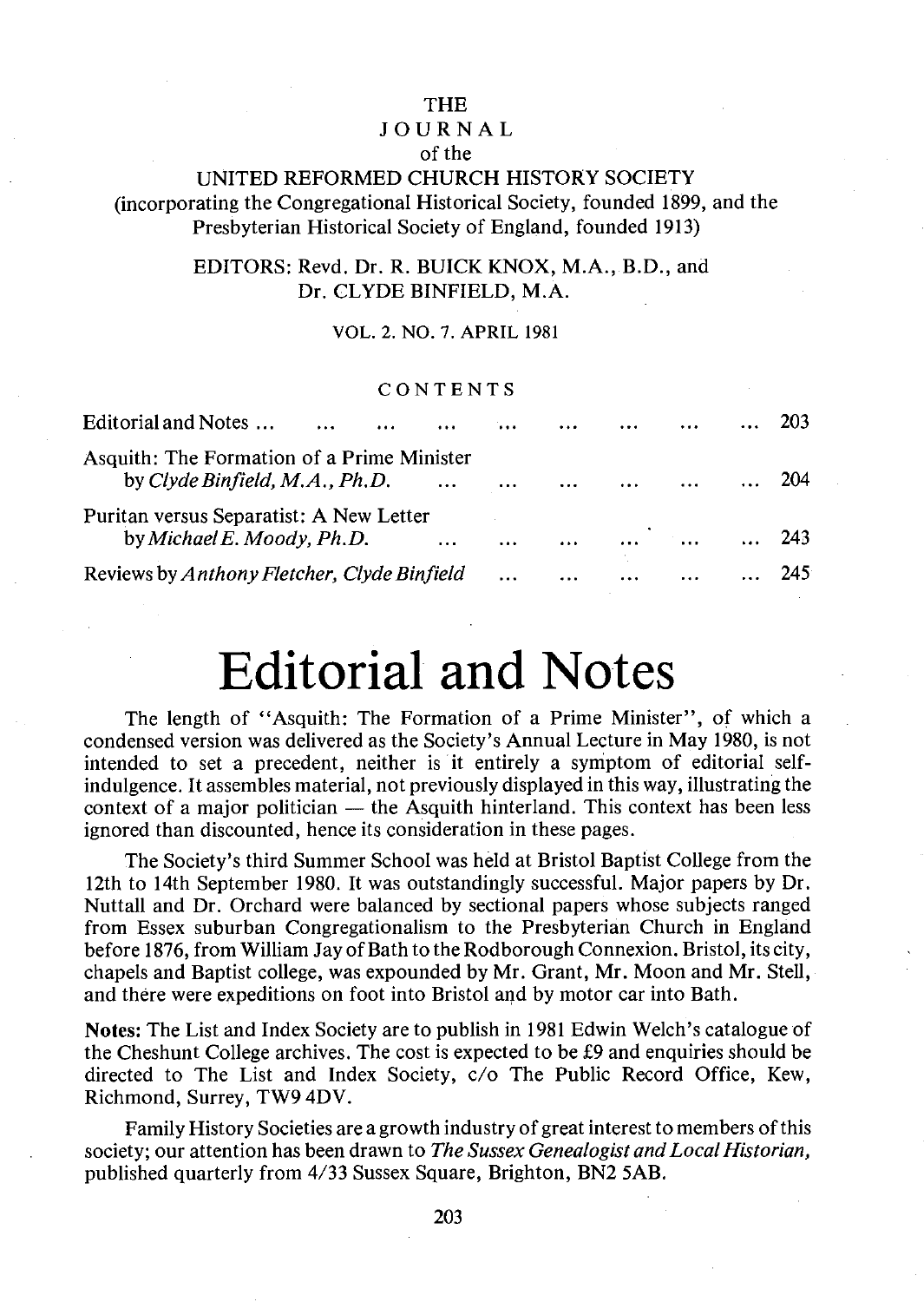Ĩ

~''We were never very fortunate in our M.P.'s", wrote R. F. Horton, whose congregation contained plenty. " ... We might, of course, claim that Lord Oxford and Asquith was with us at the beginning, and Lord Reading, the recent Viceroy of India, at one time used to come to Lyndhurst Road, but the connection of all these was slight, and precarious; and as we may not appropriate the greatness of some, perhaps we may be exonerated from the weaknesses of others."<sup>2</sup>

So much for M.P.s. As for Prime Ministers, two particularly concern this society. Sir Harold Wilson was a member of one of our churches during his years of office <sup>3</sup> ; Herbert Henry Asquith had been a member of a Congegational church in his late adolescence, and perhaps still counted as a Congregationalist when he first entered parliament. Our business is with him.

Imagine seven types of Liberal Prime Minister. The first, if he so cares, can work out a family connexion with Gladstone, Campbell-Bannerman, Cobden and Bright. Two sons marry the daughters of noblemen, two marry into the legal, landed and administrative classes; the fifth, who does not marry, distils the essence of such connexions into the film direction of *The Winslow Boy, The Browning Version* and *The Importance of Being Earnest.* One daughter marries a Balkan prince and knows Proust, the other marries a Winchester and Balliol civil servant nicknamed Bongie. Thus entrenched in all corners of the establishment, a great grandchild (to be precise, six great grand-daughters) of our Prime Minister can contemplate Arnold Toynbee as a grandfather and Gilbert Murray as a great grandfather, with Bertrand Russell as a first cousin and Clementine Churchill as a second cousin, three times and twice removed respectively. The family network has now become unmanageably Gilbertian, literally so, for W.S. Gilbert is also a cousin, twice removed, which would have amused our Prime Minister whose taste in music stopped at *Iolanthe.*  [Chart I].

Superimpose a second type of Liberal Prime Minister. This one has been a Fellow of Balliol and a pioneer extramural lecturer, supplementing his stipend by writing for learned periodicals. A brother-in-law teaches at a London grammar school and a brother is housemaster at one of the most successful of the new public schools; two uncles and a great uncle are chairmen of important northern school boards. There is a first cousin whose husband, a medical knight, professes therapeutics at a provincial university and an aunt whose brother is Master of the Rolls and whose niece is married to a Cambridge professor of mechanism best known for his university extension work. There is also an aunt whose first cousin

<sup>1</sup>A condensed version of this paper was delivered as the Annual Lecture to the United Reformed Church History Society at Sheffield on Tuesday, 6th May, 1980.

<sup>&</sup>lt;sup>2</sup>A. Peel and J. A. R. Marriott, *Robert Forman Horton*, 1937, p. 203.

<sup>&#</sup>x27;His membership was transferred from Rockferry Congregational church to Hampstead Garden Suburb Free .church in January 1950. Hampstead Garden Suburb Free Church, *Roll of Church Members, 1938-1952*  (Unless otherwise stated, church records were in possession of the local church at the time of consultation).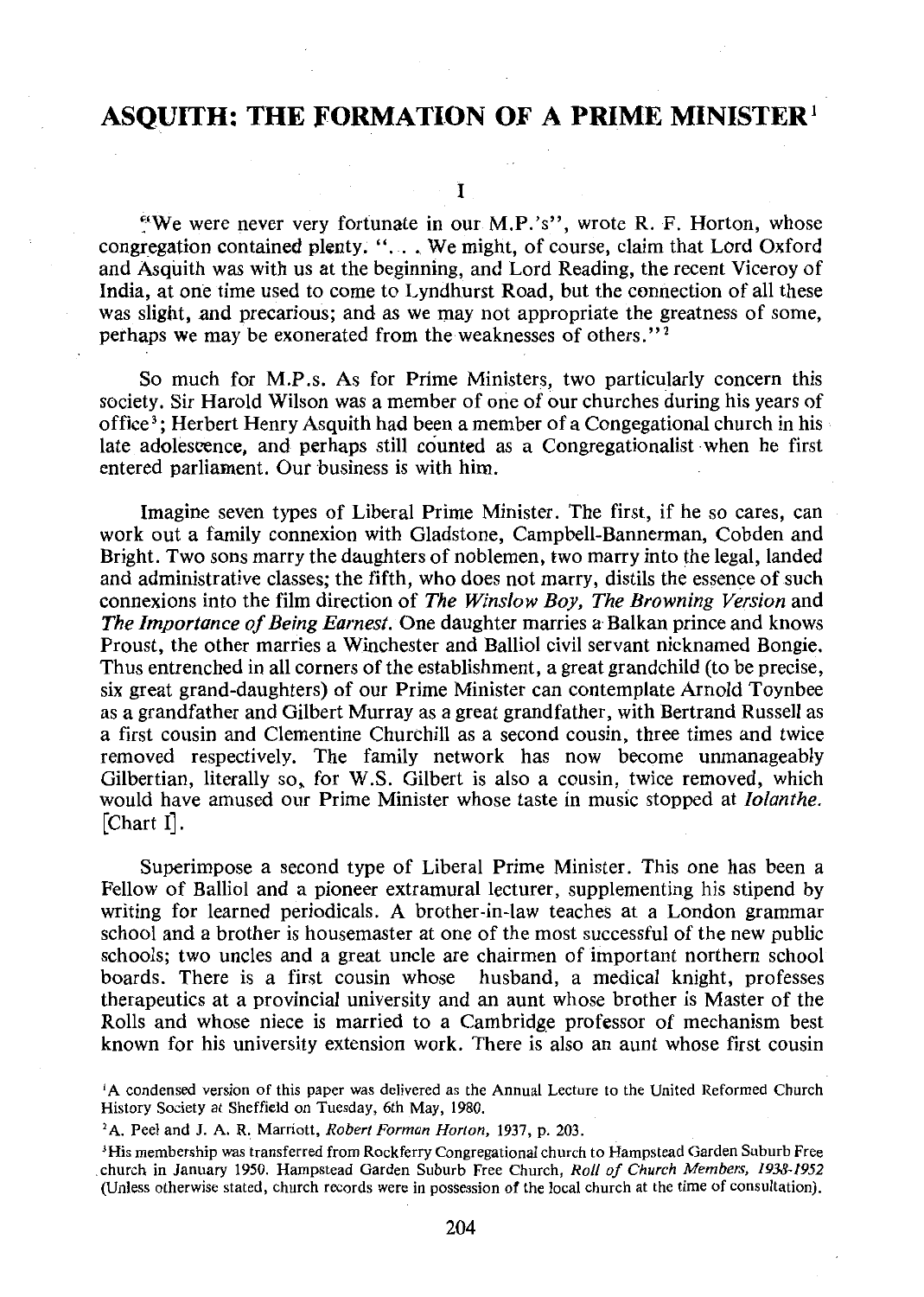#### **Chart 1: An Established Cousinhood**



**ASSPITT: LHE FORMATION OF**  $\mathbf{A}$  PR E MINISTER

VI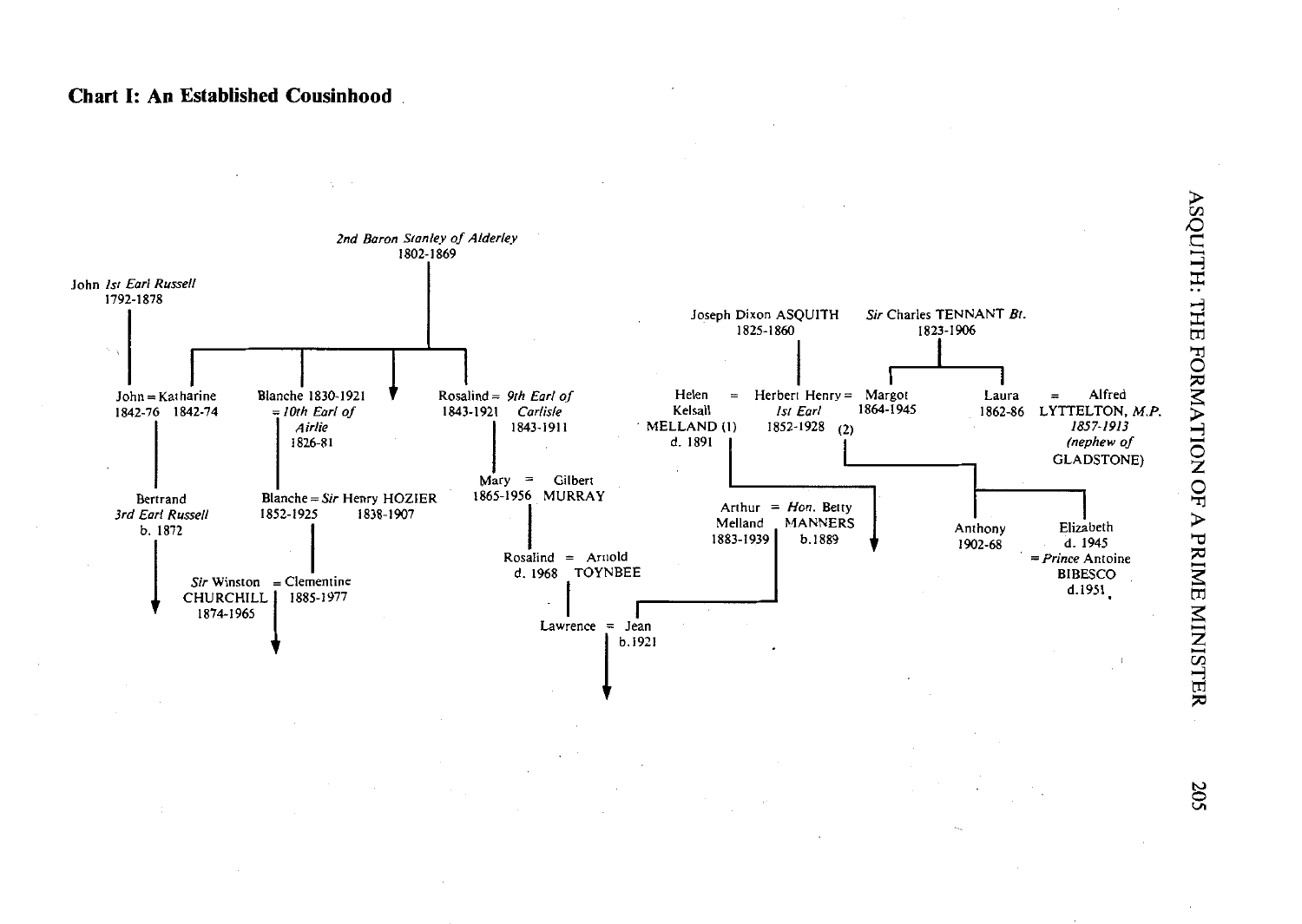writes school yarns, whose uncle is a founder member and early chairman of the London School Board and whose step-niece is headmistress of a school for ministers' daughters with an early reputation for sending on its girls to Newnham and Girton.

bur third Prime Minister has philanthropy and mutual help for his context. In his youth he debated in the north London Y.M.C.A. of which an uncle was vicepresident. Mechanics' Institutes and Sunday schools are hereditary concerns for his family, best reflected in the aunt's aunt whose husband has a national name in Sunday school matters, whose son is a secretary of the Bible Society and whose father-in-law has founded asylums for the orphaned, the insane and the incurable. The philanthropic context, already interconnected, becomes circular for our Prime Minister has another uncle who is founder, treasurer and chairman of Cottage Homes for Little Boys in North Kent.

Our fourth Prime Minister has an uncle who was mayor of Rochdale in 1869 and a great uncle who was Huddersfield's first mayor, in 1868. An aunt has married Firth's carpets while an uncle is brother-in-law to Crossley's carpets (and thus, by extension, to Salt's alpaca and mohair) as well as being son-in-law to *The Leeds Mercury.* Another uncle is brother-in-law to Colman's mustard and uncle by marriage to Pilkington's glass. Morley's stockings can be incorporated without undue difficulty and thus the way is open for Sheffield precious metal smelters, Scottish papermakers, the Batley prophet of successful profit-sharing, an early exponent of fire brigades, railway directors and a host of wool-staplers. This is on his parents' side. His first wife introduces a Lancashire tangle of cotton spinning Armitages, Lees, Rigbys and Haworths, together with Morton Peto, the Houses of Parliament's building contractor. In sum we have a national entrepreneurial network, several generations thick, backed inevitably by political muscle. Although our Prime Minister's grandfather and uncle have failed to enter parliament, their entrepreneurial-and-parliamentary cousinhood includes Samuel Morley, his sons Arnold and Charles, his brother-in-law George Denman, his nephew W. H. Bateman Hope and his cousin H. J. Wilson (whose wife's father and uncle were also M.P.s, not to mention the uncle who was chairman of Gladstone's Midlothian Liberals); it includes Francis Crossley, his brother John, his son Savile, his nephew Edward and his nephew-in-law, F.W. Fison; it includes Edward Baines senior, his sons Matthew and Sir Edward, his son-in-law Charles Reed; it includes Herbert Hardy Cozens-Hardy, his son William and his son-in-law Silvester Horne; it includes J. J. Colman and his son-in-law James Stuart; there are Morton Peto, Arthur Haworth and George Kemp; Benjamin, William and Thomas Whitworth, and more besides. When peerages come, three of them (Cozens-Hardy, Rochdale and Hollenden) are on the recommendation of our Prime Minister, as are three baronetcies (Firth, Willans Nussey and Haworth). [Chart II]

So to our fifth Prime Minister. He joined a Congregational church at the age of fifteen, as did his elder brother, his sister marries a Congregational minister and on his father's side there are cousinly connexions with several more, one of them a missionary to South Africa. Maternal connexions include ministers of leading Congregational churches in Leeds and London, and the pious dynasties of Reed and Pye-Smith. Since it is hard to find any extended entrepreneurial family without its clerical core (or fringe) there emerges a connexion of cousins, friends and churches;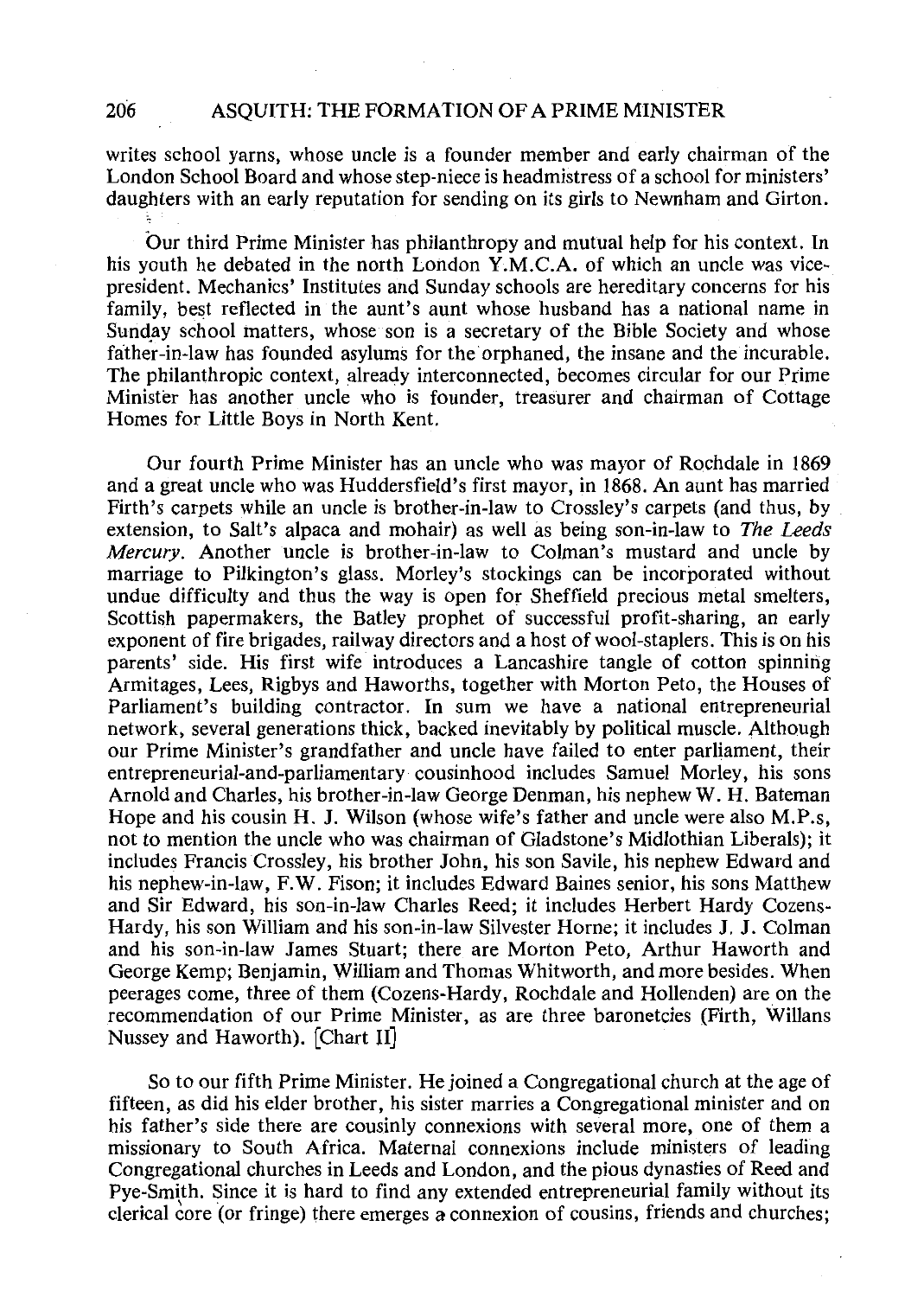#### **Chart II: A Dissenting Cousinhood**



fissue of Joseph CROSSLEY,<br>brother of *Sir* Francis CROSSLEY *Bt., M.P*.]

z. ISTER

8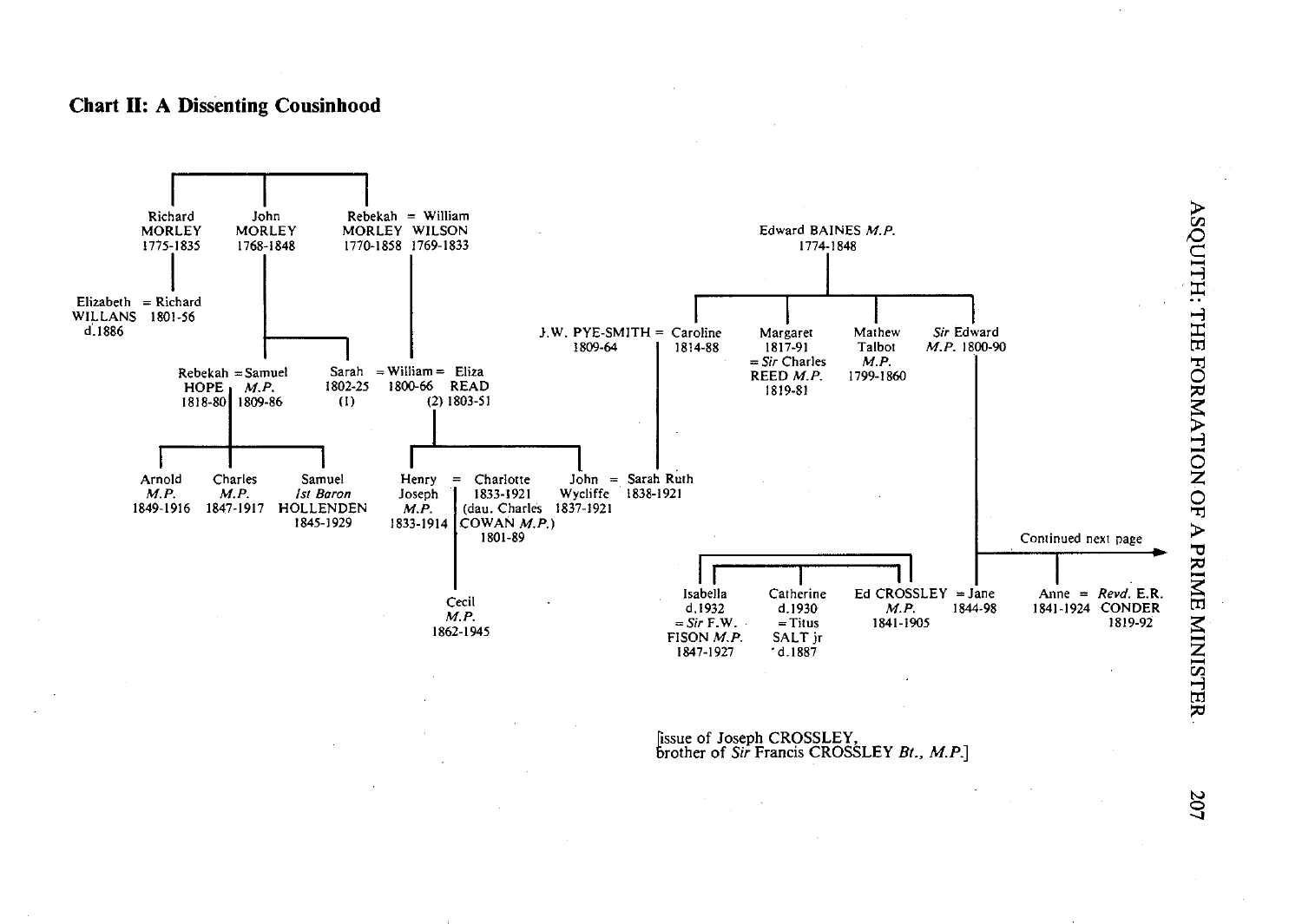

 $\tilde{\phantom{a}}$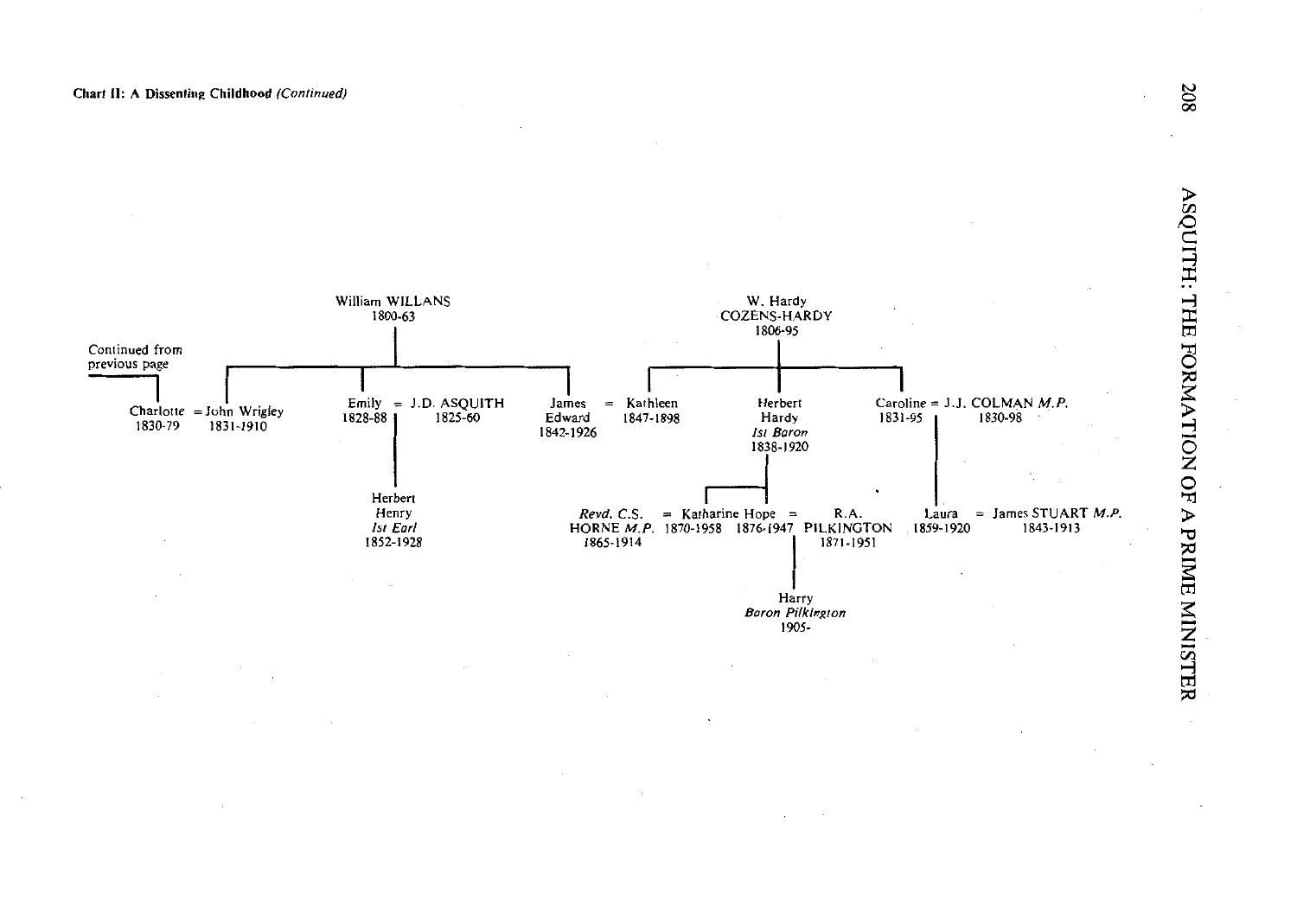deacons, missionary society directors, Sunday school superintendents; Andrew Reed, father and son, James and Edward Parsons, Silvester Horne, and also Robert Vaughan and Henry Robert Reynolds, Barrett of the *Hymnal,* Elkanah Armitage of Yorkshire United Independent; Princes Street Norwich, Union Islington, Great George Street Liverpool, Milton Rochdale and Milton Huddersfield, Albion Ashton-under-Lyne, Harrogate and St. Leonards. Nor are they solely Congregationalists, for there are Free Methodists and New Connexion Methodists in Rochdale, Ashton and Darlington; there are Baptists in Rochdale and Unitarians with, here and there, the Free Church of Scotland and its English fellow travellers.

There remain the sixth and seventh Prime Ministers. The father of the sixth dies when he is eight, his mother when he is thirty-six. There is little money and much ill health in a youth where schools and lodgings mix unevenly and where life means selfhelp, with origins successively rejected or forgotten when Oxford caps the educational edifice, when the bar completes the professional ascent, and when Westminster opens the world of affairs. As for the seventh, he is in the Commons from 1886 to 1918 and from 1920 to 1924, and in the Lords from 1925 to 1928; he is Home Secretary from 1892 to 1895, Chancellor of the Exchequer from 1905 to 1908, Prime Minister from 1908 to 1916. In short, he is in parliament for forty years and'in the highest offices for fourteen, for eight of them presiding over a cabinet which has been equalled in talent and performance but not surpassed and over legislation which has been fundamental in forming our present liberal, indeed social democratic, society.

These are seven ways of looking at Herbert Henry Asquith. The first is the way of memoirists and distinguished anecdotards, the last is the way of text books. Asquith favoured the sixth which, with the first and last, is also the way of his biographers. The others have been less ignored than discounted. To Stephen Koss, his latest biographer: "Because Asquith's early development did not contribute materially to his mature outlook, it does not warrant a detailed investigation [in a concise political biography]". The reasoning is firm: Asquith's

modest upbringing, while never repudiated, was effectively transcended ... he quickly outgrew the Puritan ethic and theology of his forebears ... Once he arrived, he had no reason to recollect his point of departure, which had proved more an irrelevance than a liability. . . From all indications . . . those Nonconformist roots had never run very deep. Certain influences were inescapable, but these tended to be of a negative quality. The deprivations of his boyhood left him with a thirst for luxury, a weakened ability to resist temptation, and a financial recklessness ... Without a supreme belief in his innate ability, what hope would he have had for storming the citadels of late-Victorian Oxford and Westminster? <sup>4</sup>

We may find this unconvincing. Puritan ethic and theology may be rejected but not outgrown and we might feel that, if proper weight is given to the full context of Asquith's first forty years, bearing in mind that politically he remained loyal to that context and was therefore never quite free from its intellectual and social affinities, we have the basis for a more satisfying appreciation of the last Prime Minister of a

'S. Koss, *Asquith,* 1976, pp. 3;2.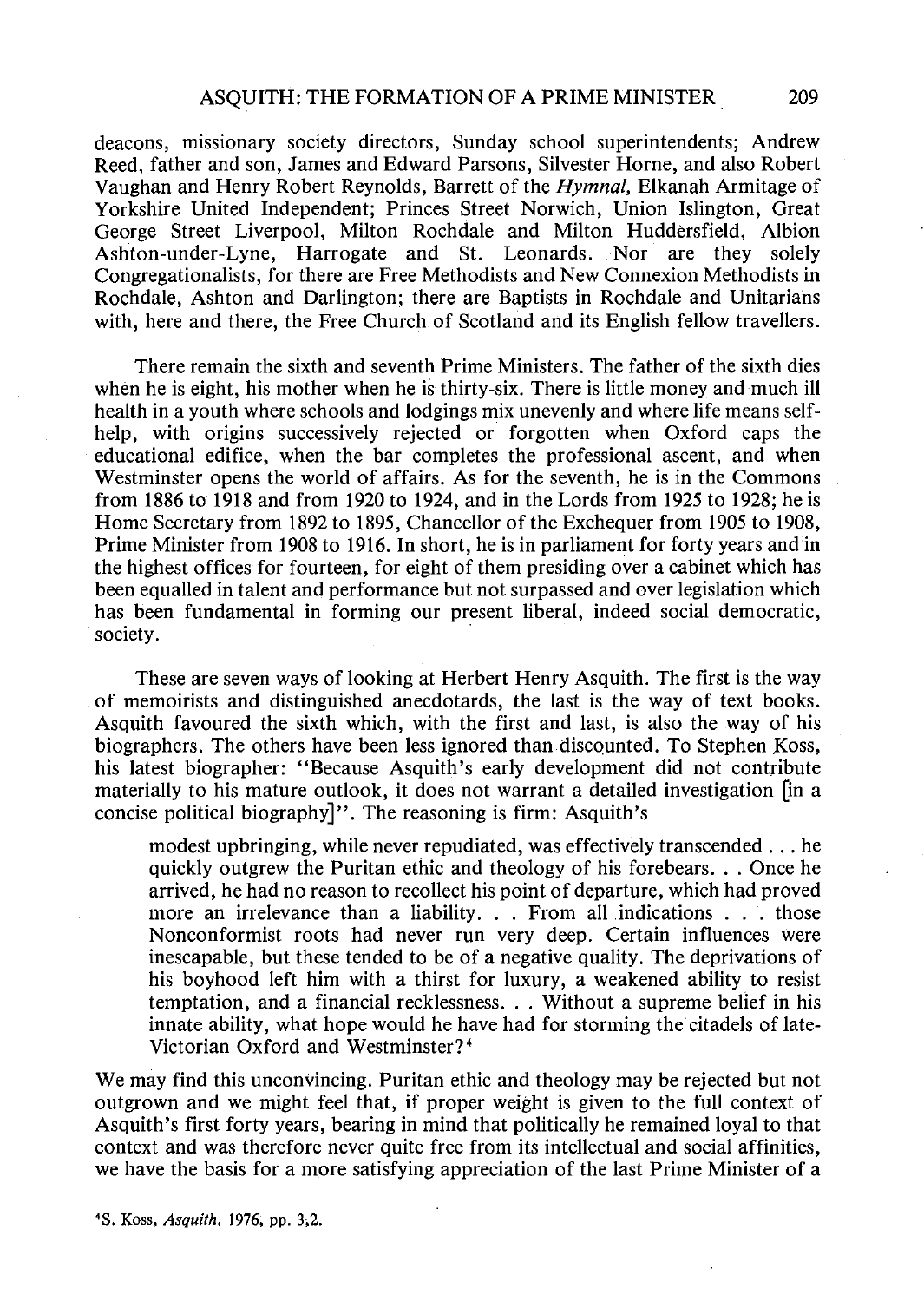wholly Liberal government. That government, moreover, reflected the first and most consistently successful of our mass political parties at a brief but piquant stage of our political development when there was a mass electorate with a working class majority which was nonetheless still based on property and interest, and from which millions of able bodied men, as well, of course, as women, were excluded. Asquith reflected that electorate to perfection. Indeed, my purpose in beginning with a seven-fold amen was to suggest that no Prime Minister in the past hundred years has been more representative of the contemporary body politic. Asquith may not have taken the obvious openings that came his way. It would be silly to read too much into links and coinCidences, many of them unknown to him. They provide no blueprint, for the attitudes which they encompassed were often mutually exclusive, but there remain sufficient congruities to justify the reconstruction of an Asquithian context that was varied, peculiar and pervasive. Within this setting enough people knew of each other to explain a whole complex of responses, and plenty of its men (and several of its women) successfully breached the educational, professional and political citadels of established society. Asquith was unique only in his earldom and his Prime Ministership: given his context and qualities, anonymity would have been more remarkable than inclusion in the proliferating *Who's Whos* of a near democracy.

II

"What novelist could have invented the name Asquith?" Evelyn Waugh wanted to know<sup>5</sup>. What novelist could have invented a Prime Minister Asquith whose private circle was so dramatically the mainspring of British political life at such a , time? 6 "Beatrice Webb often used to say with one of her well-known derisory sniffs that it was the Asquith circle who convinced her that the English upper classes were doomed to extinction. Somehow the short 'a' in her pronunciation of 'classes' gave the remark an extra ferocity". 7 The distaste was shared, for different reasons, by foreign aristocrats and by some of Asquith's colleagues; yet the tradition endures of higher qualities. For the *Irish Times* in 1928 Asquith, the soul of honour,

became the sport of intrigue, the victim of ingratitude and misrepresentation, but he was always loyal, always proudly serene, most patient when provocation was bitterest and least deserved. The keynote of Lord Oxford's character was magnanimity, and with his death a high and subtle quality has gone out of English politics. 8

For *The Times* of London in 1970 it was enough to devote an election leader to "The Asquith Ideal":

. . . Asquithian Liberalism has been one of the consistent influences on *The Times* in recent years, indeed since the war. It is in our view the finest of all the British political traditions, humane, conscientious, lucid, intellectual, courageous, and just. ... To an unusual degree the Asquith tradition has been

<sup>&#</sup>x27;C. Sykes, *Evelyn Waugh: A Biography,* 1975, p. 86.

<sup>&#</sup>x27;"The irreplaceable Sir Maurice", (review of S. Roskill, *Hankey; Man of Secrets), Times Literary Supplement*, 23 April 1970 p. 453.

<sup>&</sup>lt;sup>7</sup>M. Muggeridge, *The Observer Review*, 21 April 1968.

<sup>&#</sup>x27;Quoted in H. H. Asquith, *Memories and Reflections 1852-1927,* Vol. I, 1928, p. XII.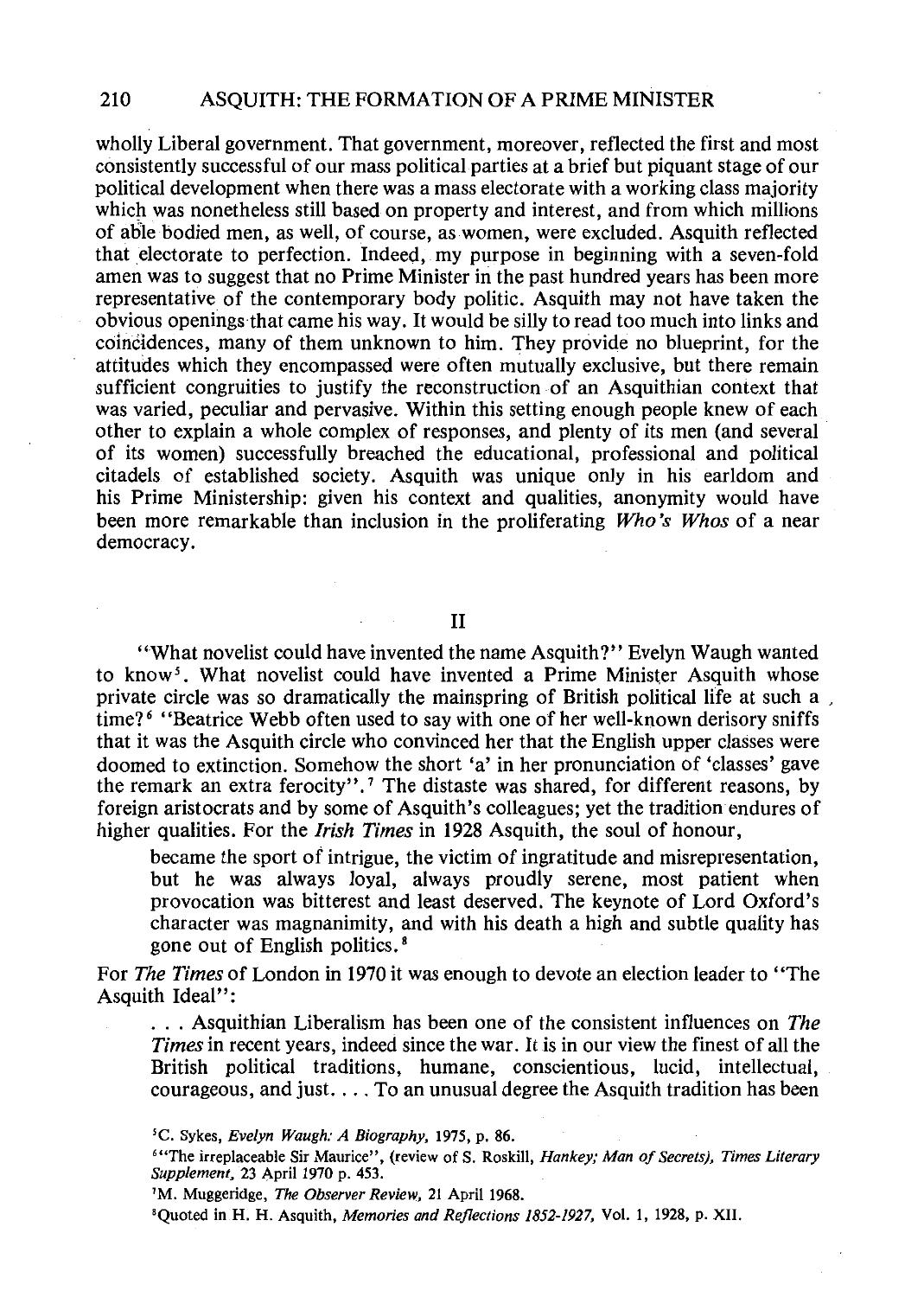maintained by the Asquith family ... *The Times* in this election would cheerfully work on a dynastic principle and give our support to any Asquith anywhere. <sup>9</sup>

In 1974 it was enough for The *Times* obituary to Sir Harry Verney to stress that he was the last survivor of Asquith's administration.<sup>10</sup>

Our interest in this Asquithian myth is that its context was cemented as much by religion as by social or economic factors. We are not here concerned with the obsolescence built into certain expressions of Nonconformity or the failure, political and sometimes personal, built into all Prime Ministerships. Our concern is to isolate the religious inheritance of a particular political personality.

It was J. S. Rowntree's belief that a spiritual inheritance is a possession until renounced or  $lost^{11}$ : Asquith did not quite do either. Indeed he had a great belief in personality. He wrote to Lady Horner in 1891 about Parnell, who fascinated him, ''Personality is still the most potent factor in the world, and as long as some men die at forty-five and others live to be ninety, political prophecy will be a fond and futile art." 12 He was also sensitive to connexion. John Simon (whose uncle and Asquith's brother-in-law had been fellow students at Spring Hill College) recalled how he and Asquith were listening to one of Stanley Baldwin's early speeches:

Asquith did not know who he was and presently he whispered to me, 'Do you notice what good English this man talks?', and stretched his hand to the Table for *Dod's Parliamentary Companion* - the little blue-covered reference book which Ronald McNeil once threw at Winston Churchill. Asquith loved to study the details of a parliamentary biography while sitting in the House and he pointed out to me how the speaker was the son of a former Member, who had been Chairman of the Great Western Railway.<sup>13</sup>

This memory illuminates the small collection of congratulatory letters at Asquith's peerage, and after, which survives in the least personally revealing of political archives, the Asquith Papers in the Bodleian Library: love and heartiest good wishes from his first wife's cousin, Annie Melland; heartiest congratulations from the surviving Willans uncle and his first wife's sister, Josephine Armitage (this with a dynastic note about a family connexion, "a good stout Liberal in more than one sense. The Haworths don't change ... "); heartiest congratulations and "very lively remembrance'' from Ramsden Street Congregational Church, Huddersfield, then on the verge of closure. 14 There were two especially revealing letters. Thomas Barlow wrote from Wendover: ". . . I hope you will tolerate a line from a humble member of the group of middle class puritans whose principles and traditions you have embodied and interpreted. We have always believed in you and always shall",<sup>15</sup> A year later, T. R. Glover, the Baptist classicist, sent his *Herodotus* 

<sup>&</sup>lt;sup>941</sup>The Asquith Ideal'', *The Times*, 8 June 1970.<br><sup>10</sup>The obituary was headed "An Asquithian Liberal'', The *Times*, 24 December 1974.<br>''Elizabeth Isichei, *Victorian Quakers*, O.U.P. 1970, p. 69.

<sup>&</sup>quot;J. A. Spender and C. Asquith, *Life of Herbert Henry Asquith, Lord Oxford and Asquith,* Vol. I, 1932, p. 66.<br><sup>13</sup>J. Simon, *Retrospect*, 1952 p. 274.

<sup>&</sup>lt;sup>14</sup> Anne Melland to H. H. A<sup>[squith]</sup> 27 January 1925, Asquith Mss. 35/80, Bodleian Library; J. E. Willans to H.H.A., 27 January 1925, Asquith Mss. 35/91; Josephine Armitage to H.H.A., 30 January 1925, Asquith Mss. 35/117; Revd. F. Wheatcroft to H.H.A., 29 January 1925, Asquith Mss. 35/111.

<sup>&</sup>lt;sup>15</sup> Thomas Barlow to H.H.A. 26 January 1925, Asquith Mss. 35/22.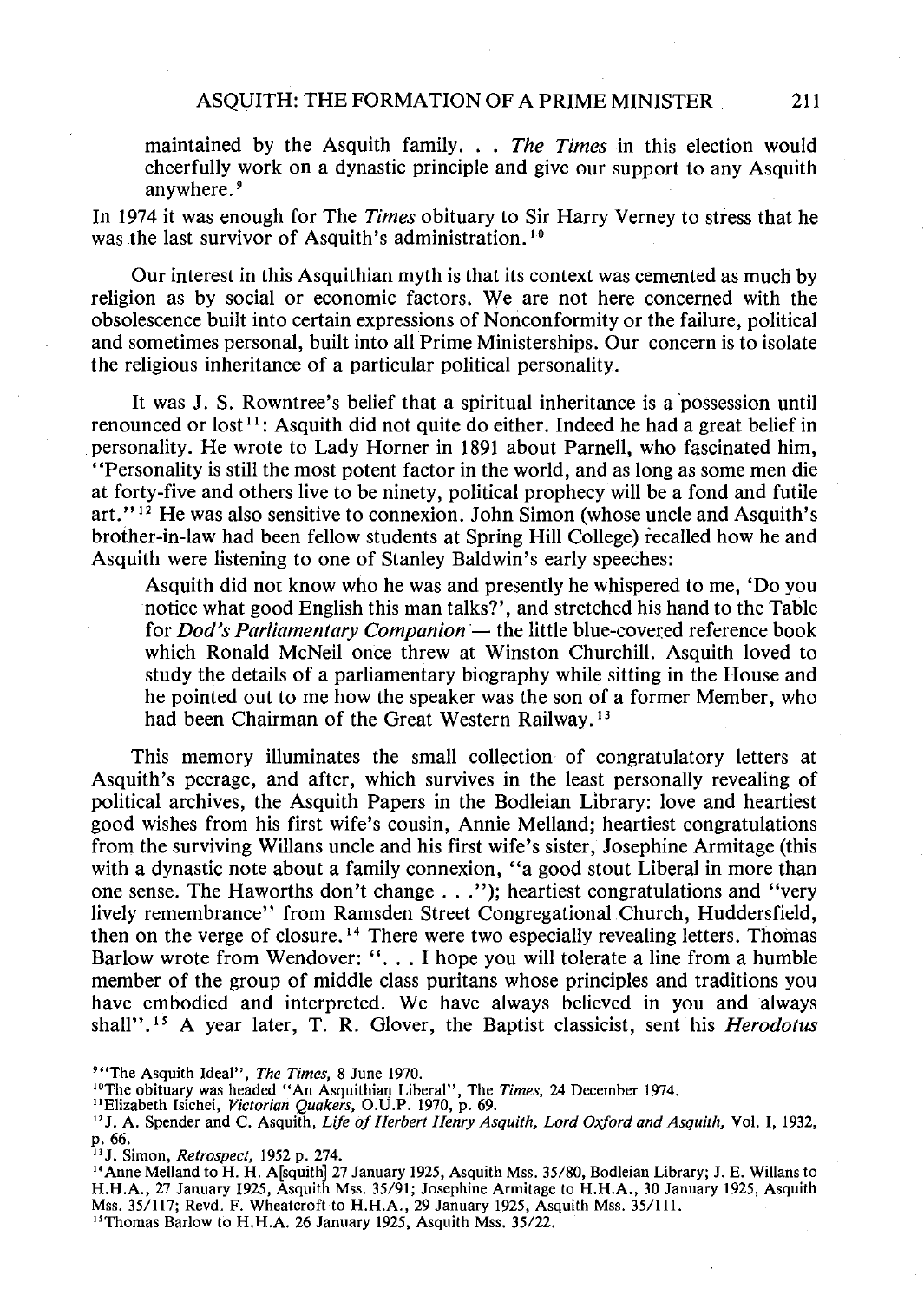in return for Asquith's *Scaliger:* "I shall be glad if you will accept it from a fellow student (if I may say so) and a follower who proposes to go on following''. 16 These people were neither fond nor naive in seeing Asquith's honour as their honour. Whatever its outworkings in him, Asquith's was the Nonconformist generation which, born when Huddersfield, Morley or Rochdale were yet to become municipal boroughs, saw one of themselves become Home Secretary at the age of forty and Prime Minister when he had just turned fifty-six.

In 1873, when Asquith was still an Oxford undergraduate, the minister of Huddersfield's senior Congregational church spoke at the opening of new buildings for Silcoates, the school for Congregational ministers' sons just outside Wakefield:

He was anxious that the Congregational body should avail itself to the fullest extent of the high educational advantages now offered for the sake of the influence such learning would enable its possessors to exert as teachers of others and leaders of public opinion. Then there would be no pretext for saying that there was no Congregationalist fit to be a headmaster of a School, a Government Inspector, or to take any of the highest offices of State. He did not see why it should be thought a thing incredible, before this century was ended, that some of those who now sat on those benches should have a seat on the Woolsack and in the Cabinet of State Ministers. With a learned Jew as Master of the Rolls, a right royal Quaker in the Duchy of Lancaster, and a Baptist on the Bench, why might not a Christian Gentile, though the son of a poor independent Minister be Attorney General or Lord Chief Justice.<sup>17</sup>

Dr. Bruce, whose own family circle produced its first M.P. in the following year, and who in earlier days had taught John Morley, lived to see the spirit of his dream fulfilled, if not the letter.<sup>18</sup>

III

It is part of the received truth about Asquith that he put the North behind him in 1864 when he and his brother left Huddersfield for Islington and City of London School while his mother and sisters moved on down to St. Leonards. Received truth is seldom the whole truth and Asquith's northern background is too wide for summary rejection. When, thirty-nine years later, Asquith excused himself from the centenary celebrations of Union Chapel, Islington, a local journalist got his origins terribly garbled, turning Asquith's Yorkshire cloth merchant father into a Lancashire cotton spinner who died for his faith, as it were, having lost his money in the cotton famine caused by the American Civil War. 19Yorkshire and Lancashire, cotton and wool, must be very similar to a London reporter, yet he was not too far wrong and the Yorkshire Asquith is best seen as a product of the distinct yet interlocking Nonconformist, Liberal and textile communities, each with its hinterland, of Morley and Huddersfield in the West Riding and of Rochdale, across the Pennines.

<sup>&</sup>lt;sup>16</sup>T. R. Glover to H.H.A., 28 April 1926, Asquith Mss. 35/202.<br><sup>17</sup>H. H. Oakley, *The First Century of Silcoates*, Cheltenham 1920, p. 41.<br><sup>18</sup>The nephew was W. E. Briggs, M. P. Blackburn 1874-1885; *Huddersfield Examiner*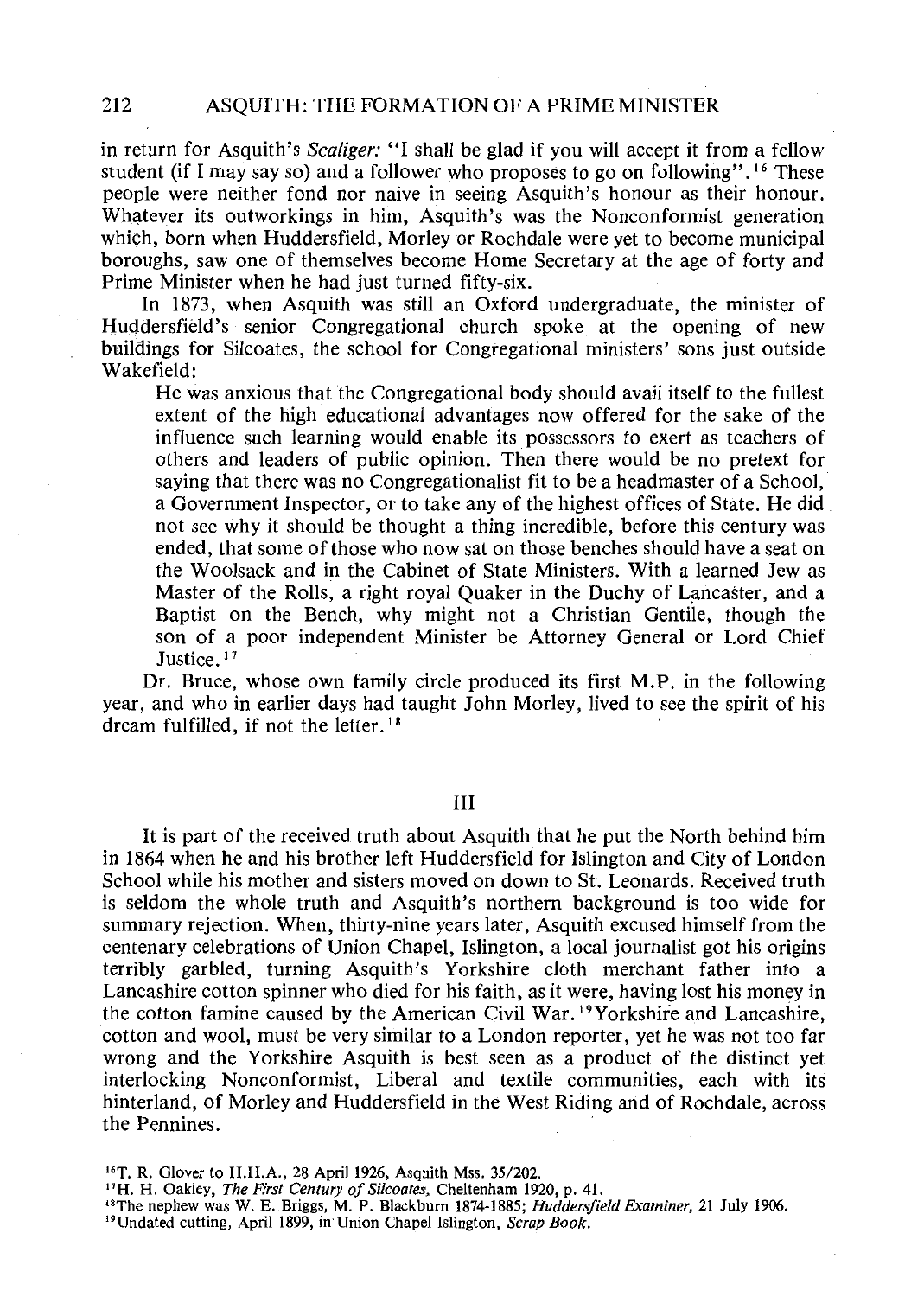The Asquiths were from Morley. Their name is frequently found in the membership rolls and diaconates of the West Riding, but Morley was the heartland of the Prime Ministerial Asquiths. Morley is small, still self-contained although untidily attached to Leeds, with Wakefield, Dewsbury, and Bradford to complete its encirclement. It is neither distinguished nor prosperous and any intervening stretches of countryside are unsatisfactory. Its dominating feature is a recreation of Leeds town hall forty years on. There are no commanding villas although several austerely substantial houses remain along the road, inevitably called Victoria Road, to Leeds. Asquith's birthplace, Croft House, is towards this area, in what was then called Windmill Hill and is now confined by the speculative housing of Croft House Road, Close, Gardens, Drive, and View. The house itself survives, more solidly representative of the reticent prosperity of mid-Victorian woolmen than Asquith's biographers have suggested. In the West Riding way it was in ample grounds yet very close to rows of workmen's cottages. Its style suggests resident maids, yet it was the home of a family man in his twenties.

These were chapel villas. The three Anglican churches, none older than 1830, are off centre and until recently it was the chapels which caught the eye: the Baptists, large and sturdy late-comers, the ornate Primitive and solidly old-fashioned Wesleyan Methodists, and the Congregationalists of Rehoboth and St. Mary's. Rehoboth, 1830's classical, was on a bank near Morley Hall framed by one of those northern graveyards whose grandeur and panache confound the southerner, though the brief lives etched on the prosperous stones add the uncertainty necessary to proper understanding. Here, under a drape surmounted monument, encompassing the century from 1778 to 1888, lie Asquith's grandparents, parents, and two of his sisters. The other Congregational church is as surprising as the town hall. This one is very much the parish church, commandingly close to the centre, with its Sunday school an opulent dependency some way off. At first sight, St. Mary's-in~the-Wood, rebuilt by Lockwood and Mawson in 1883 in what was by then rather old-fashioned Decorated Gothic with clocktower, spire and much stained glass, could have been built by any community of over-rapidly prosperous northern Dissenters, as good of its kind as it is disturbing to an agonized posterity. But its graveyard does not fit. St. Mary's graveyard, larger than Rehoboth's although filled with the same names, serves a community for whom chapel, not Church, was the folk religion. Hence the table tombs to the Websters of Morley Hall, the mausoleum to the Scatcherds of Morley House and other unexpected things, for the daughter of a seventeenthcentury poet (Edmund Waller) and the wife of an eighteenth-century Lord Chancellor (Loughborough) are as unusual in a Dissenting burial ground as Charles II's Arms, a Pancake Bell rung an hour before noon each Shrove Tuesday, and a Passing Bell, for funerals, are strange in a Dissenting chapel. Morley has them all. Such Dissent, unbroken since Cromwell's day, is less that of the great West Riding textile centres than of the small East Anglian towns, Stowmarket, Beccles, Bungay, Halstead, Braintree, with their settled chapel communities and their self-sufficing economy. Like them Morley was stiff with instinctive Dissent. William Smith captured its nature in 1888 when he applied to Morley what Bardsley's *English*  Surnames applied more generally to the West Riding:

Puritanism ... was like the fire that smoulders among the underwood before it catches flame, it spreads the more rapidly afterwards. The Geneva Bible crept into the dales and farmsteads, and their own primitive life seemed but to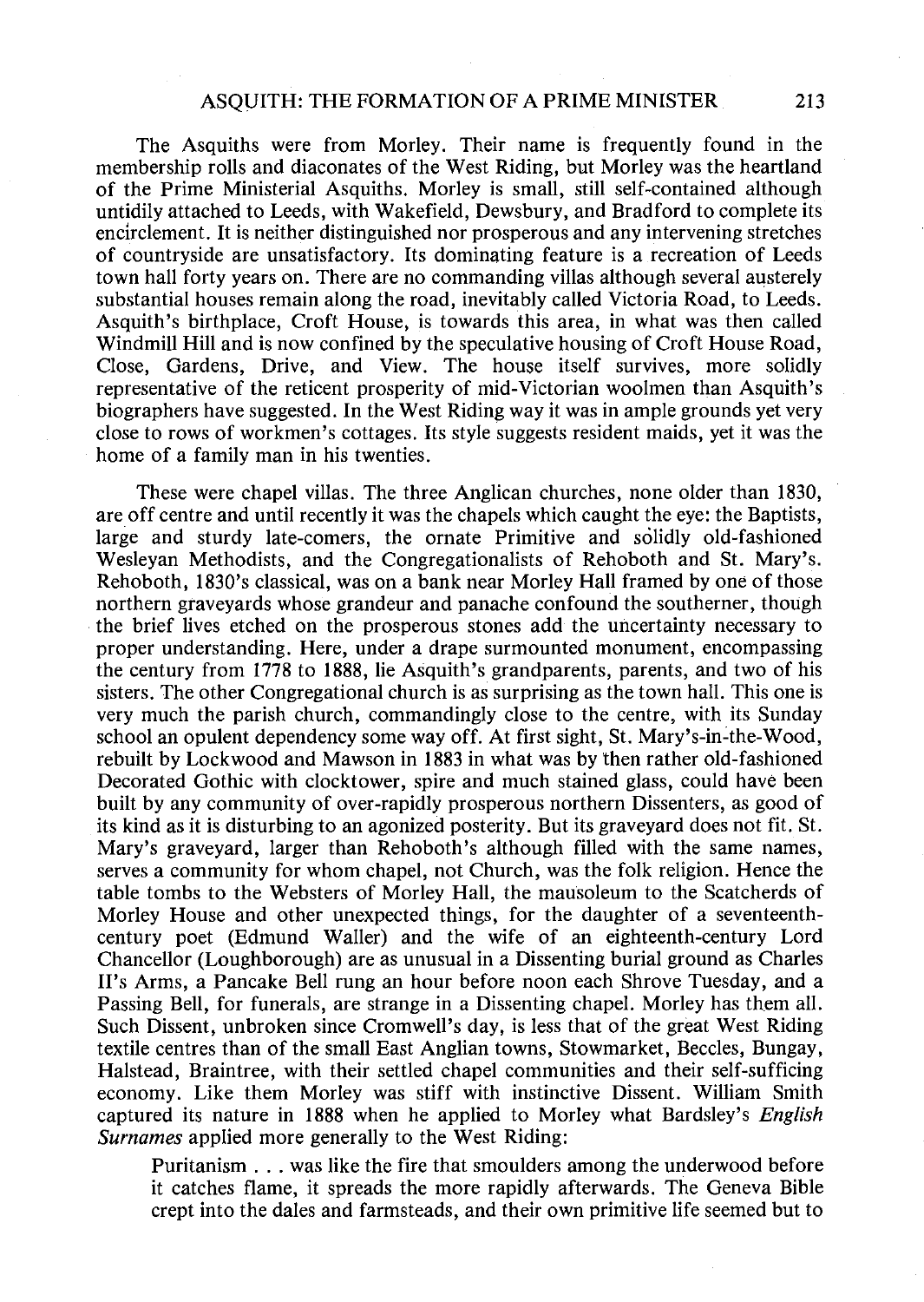be reflected in its pages. The Patriarchs lived as graziers, so did they. There was a good deal about sheep and kine in its chapters, and their own lives were spent among the milk-pails and wool shears. The women of the Old Testament baked cakes, and knew what good butter was. So did the dales folk. By slow degrees Cecilia, Isabella, and Emma lapsed from their pedestal, and the little babes were turned into Sarahs, Rebekahs, and Deborahs. As Nonconformity gained ground, Guy and Miles, and Peter and Philip became forgotten. The lads were no longer ushered into existence than they were transformed into duplicates of Joel and Amos, and Obadiah. The measles still ran through the family, but it was Phineas and Caleb, not Robert and Roger, that underwent the infliction. Chosen leaders of Israel passed through the critical stages of teething. As for the twelve sons of Jacob they could all have answered to their names in the dames' schools, through their little apple-cheeked representatives which lined the rude benches. On the village green every prophet, from Isaiah to Malachi, might be seen of an evening playing leap-frog; unless, indeed, Zephaniah was stealing apples in the Garth. If we look over the Directories of West Yorkshire and strike out the surnames, we could imagine we were consulting anciently inscribed registers of Joppa or Jericho. It would seem as if Canaan and the West Riding had got inextricably mixed. 20

This was the Morley whose Old Chapel (as St. Mary's was better known before 1883) employed at least to 1847 a clerk to give out hymns and notices in a sing-song drawl from his place below the pulpit<sup>21</sup> That Old Chapel, "the only instance in England and Wales", it was locally believed, "of an ancient episcopal place of worship which was not restored to the Established Church at the restoration of the Stuarts", 22 survived much altered until demolished as a dangerous structure in 1875. It had started as a tithe barn, become a chapel of ease to Batley, been refitted in the 1640's by the Puritan Saviles of Howley Hall, and leased in September 1650 to Morley's Presbyterians. From the 1690's (there had previously been three decades of Prayer Book worship, although the Presbyterian trustees never relinquished legal control) the chapel housed an avowed and respectable Presbyterian congregation, in neighbourly relationship with the West Riding's oldest Congregational church one mile off, at Topcliffe. Its ministers were respectable men, their orthodoxy increasingly suspect but never disproved; and so it continued when the church became fully Congregational in the early nineteenth century. The cause attracted college trained men with eligible pastorates or college tutorships ahead of them. There was, too, the hint of greater matters: one of the ministers was Henry Dunckley's brother-in-law, whose *Manchester Examiner,* far more than the *Manchester Guardian,* was the voice of the true Manchester School. Samuel Stead of the *Morley Observer* sat under him. 23

<sup>22</sup>Thus the church noticeboard.

<sup>&</sup>quot;W. Smith ed., *The Registers of Topclijfe, and Morley,* 1888, pp. 39-40. Compare this with Dr. Halley's address at the Centenary Tea-meeting of Highfield, Huddersfield in February 1872: ". . . . How fond the Yorkshire people were of their Bibles! They recorded on the fly leaf the names of their children, and he never read such a list of Joshuas, Jonases, Jeremiahs, Gamaliels, Elkanahs and Lukes ... ", R. Bruce, *Centenary Memorial of Highfield Chapel, Huddersfield,* Huddersfield 1872, p. 134.

<sup>&</sup>quot;Smith, *op. cit.,* p. 46.

<sup>&</sup>lt;sup>23</sup> For the history of the church see Smith *op. cit. passim,* esp. pp. 24-51; J. G. Miall, *Congregationalism in Yorkshire,* 1868 pp. 320-3. Dunckley's brother-in-law was the Revd. George Southey, minister from 1866 to 1875.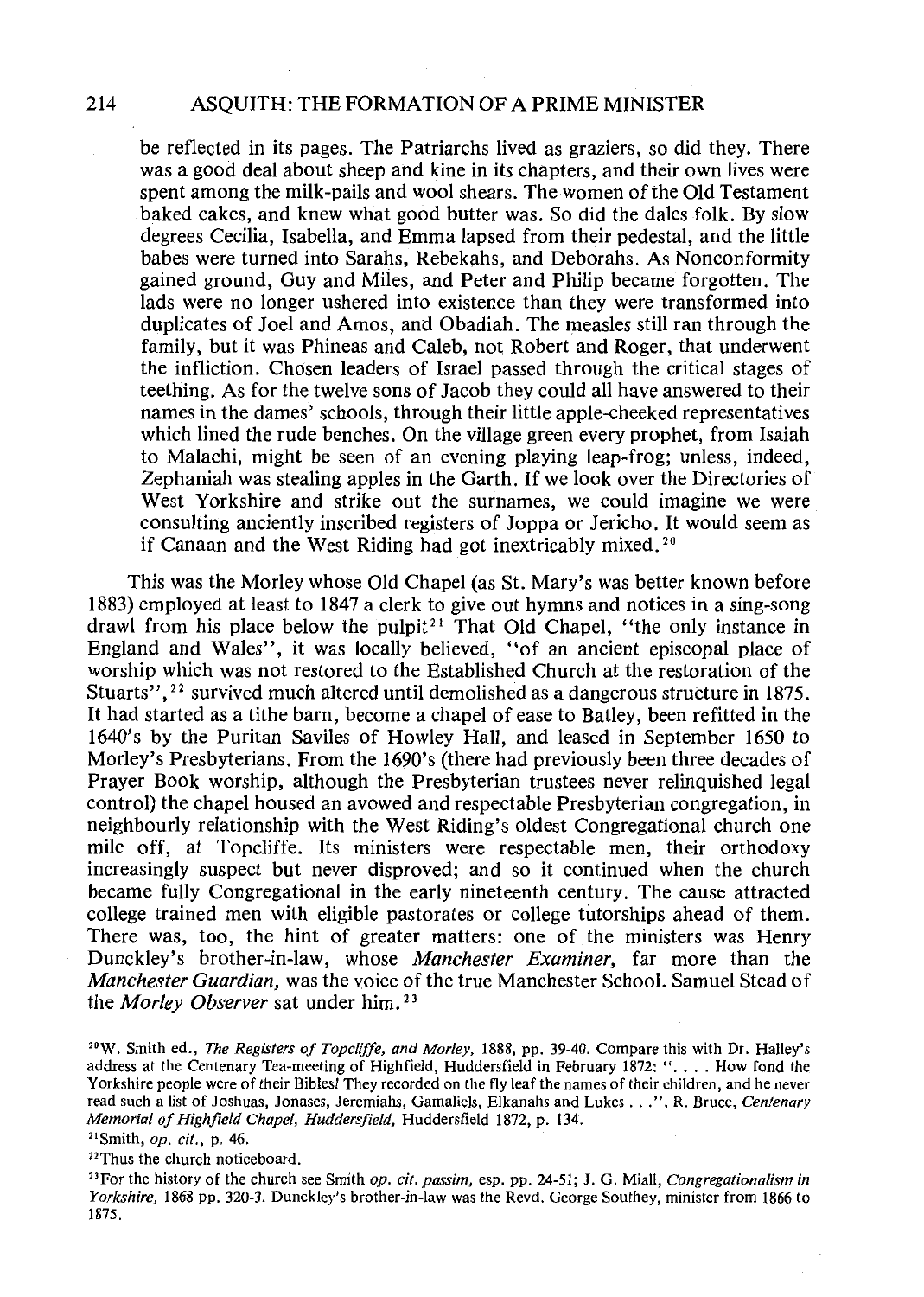Rehoboth was more in the West Riding style. Titus Salt, that alpaca prince of Bradford prosperity, was baptised there in 1803.<sup>24</sup> Independent from its inception, the self-consciously evangelical product of revival, it began in 1763 as a secession from the Old Chapel (with whom it reunited in 1967) and its second minister was from Trevecca. In the early 1830's there was trouble with the lord of the manor. As J. G. Miall summarises it, "the chapel, minister's house and graveyard were seized by the Earl of Dartmouth, because the people worshipping there refused to pay church-rates." 25 Or, as the *Church Book* puts it: "The people weary of Tory arbitrary and high Church tyranny over their consciences left the Chapel· the 'dwelling' house the Vestery and the sepulcheres of their fathers and erected a spacious Chapel and Vestery and a Sabbath School room". These were freehold, vested in trustees powerless to "interfere with the spiritual concerns". Hence Rehoboth, broad places. "The Lord hath made room for us [it seated 800] and the best of all is the Lord is with us and hitherto the Lord hath helped us [it cost £3,000]." 26

This excitement braced Morley Congregationalists between 1833 and 1835, in the aftermath of the Great Reform Act and at the very time that the Old Chapel was consolidating its Congregationalism. This was Morley's experience of that first national shift towards the emergence of what became known as the Nonconformist Conscience and the new Rehoboth's second minister summed up every aspect of this experience. Jonah Reeve, at Rehoboth from 1849 to 1858, was an Essex man from Braintree, who left for Stowmarket in Suffolk. Braintree and Stowmarket were Congregationally notable, indeed notorious, the former for its Church Rate Case and the latter for its Early English mini-cathedral which Jonah Reeve went to build. All three were proper pastorates for a man of 1662 descent with Cromwellian connexions, educated at Mill Hill but awakened at Thomas Binney's Weigh House and trained at Thomas Wilson's Highbury, whose father-in-law was one of Andrew Reed's deacons at Wycliffe, Stepney, and whose patron in his first pastorate was that fox hunting teetotaler of a Cumbrian squire, the elder Sir Wilfrid Lawson. 27 His was the Asquiths' Rehoboth.

An Asquith was a trustee of the Old Chapel at the time of the 1763 secession.<sup>28</sup> A hundred years earlier a Morley Asquith, his connexion with the Prime Minister more circumstantial than proven, had been imprisoned in York Castle in the aftermath of the Farnley Wood Plot.<sup>29</sup> But Asquiths were certainly a continuous part of Morley's Dissenting community from the late seventeenth century to the 1950's. It was a community of large and interrelated families, and among the Asquiths at least

<sup>&</sup>quot;On 9 November 1803, *Baptismal Register: New Independent Church Morley, 1765-1967,* Rehoboth archive, Book 57, in possession of Morley United Reformed church.

<sup>&</sup>quot;Miall, *op.cit.,* p. 324.

*<sup>&</sup>quot;Subscription Book 1833-35,* Rehoboth Archive, Book 63. Rehoboth, "broad places" and "plenty of room" (N.E.B.) was the name given to a well dug by Isaac's servants after two others dug by them had provoked a quarrel with the King of Gerar (Gen. 26, v. 22). The chapel, latterly a warehouse, was destroyed by fire in the early 1970's.

<sup>&</sup>quot;For Jonah Reeve, 1810-98, see *Congregational Year Book,* 1899, pp. 199-200.

<sup>&</sup>quot;Smith, *op.cit.,* p. 33.

<sup>&</sup>lt;sup>29</sup>The connexion is circumstantial and the degree of suffering is in doubt; "Joshua Asquith, *alias* Cardmaker, *alias* Sparling, descendants of whom are still living, also escaped with his life by turning informer ... " *Ibid,* p. 32.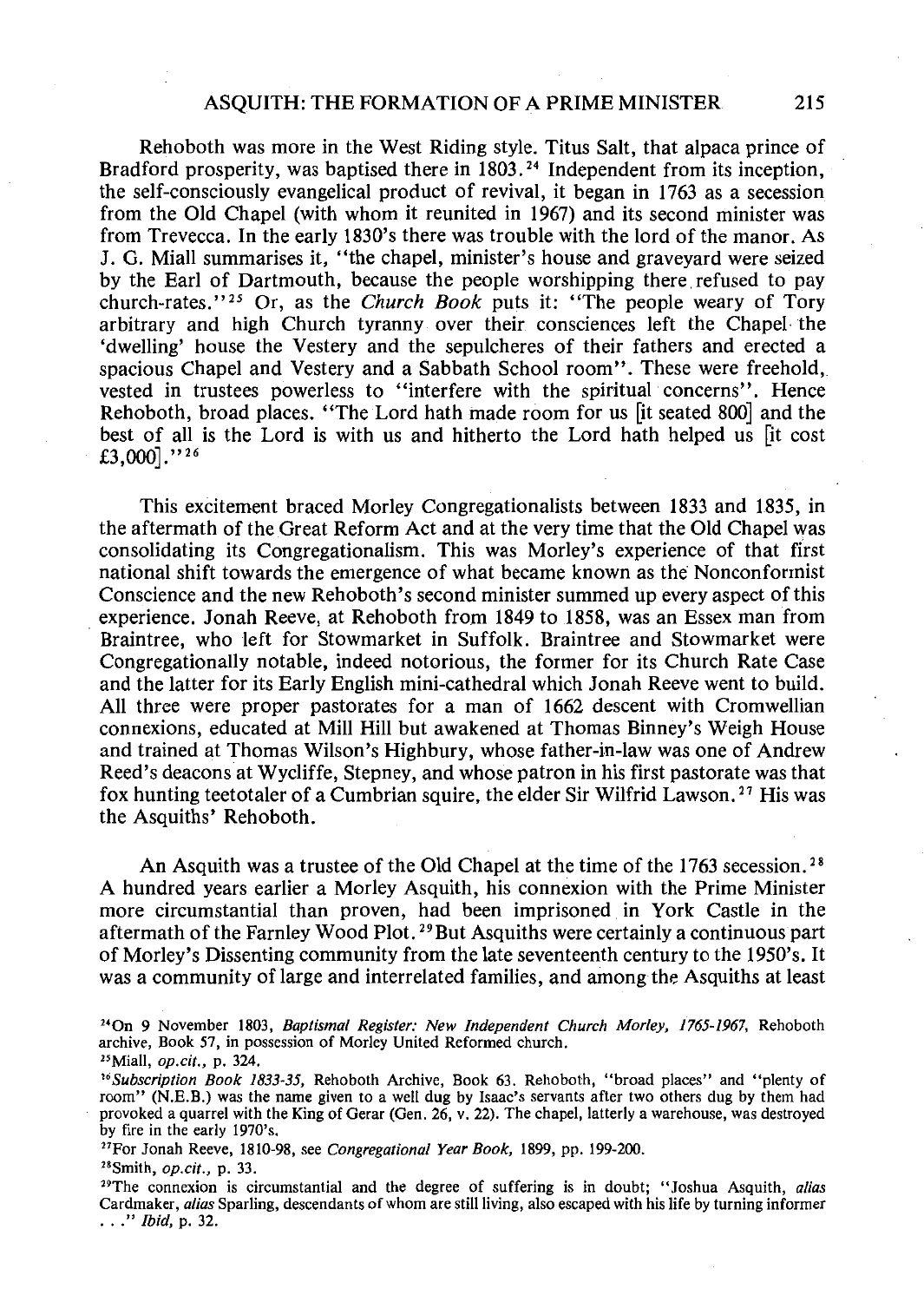life expectancy was distressingly low. Herbert Henry Asquith's immediate circle was small since his father was an only child, but within the compass of Morley great uncles and aunts down to second cousins, chapel goers all, the spectrum ranges from the spinster dressmaker, who would appear to have died in the workhouse, through artisans to farmers, toolmakers, to manufacturers and wool merchants. Two Asquiths in this section of the extended family were J.P.s. The rhythm of their prosperity was that of Morley's Congregationalism. [Chart III]

. The relative prosperity of Asquith's father, Joseph Dixon Asquith, owed most to tfie Gillroyd Mills and to the Dixon connexion. The millowning Dixons of Bank Top were the leading Rehoboth family: the graveyard is full of Dixons, Dixon Marshalls, Dixon Perkinses and Dixon Asquiths. A Dixon was trustee of Old Chapel in 1763; Thomas Dixon was a deacon at Rehoboth for many years before Jonah Reeve's pastorate; Asquith's grandmother was one of three Dixon women to marry Asquith brothers. The Gillroyd Mill Company, formed with the style of Asquith, Clark and Co., but financed as a cooperative by forty local manufacturers, in 1834, the year of Rehoboth's rebuilding, was a useful concern whose purpose-built premises, valued at £30,000 in 1867, had been one of Morley's first three steam powered mills. 30

Dixon Asquith, therefore, was a man of local substance. In 1853; when the population of Morley approached 5,000, and Dixon Asquith was twenty-eight (and Herbert Henry in his second year), White's *Directory* lists him as one of Morley's six "gentlemen", two of the others being Dixons.<sup>31</sup> He was a merchant rather than a manufacturer, and merchants needed to know about outlets in the cities and overseas. Their horizons were wide. Yet the picture of Dixon Asquith, mediated through his widow's family, who came to her rescue and who were also wool merchants, is of a gentle man, ineffectually upright, unsuccessful in business without failing in it, at one with surviving photographs of a good-looking fellow, widebrowed, eyes widely set in a beard-fringed face. 32 Certainly his early death at a bad time for trade in a business notorious for its annual fluctuations doomed his widow to gentility in the quieter southern resorts and London suburbs; yet there is also the recollection, not incompatible, of an intellectually alert man, fluent on the platform, active in the Mechanics' Institute and the Young Men's Bible Class. 33 This Dixon Asquith fits more easily into Croft House and Rehoboth.

Rehoboth explains his education at Dr. Haigh's, one of those transient, adequate boarding schools run by Dissenting ministers from (and for) respectable families. Benjamin Bentley Haigh (1803-1869) was diverted to Tadcaster, where he learned fifteen languages, when poor health prevented a career as principal of a London Missionary Society college in China. His school eventually blossomed as Bramham College, with a hundred pupils to whom he would preach "in his own

<sup>30</sup> 0. Wood, *The Story of Morley,* n.d.c. 1914pp. 332-3, 224; W. Smith, *Rambles About Morley,* 1866, p. 58. The Asquith was Joseph Asquith, H. H. Asquith's grandfather.

<sup>&</sup>quot;W. White, White's *1853 Leeds and the Clothing Districts of Yorkshire,* rep. Newton Abbot 1969, p. 319. <sup>31</sup>A photograph is reproduced in Wood, *op. cit.,* p. 332.

<sup>&</sup>lt;sup>33</sup>F. Elias, *The Right Hon. H. H. Asquith, M.P.*, 1909, p. 12. He "was gifted with many estimable qualities; was, for a while, the idol of his parents; marrying well, his path for a time, seemed strewed with flowers, but he was suddenly called away". Smith, *Rambles, op. cit.,* p. 88.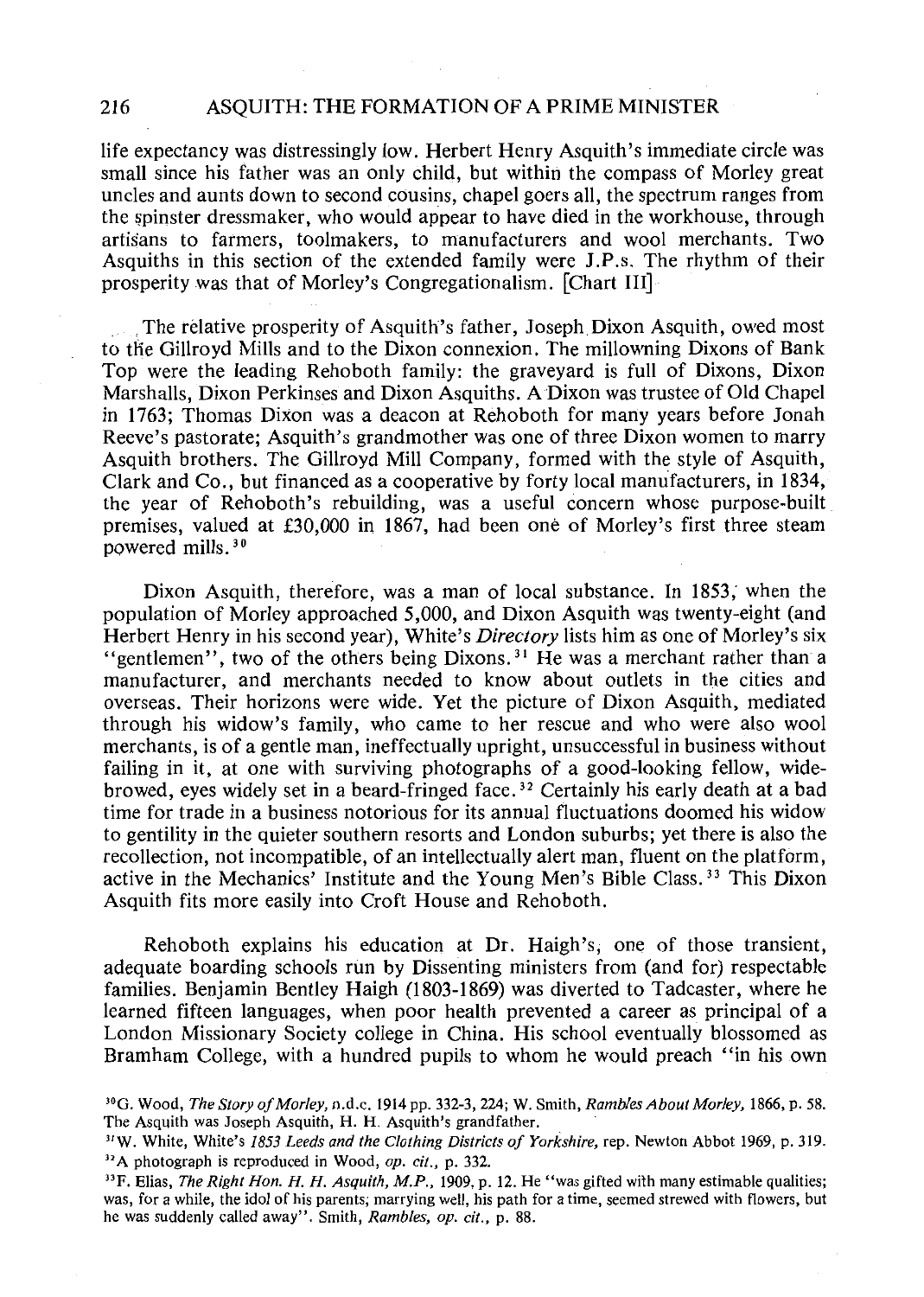#### **Chart III: The Morley Asquiths**



-...]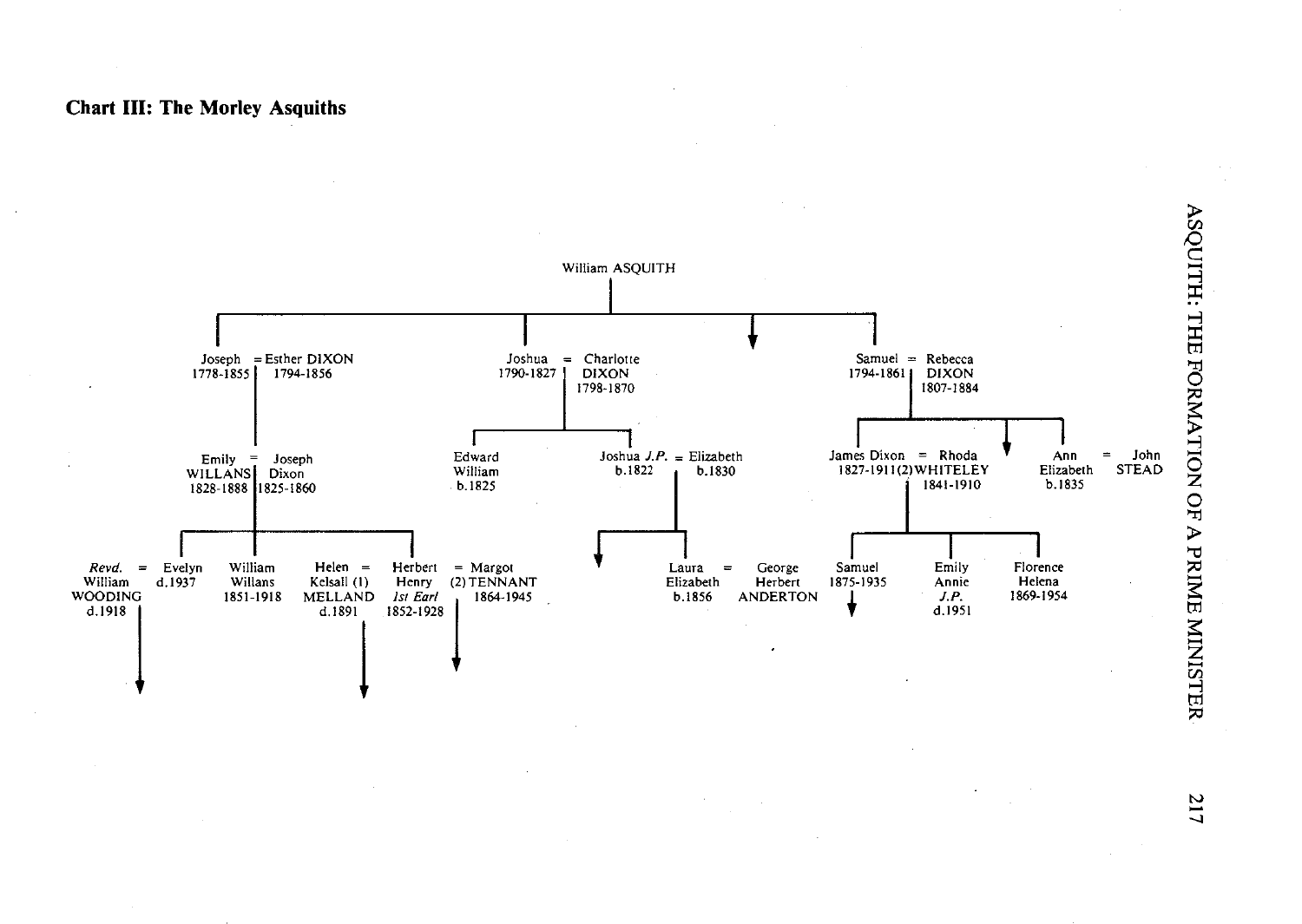peculiarly interesting and instructive manner.'' 3 4 Like Jonah Reeve, Haigh expresses the complex of early Victorian Congregationalism. Among those whom he influenced was William Dixon (1815-1867), the chronically frail son of Thomas Dixon, the Rehoboth deacon and manufacturer.<sup>35</sup> Through Haigh, Dixon entered the Congregational ministry in 1850; and once breached the ministry opens many avenues. Eight years earlier William Dixon's sister Sarah had married William Ashton who joined Robert Moffat at Kuruman in 1843; another sister married Simeon Dyson, who belonged to the Guinness Rogers generation of ministers and whose hilltop ministry at Idle, with its Croft House-like manse, solid, square and purpose-built, was one of the West Riding's powerful pastorates. 36

This criss-crossing of paths and pastorates was reflected in the criss-crossing of family relationships, for the sons of two of the three Asquith brothers with Dixon wives went to Haigh's schooL Dixon Asquith was one, the other was his first cousin, Joshua (b.1822), whose career was what Dixon's should have been. Joshua Asquith's mercantile success was reflected in his Morley houses (Mount Pleasant; Springfield, where some of the Websters had lived; Morley Grange) and in his retirement to Scarborough. He became a J.P. and his daughters married manufacturers. One of them, Laura Elizabeth, Mrs. George Herbert Anderton, took the pen name of Mrs. Herbert Lea and in 1885 wrote a novel, *Weary Wealth. 31* 

The wealth, possibly weary, frequently relative, was certainly pious and it embraced each of Morley's Congregational chapels. Two Asquiths contributed to the purchase of Rehoboth's first baptismal register in 1765, an Asquith was the second largest donor to the church-rate-free, landlord-purified Rehoboth of 1833 and an Asquith was deacon, secretary and treasurer thirty years on. 38 For most of the century there were also Asquiths on the Old Chapel's management committee, sometimes chairing its meetings, and the most active of these, James Dixon Asquith (1827-1911), cousin of Joseph Dixon and Joshua the J.P., became senior deacon.<sup>39</sup> James and Joshua, unlike their cousin, saw the Old Chapel turn into St. Mary's, a transformation as significant for Morley Congregationalism, and no less a reflection of national trends, as the rebuilding of Rehoboth had been in 1834. <sup>40</sup>

IV

Herbert Henry Asquith was directly linked with Morley for eight years, from 1852 to 1858, and with Huddersfield for half that time, from 1860 when his father died

<sup>34</sup> For Haigh see *Congregational Year Book*, 1870, pp. 295-6; his pupils included Sir J. E. Bingham Bt., (1839-1915) head of the Sheffield cutlery firm of Walker and Hall, Tory (and a freemason) but of Congregational origins. *Sheffield and District Who's Who,* 1905, p. 96.

*"Congregational Year Book,* 1868, pp. 269-70.

<sup>37</sup> Elias, *op.cit.*, p.12; St. Mary's Congregational Church, *Roll of Church Members 1862*, St. Mary's archive, book 6; *Marriage Register and List of Church Members*, book 8.

<sup>38</sup> Baptismal Register: New Independent Church Morley 1766-1967, Rehoboth archive, book 57; Subscription *Book 1833-35,* Rehoboth archive, book 63. Edward William Asquith (b.l825), Joshua's younger brother, was deacon from 1864 to 1870, P. Kightley, *the Story of Rehoboth*, Morley 1934, p. 41.<br><sup>39</sup> James Dixon Asquith, millwright, of Middlethorpe, was elected deacon in 1868, and his activities can be

fully monitored from the surviving records of St. Mary's, notably book 8. His firm made most of the machinery for the local mills.

"Morley had a third Congregational church, Zion, a secession from Rehoboth which built a chapel at Churwell in 1804 and moved into Morley in 1850, rebuilding in 1866. This cause, long independent of all denominational ties, still survives. Miall, *op.cit.*; p.324.

<sup>&</sup>lt;sup>36</sup> For Ashton see J. Sibree and E. Shillito, *London Missionary Society: A Register of Missionaries*, *Deputations, etc. from 1796 to 1923* 4th ed. 1923 p. 56; for Dyson see *Congregational Year Book,* 1905, pp. 157-8.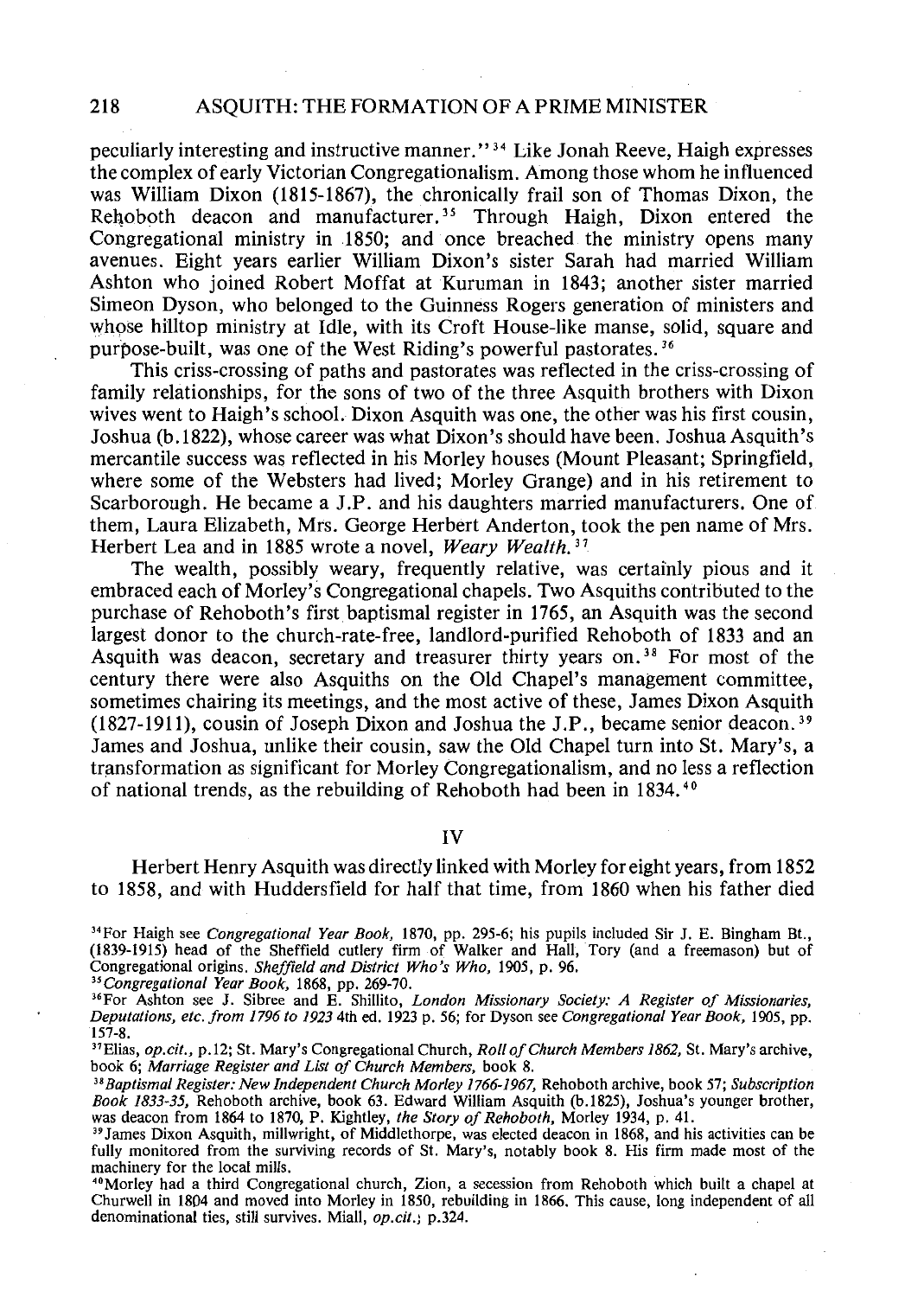to 1864 after the death of his grandfather Willans. The links were wool, Congregationalism and politics; and William Willans, the Huddersfield deacon, woolstapler, Radical, and frustrated minister, contributed £1 to Rehoboth's building fund in 1835. 41 Such links were confirmed on 18 September 1850, at a double wedding in Ramsden Street Chapel, Huddersfield, when Willans's eldest daughter Emily married Dixon Asquith. Emily was twenty-two, her husband twenty-five.

Huddersfield in 1850 was Morley ten times larger, but there were deeper differences than those of scale for Huddersfield was to all intents and purposes a new town. Indeed, in the outward expression of civic consciousness (rebuilt parish church, railway station, cemetery, college) the transformation was barely fifteen years old and was still in full swing. The Huddersfield notables were men who had come into the town, grown with it, moulded it, had their opportunities and perceptions enlarged by it. Their children intermarried, and although the second and third generations were now thickening the town's traditions, the pioneers were still alive and kicking. The long procession of civic funerals which celebrated their passing was not quite in sight. The Wrigleys and Hirsts came in from neighbouring villages, the Joneses from Manchester, the Woodheads from Holmfirth, the Willanses from Leeds.

Willans, like Asquith, is a confusingly common West Riding name, more Congregationally notable though less Congregationally numerous. Between the woolstapling, Congregational William Willanses of Huddersfield and the textile manufacturing, Congregational Obadiah Willanses of Leeds, there was acknowledged connexion and some friendship. The Obadiah Willanses were East Parade and, later, Headingley Hill, with their own network of useful cousins, from a daughter of Principal Vaughan of Lancashire College (there was a particular friendship between Emily [Willans] Asquith, widowed in 1860, and Susan [Vaughan] Willans, widowed in  $1863<sup>42</sup>$  to the large Leeds branch of Nottingham Morleys. thence to Morley Fletchers and Morley Horders; there were also the Nusseys, of whom T. Willans Nussey was M.P. for Pontefract from 1893, thence to East Anglian Radicalism through R. L. Everett, the Baptist agriculturalist who became M.P. for Woodbridge in 1885. <sup>43</sup>

Such limitless vistas of connexion should not obscure one important disconnexion between Huddersfield and Morley. Huddersfield Congregationalism, although influential, could not be Huddersfield's folk religion. It had begun with Highfield, formed in 1772 when the parish church's evangelicalism appeared to be on the wane. In the 1820's Highfield provided the nucleus for an amiable secession to form Ramsden Street and by the late 1850's there was agitation for further movement. These were successful northern churches. Highfield had weight, Ramsden Street had drive. Ramsden Street was a young man's church, perhaps an ageing young man's church. The Willanses, Joneses, Hirsts, Shaws and Wrigleys

<sup>&</sup>quot;Subscription Book 1833-35, *op.cit.* 

<sup>&</sup>quot;So recalled her youngest sister, digging up family reminiscences for her youngest brother, Mrs. M. E. Cullen to J. E. Willans, 26 February 1924. I am grateful to Mr. J. Willans for this information. In March 1851 Susan's sister, Katherine Louisa, was staying at Croft House with the J. D. Asquiths *Borough of Morley Census Returns,* 1851, Morley Reference Library.

<sup>&</sup>quot;T. Willans Nussey, baptised at Headingley Hill, and Mrs. R. L. Everett, married at East Parade, were first cousins. The precise relationship between the Leeds and Huddersfield Willanses, both Congregationalists, both in textiles, both originating from Hunslet, is not clear, and at best was distant. But they crossed each other's paths frequently, and there were marriage connexions. I am indebted here as elsewhere for the unravelling of connexions to R.M. Fletcher, who descends from the Obadiah Willanses.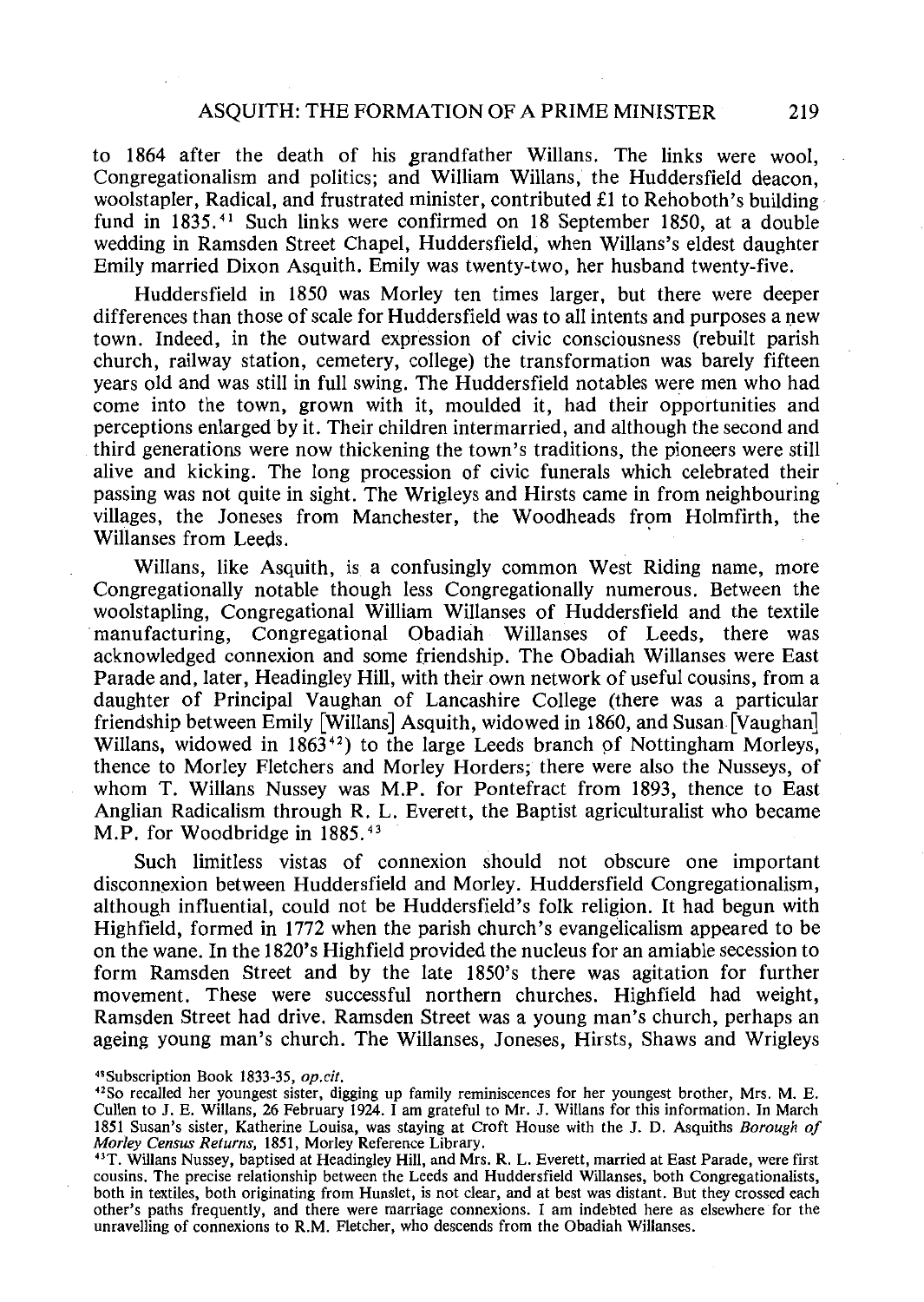were Ramsden Street rather as the Dixons and Asquiths were Rehoboth. In the 1850's William Willans and William Wrigley were deacons, the members included Samuel Stead, later of the *Morley Observer,* and to Huddersfield's moulders were joined its architects. The architect of Ramsden Street was the elder J. P. Pritchett, one of James Parsons's deacons at Lendal, York. Pritchett found the Huddersfield connexion so profitable that three of his sons settled there, each of them in membership at Ramsden Street in the 1850's. The public face of Victorian Huddersfield was a Pritchett face. 44

, The nature of Ramsden Street and its dependency, Hillhouse, has been described elsewhere. 45 What needs description here is its political context as filtered through the interrelated trinity of Hirst, Jones and Willans, with their Firth outposts at Heckmondwike and Lightcliffe.

Huddersfield became a Parliamentary Borough in 1832. Twenty years later its electorate was 1 ,400. Since it was also a polling place for the West Riding county constituency its political activities had a more than local significance.

Of the Ramsden Street politicians the Hirsts were for the longest time Liberals of purest essence, beginning with Charles Hirst (1807-84) and disti!ied through his son Alfred (1845-1913), who married Emily Asquith's cousin Mary Wrigley, to his grandson Francis Wrigley Hirst (1873-1953), who was Asquith's second cousin. [Chart VIII]

Charles Hirst ("Hirst o' th' Iron Steps", so called to distinguish him from all the other woolstapling Charles Hirsts) was Huddersfield man to perfection, dame school educated and almost self-made, who became one of his town's chief woolstaplers and was an undeviating Anti-Corn Law Leaguer (using his wife to collect local subscriptions for it) and Cobdenite (which meant, since Cobden was the County member from 1847 and a Huddersfield candidate in 1857, seeing him through the Crimean opprobrium). 46 Alfred Hirst, by contrast, was college educated, which meant Huddersfield College, founded a few years before his birth largely by his kith and kin and with the reputation of being "perhaps the largest proprietary school in Yorkshire, religious, but undenominational". 47 Charles read *Letters to Junius* out loud; Alfred, who was blind, preferred Milton. Alfred hunted, played cricket and cribbage, had been to Australia in the 1860's and sent his sons to Clifton College (because their cousin Willans Asquith taught there) and Oxford, and his daughters to St. Leonard's and Newnham. But the Cobdenite dimension of the Hirst tradition remained unimpaired.

I am happy to think that my own nonconformist ancestors on both my father's and mother's side worked and voted for the Reform Bill, the repeal of the Corn Laws, and for all the measures of public health and education in the critical half-century following Waterloo...<sup>48</sup>

And the earliest election of which Francis Wrigley Hirst had any memory was that of 1880, when for the first time all the West Riding M.P.s were Liberal and the local candidate, W. H. Leatham, John Bright's brother-in-law, stayed with the Hirsts at Dalton Lodge, their soundly Croft House-like villa. "I wore a bright yellow band

<sup>&</sup>quot;Ramsden Street Congregational Church, *List of Members 1826-1918* (Huddersfield Central Library); G. H. Broadbent, "Life and Work of Pritchett of York", W. A. Singleton ed., *Studies in Architectural History,*  Vol.II, 1956 pp. 102 ff.

<sup>&</sup>quot;C. Binfield, *So Down to Prayers: Studies in English Nonconformity 1780-1920,* 1977, pp. 145-158.

<sup>&</sup>quot;F. W. Hirst, *In the Golden Days,* 1947, pp. 19, 39-40, 44-47, 49. 41 *Yorkshire Post,* 30 August 1913.

<sup>&</sup>quot;Hirst, *op.cit.,* p. 48.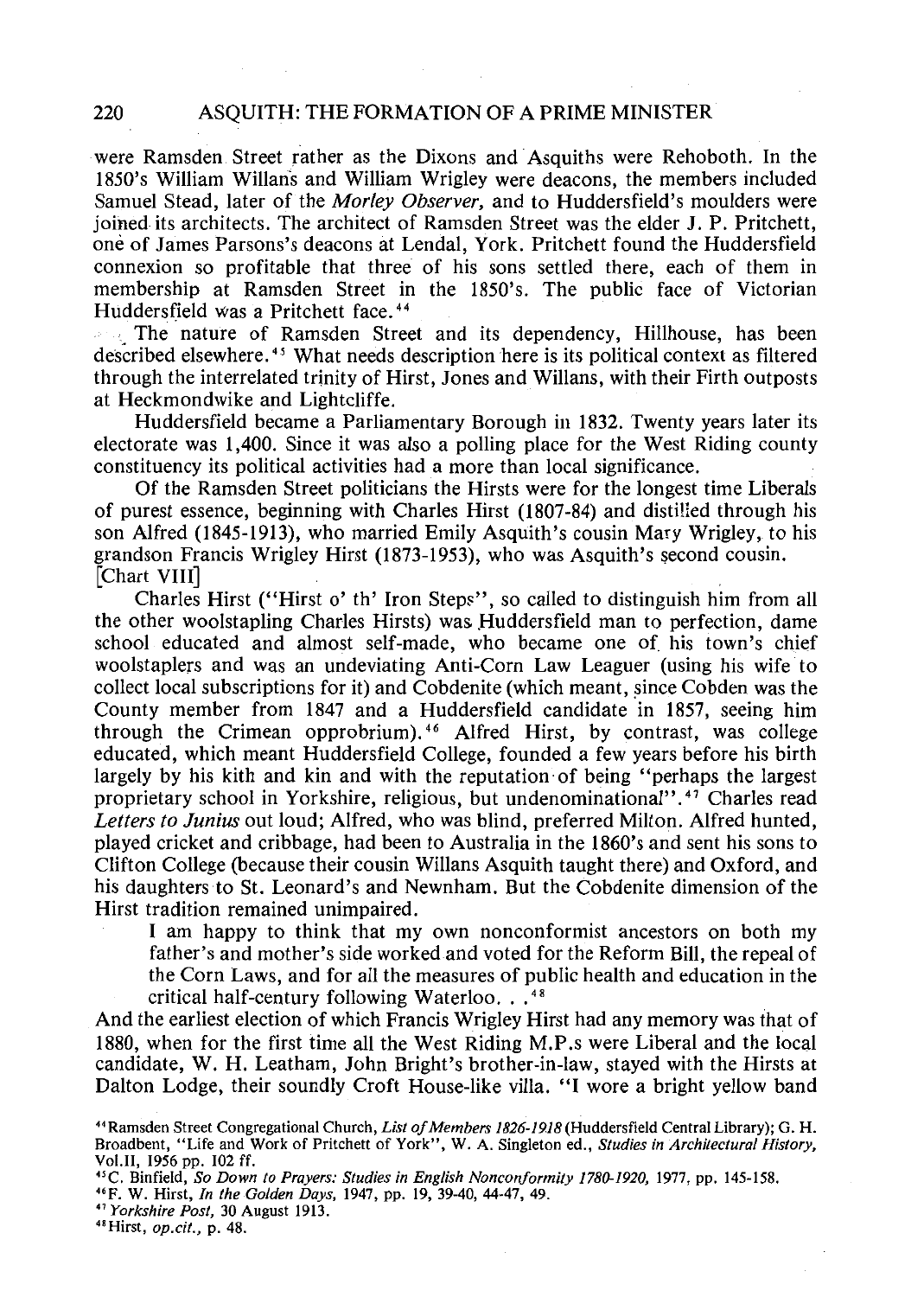round my straw hat, and the horse wore yellow rosettes, and was busy conveying my grandfather, my father and other voters to the polling booth". 49

Mrs. Alfred Hirst, born Mary Wrigley, and Mrs. Charles Henry Jones, born Emma Wrigley, were niece and aunt. Charles Jones (1800-1884) like Charles Hirst was archetypal: of Buxton and Beaumaris farming stock transmuted into twenty years of Manchester drapery. He put all that behind him when he moved to Huddersfield in 1841. Henceforth railways were his business and for the rest he was perfect material for local politics. He had been weaned on Peterloo, and narrowly escaped the Cheshire Yeomanry in its aftermath. He had attended the Anti-Corn Law League's first meeting in Manchester; in Huddersfield he chaired the Liberal Registration Association and effectively rid the town of Church Rate by outwitting Vicar Bateman, who, as the brother of an active London Congregationalist, should have had the measure of his opponents. Cobden and the Leathams were his friends. The inevitable accompaniments to this were the chairmanship of the local Improvement Commission (in 1854-5 and 1856: the local Waterworks Act was "the great event of his life''), the Bench (he believed firmly in Bench jobs for Liberal boys and was stern to tramps, drunks and "confirmed bad characters") and, when it came, the Corporation. He was Huddersfield's first mayor, in 1868, held office for four years, and then left the Council (to be succeeded as mayor by a Highfield notable). There remained Huddersfield College, of which he was president, the Bible Society, of which he was vice president, the School Board, of which he became chairman, and an appropriate funeral.<sup>50</sup>

Sixteen years before the Joneses settled in Huddersfield, in 1825, Emma Jones's eldest sister, Elizabeth Wrigley, had married William Willans (1800-1863). They were both twenty-five. Willans had settled in Huddersfield three years earlier, coming from Leeds by way of a brief salesmanship in Halifax.<sup>51</sup> He was in process of setting up on his own account as a woolstapler. His impact on· Huddersfield Liberalism and Congregationalism was vivid and his children enhanced it: his four sons and two of his four sons-in-law were the stuff of which Liberal caucuses were made. [Chart  $IV$ ]

Congregational lights danced around William Willans when he was born and accompanied him thereafter; Edward Parsons of Leeds baptized him and twentyfour years later preached at Ramsden Street's stonelaying and presided at the church's formation; James Parsons of York preached at Ramsden Street's opening and preached again at its jubilee fifty years on. *52* Willans called his youngest boy James Edward after the Parsons father and son, and Parsons of York, past his extraordinary prime and overtaken by pulpit fashion, was one of Herbert Henry Asquith's earlier memories. *<sup>53</sup>*

*<sup>&#</sup>x27;'Ibid.* pp. 52-3.

<sup>&</sup>quot;For Jones see *Huddersfield Examiner,* 30 August and 6 September 1884; A. W. Sykes, *Ramsden Street Independent Chapel, Huddersfield. Notes and Records of a Hundred Years 1825-1925,* Huddersfield, 1925, pp. 99-100; Hirst, *op.cit.,* p. 58; D. Fraser, *Urban Politics in Victorian England,* Leicester U.P., 1976 p. 181. <sup>31</sup>Huddersfield Examiner, 12 September 1863; "Memoir of Mr. Willans", *Evangelical Magazine*, January<br>1864, pp. 25-9.

<sup>&</sup>lt;sup>52</sup> Salem Chapel Baptismal Register 1791-1847 in possession of Trinity St. Davids United Reformed Church, Leeds; Sykes *op.cit.* pp. 11, 14, *15,* 49.

<sup>&</sup>lt;sup>53</sup> Jottings added to a letter from T. F. Taylor to J. E. Willans, 11 April 1924, in possession of Mr. J. Willans; *Memories and Reflections op.cit.,* p. 230.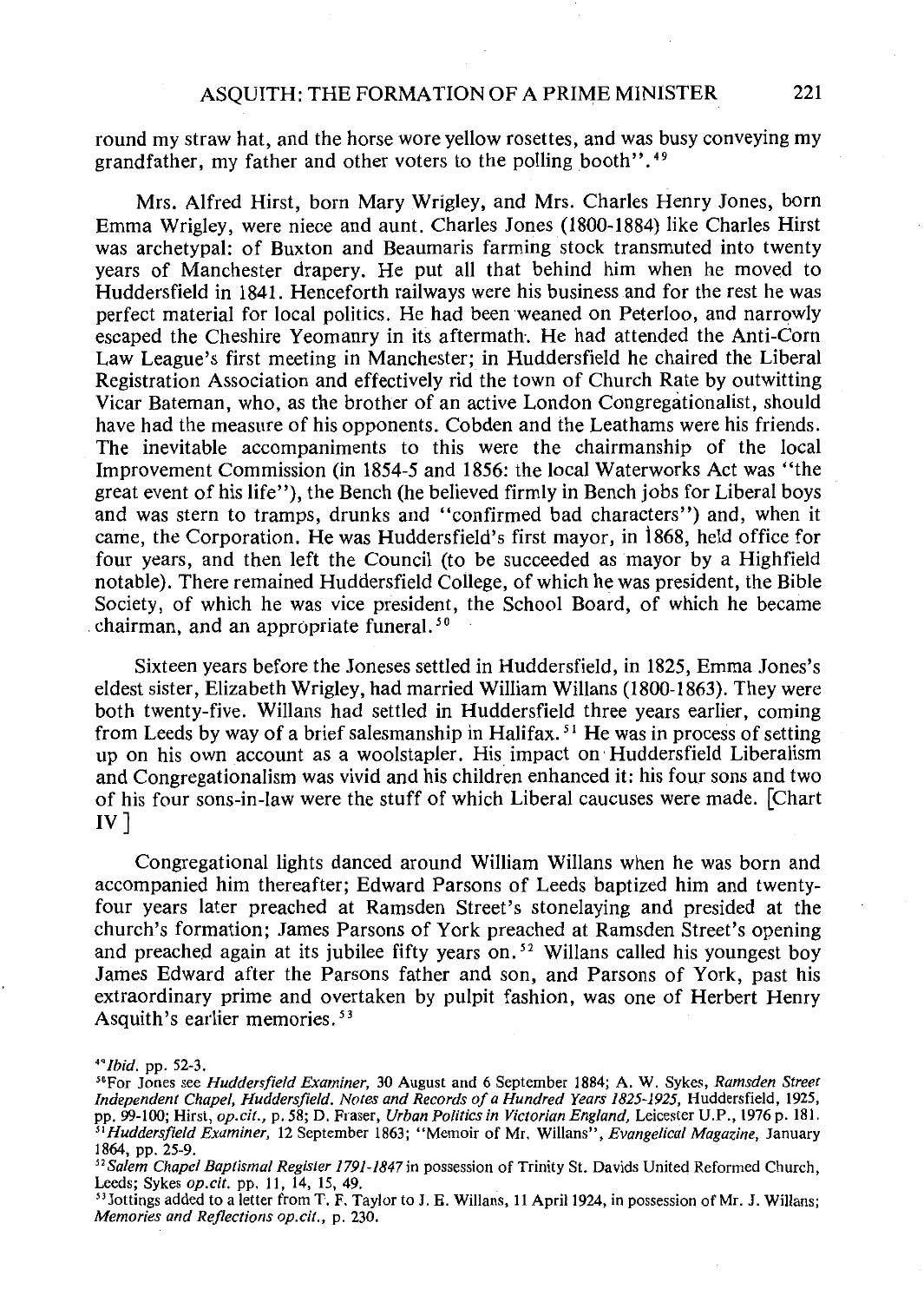#### **Chart IV: The Willans Family**



N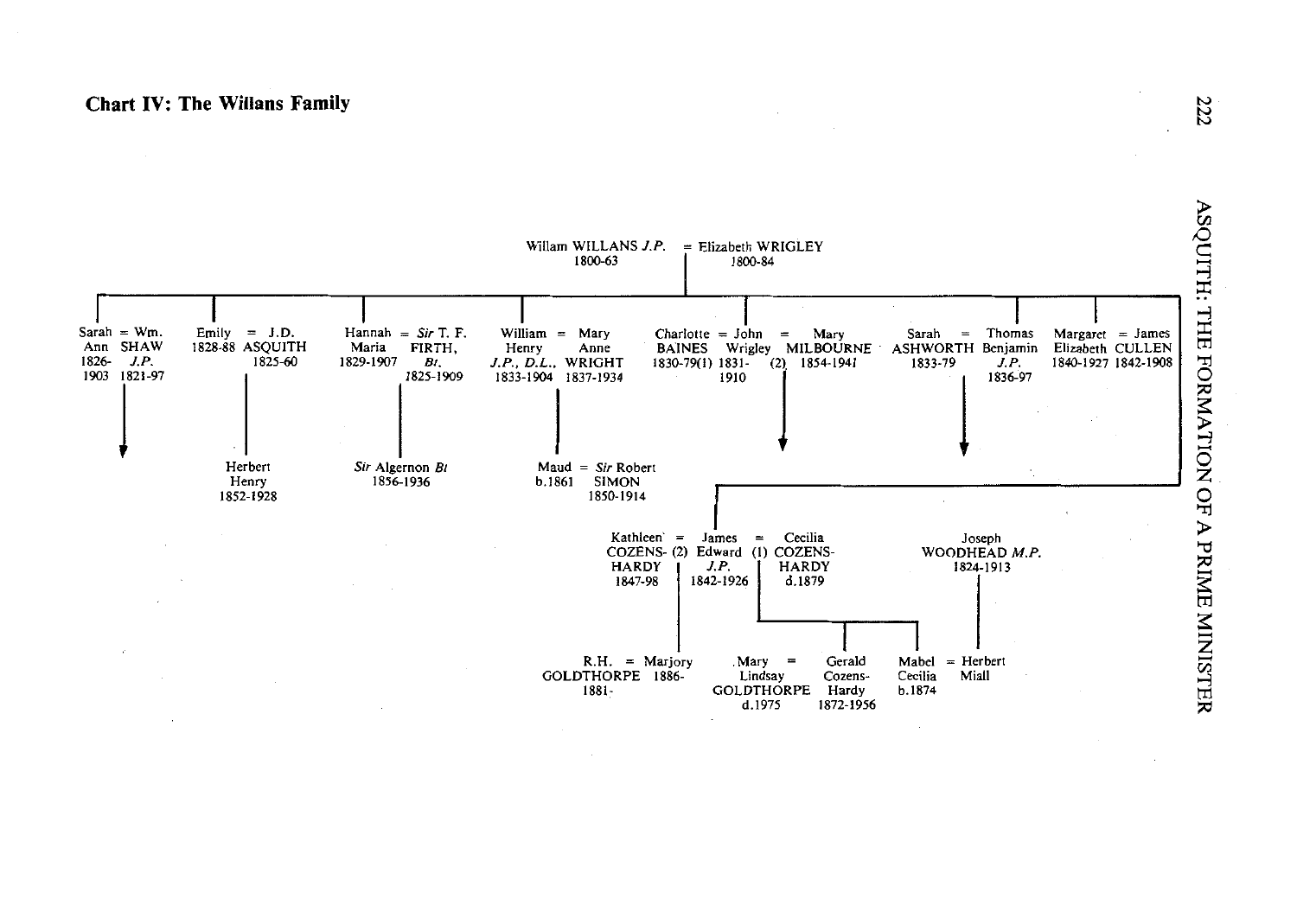Political lights danced too. Willans's circle in Leeds had been that of the younger Edward Baines *<sup>54</sup> •* In Huddersfield he was a Reformer in 1831, a founder of its Anti-Corn Law League in 1839 and a disruptive voluntaryist in 1847. The lights danced fiercest in the 1850's, although his own bid for parliament failed in 1852, as did Cobden's five years later when Willans chaired the Cobden committee. *55* 1857 was as mutinous a year among Cobdenite constituencies as it was in India. "... In the end India will be governed by Indians. God has so willed it  $\dots$  ", wrote Cobden to Willans towards the year's close. *<sup>56</sup>*

Sometimes, in local mythology at least, the lights danced together, as when in the 1840's, with New Testament to hand, Willans faced a meeting convened to demand the legal suppression of socialism. His drift was that such state interference would be as impolitic, abhorrent and anti-Christian as any socialism; and he won.<sup>57</sup> Such Cobdenism and Congregationalism presupposed mutual help with a prejudice for philanthropy. When Ramsden Street's minister could find no school suitable for his son, Willans busied himself with founding Huddersfield College, preceding his brother-in-law Jones as its President.<sup>58</sup> So it was with Huddersfield's model lodging house, its infirmary and its mechanics' institute. *59* Willans, in short, was the foremost of his Huddersfield breed and his minister was appropriately candid:

It must be remembered that humility and gentleness were not so much with him natural qualities as Christian graces, imparted and matured by the spirit of God. Naturally he was ... possessed of a remarkable amount of critical acumen, and a somewhat dangerous power of irony and sarcasm, which indeed not infrequently produced ill-feeling towards him . . .<sup>60</sup>

Of William Willans's four sons the second, William Henry (1833-1904), was probably the richest, most evangelical and most philanthropic.<sup>61</sup> He repeated his father's parliamentary misfortune in 1874 when he failed to take the normally Liberal seat of Frome (it had been Tom Hughes's seat; can this failure be why Willans sent his sons to Harrow rather than Rugby?). Since he was a London wool merchant progressing in twenty years from Canonbury to Highbury and on to Holland Park and a place in Devon, he is not our present concern, and it was his youngest brother, James Edward (1842-1926), who maintained the Huddersfield tradition in Congregationalism, wool, politics and mental improvement. He too was Huddersfield College, topped with eighteen months in Dusseldorf and Geneva, and his subsequent educational concerns ran from Sunday and elementary schools to Leeds University, which gave him an honorary degree. He was a Huddersfield alderman from 1901 to 1908, the year when his nephew, who was only ten years his junior, became Prime Minister, and his death during that General Strike which put the last nail in the coffin of Asquith's Liberal leadership, prompted a melancholy cable: "Our deepest sympathy. Should, of course, have come to the funeral, but in existing circumstances cannot be away from London, Thursday". 62

<sup>&</sup>lt;sup>54</sup> Cutting in Hillhouse Congregational Church, *Minute Book of Origins and First Committee Meetings* . . . .,<br>1863-7, referring to tea meeting of 23 February 1865.

*<sup>&</sup>quot;Huddersfield Examiner* 12 September 1863; Hirst *op.cit.,* 49-51, 58-68; R. W. Ram, *The Political Activities of Dissenters in the East and West Ridings of Yorkshire 1815-1850,* Hull M.A. thesis, 1964, *passim.* esp. pp. 122-8, 145-6, 255-281.

<sup>&</sup>lt;sup>56</sup>R. Cobden to W. Willans, 5 December 1857, quoted in Hirst, *op.cit.*, pp.50-51.

*<sup>&</sup>quot;Huddersfield Examiner,* 12 September 1863; Hirst, *op.cit.* p. 66.

staykes, op.cit. p.30.<br><sup>38</sup>Sykes, op.cit. p.30.<br><sup>39</sup>Huddersfield Examiner, 12 September 1863; Sykes op.cit. p.96; Hirst op.cit. p.67.

<sup>&</sup>lt;sup>59</sup> Huddersfield Examiner, 12 September 1863; Sykes op.cit. p.96; Hirst op.cit. p.67.<br><sup>60</sup> Evang. Mag, art.cit., p. 27; Hirst, op.cit., p.68.<br><sup>61</sup>For W. H. Willans see *Huddersfield Examiner,* 10 October 1904; *Times,* 28

*<sup>&</sup>quot;Huddersfield Examiner* 21 September 1918; 15 May 1926.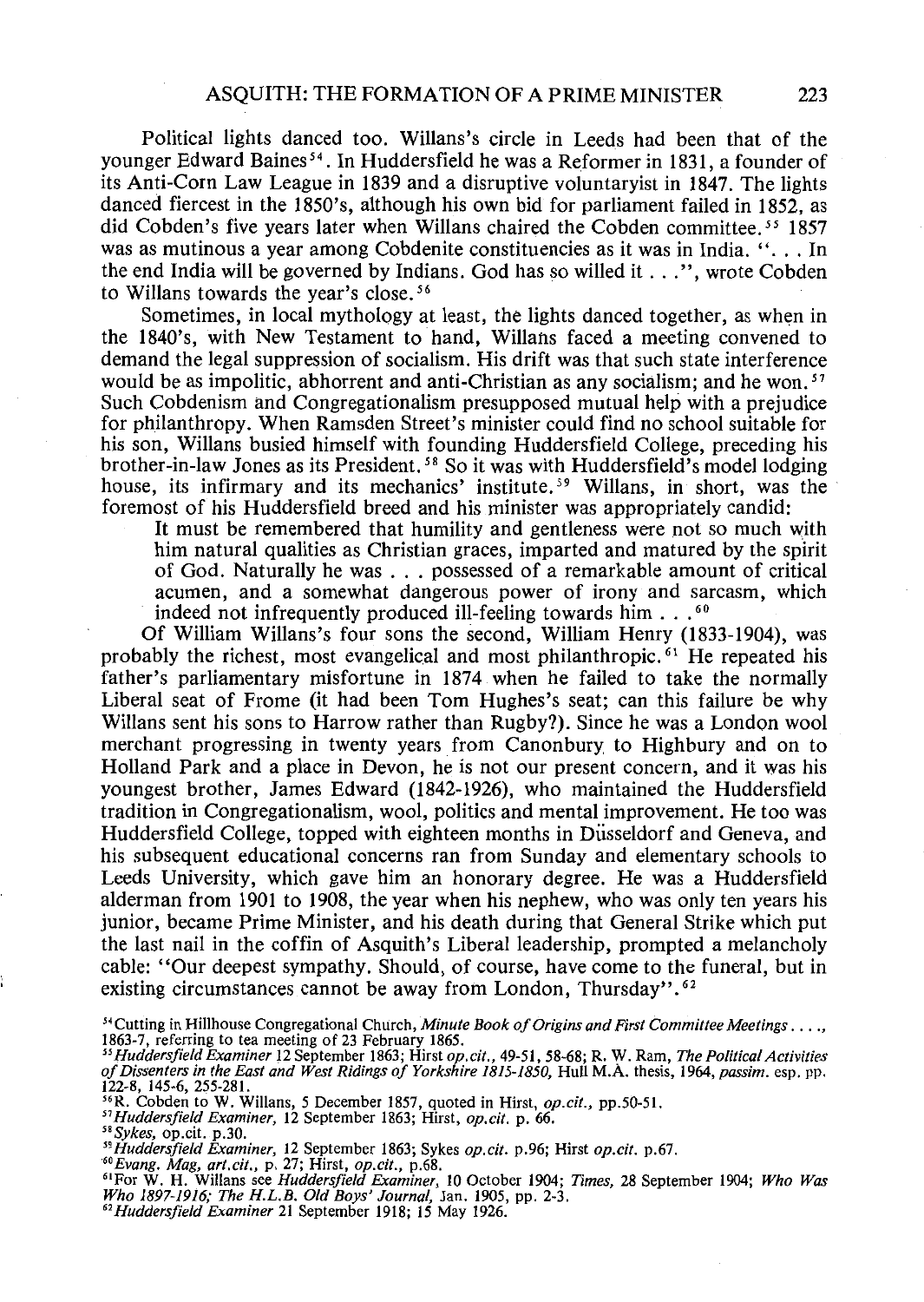A family's opportunities may be gauged from its marriages. William Henry Willans married Islington Congregationalism in 1859; James Edward Willans married Norwich Free Methodism twice over; the eldest son, John Wrigley Willans (1831-1910) married Leeds Congregationalism in 1855. He was the peripatetic Willans; Huddersfield, Islington, Huddersfield, Islington, Bromley (or Bickley), Lightcliffe, Leeds, Harrogate, West Hampstead, each removal save the last reflected by a transfer of Congregational church membership. Because he was childless for most of this time<sup> $63$ </sup>, he assumed active responsibility for his fatherless (and grandfatherless) Asquith nephews. His Yorkshire lives, which were directly due to his family connexions, are our present concern.

It was through his first wife, a daughter of Sir Edward Baines, that he left textiles in 1875 to succeed a Baines brother-in-law as a director of the *Leeds Mercury,* eventually becoming managing proprietor in its early twilight years. 64 For nine years before that, however, his career had been determined by a Willans brother-in-law, with whom he had established the Brighouse carpet firm of Firth, Willans. It was thus, in the shade of Sir Titus Salt who lived and worshipped there, that Wrigley Willans became building committee secretary for Lightcliffe's great Lockwood and Mawson Congregational church in 1870, rather as William Willans had served Ramsden Street nearly fifty years before. When he left Lightcliffe and Firth Willans for Leeds and its *Mercury* there was a joint church and works farewell in the new chapel at which Wrigley Willans spoke of capital and labour.<sup>65</sup> In the past year his firm's weavers had joined the 1120 strong Power Loom Carpet Weavers Mutual Defence and Provident Association,  $66$  so he spoke topically of how the best security for a right relationship between capital and labour was a fair and open understanding between classes and a fair and open speaking about mutual concerns, and he spoke of how a sound and enlightened Liberalism meant a sound, enlightened and continuous progress with constitutional safety. And he looked to the young, who in Congregationalism would find the best opportunity to develop Christian grace *and* power: "In their church there were no lordships; it was a sort of Christian Republic". 67

The rulers of such Christian republics as Lightcliffe Congregational church were literally an *elite,* since their deacons were elected by the church members. In the West Riding churches too, as elsewhere, there was a natural tendency to oligarchy, each family caught by cousinhood: thus, for instance, the Firths of Heckmondwike and Lightcliffe, the Andertons and Goldthorpes of Cleckheaton and Lightcliffe, the Cookes of Liversedge and the Taylors of Batley. There were accumulated connexions between Andertons and Asquiths, Asquiths and Willanses, Willanses and Goldthorpes, Goldthorpes and Firths, Firths and Cookes, Cookes and Taylors, all of them Congregationalists save the Cookes, who were Wesleyans. Wrigley Willans's elder sister, Hannah Maria, married Thomas Freeman Firth in February 1854. [Chart V]

The Firths are the mixture as before: that is to say, the family firm manufacturing blankets and horse rugs founded at The Flush, Heckmondwike, by

 $63$  He had a daughter (b.1885) from his second marriage.

*<sup>&</sup>quot;Times,* 3 May 1910.

<sup>&</sup>lt;sup>65</sup> D. H. Mason, *Ten Thousand Sermons 1871-1971. The People, Parsons and Praise of Lightcliffe Congregational Church.* Lightcliffe 1971 pp. 12-14, 18, 21.

<sup>&</sup>lt;sup>66</sup> J. N. Bartlett, *Carpeting the Millions*, Edinburgh n.d.c. 1978, pp. 118-9. <sup>67</sup>I am indebted to Mr. D. H. Mason for this information.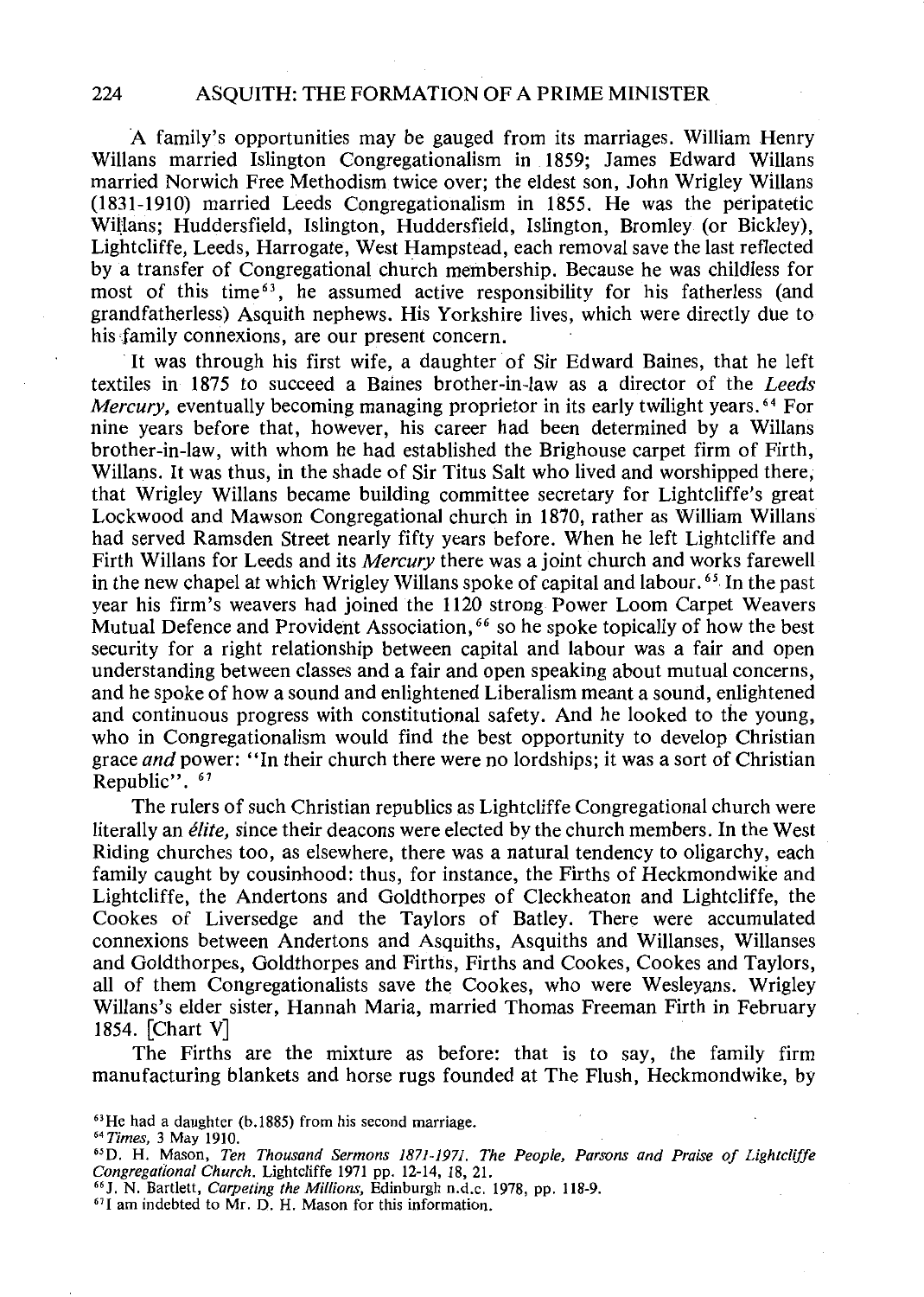



ASQUITH: THE FO IO NOE  $\sum_{i=1}^{\infty}$ trl INISTI

225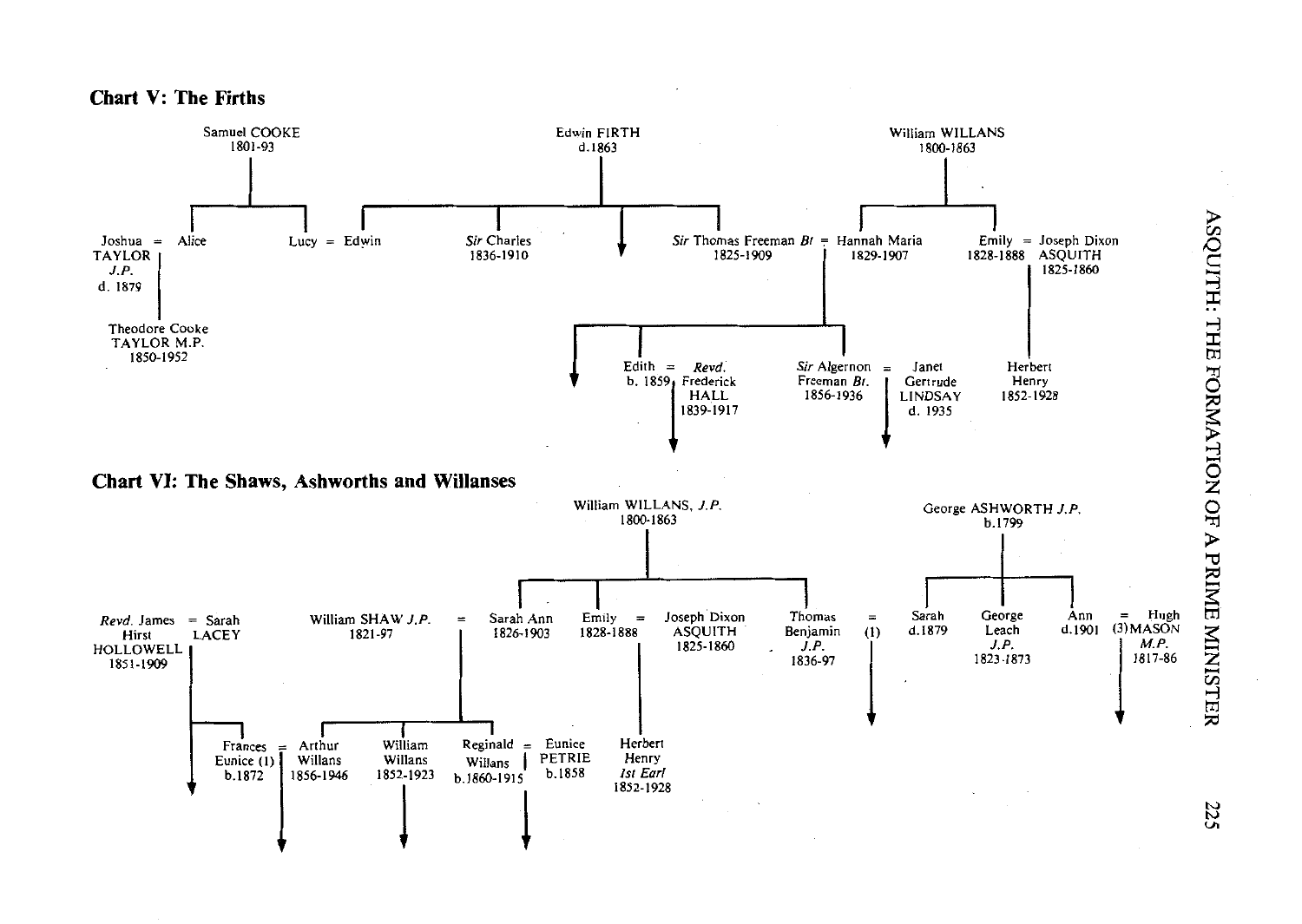Edwin Firth in 1822, the year of his marriage, and continued after his death in 1863 by five of his sons. 68 It was one of these, Freeman Firth ("a very strong and interesting man" noted a visiting preacher in 1893<sup>69</sup>) who really extended the family interests when he and Wrigley Willans set up their own firm near Brighouse in 1866. Edwin Firth's had manufactured handwoven Kidderminster carpets at least since 1'855, but Freeman Firth began the power-loom production of Tapestry and Brussels carpets. Eventually the two Firth firms united, to form T.F. Firth and Sons Limited, in 1889, by which time they were major manufacturers, with one factory, Firthcliffe, in the United States and plans for another in France. In the 1890's there were warehouses in London, Manchester and Glasgow, an office in Paris and six British regional travellers and agents. A traveller for Firth's might earn as much as £447, commission included; the company secretary and London manager each earned £300. By 1913, when they became a private company, their assets were over £700,000, their total output was exceeded only by Templeton's of Glasgow and Crossley's of Halifax, and they employed 1,500 hands in their English mills. 70

If this remarkable expansion in a difficult field had been Freeman Firth's doing, it was his second son's driving. Algernon Freeman Firth (1856-1936) was Asquith's first cousin, and there were subsequent family and business connexions with the Willanses. The Asquith boys and the Firth boys shared the same mourning carriage at Grandfather Willans's funeral, and family tradition has it that Herbert and Algernon had each to be tied to a table leg to stop them from scrapping. Freeman Firth's refusal to allow Algernon to go to a university (he felt that too much study had brought about his eldest son's death from meningitis) meant that Blackheath, Rickmansworth and Paris were followed by the family firm, with a partnership in 1877, the chairmanship in 1909 and the sort of recognition in national business circles that made him president of the Associated Chambers of Commerce during the First World War. 71

The Firths's Congregationalism had been nurtured at Upper Chapel, Heckmondwike. Like St. Mary's Morley, only more and baroquely so, this was a late Victorian temple surrounded by a graveyard landscape of mystery and menace.<sup>72</sup> Upper too was of seventeenth-century origin. Subsequent Firths were members and trustees of such polite causes as Lightcliffe, Ilkley and Victoria Avenue, Harrogate. They too had ministerial connexions, in their case a Freeman Firth son-in-law. 73 Edwin, the firm's founder, was treasurer of Victoria Avenue Harrogate's building committee and two of his sons were deacons at Upper where there were four Firth trustees. 74 Algernon, the founder's grandson, succeeded Sir Titus Salt as Lightcliffe's resident grandee, living at Holme House where Palmerston had been entertained by earlier Liberals and renting a pew at the back of the Congregational church's south transept where, obscured from the general gaze

 $<sup>68</sup>I$  am indebted to Dr. J. N. Bartlett for further information on the Firth firm.</sup>

"Sir T. F. Firth's daughter Edith (b.l859) was the third wife of Revd. Frederick Hall (1839-1917), minister of Upper Heckmondwike from 1877 to 1893.

"W. Haythornthwaite, *A History of the Congregational Church in Harrogate,* Harrogate 1962, p. 15; E. G. Burnley and J. M. Walker, *Upper Independent Church, Heckmondwike 1674-1924: Historical sketch,*  Heckmondwike n.d.c. 1924, pp. 47-8.

<sup>&</sup>quot;Thus the Revd. Elkanah Armitage, 3 December 1893, in his mss. *Diary* (in possession of Revd. H. A. Wilson).

<sup>&</sup>lt;sup>10</sup> Bartlett, *op.cit.*, pp. 47, 60-1, 73, 90, 93, 106-8, 143-4, 211. Sir T. F. Firth left a fortune of £378,975; of the Asquithian uncles only W. H. Willans approached this. Cleckheaton Guardian, 28 January 1910.

<sup>&</sup>lt;sup>11</sup>I am indebted for information about Algernon Firth to the late Mrs. M. Willans and to Mr. D. H. Mason. "The phrase "mystery and menace" is used by K. Lindley, *Chapels and Meeting Houses,* 1969, p. 77.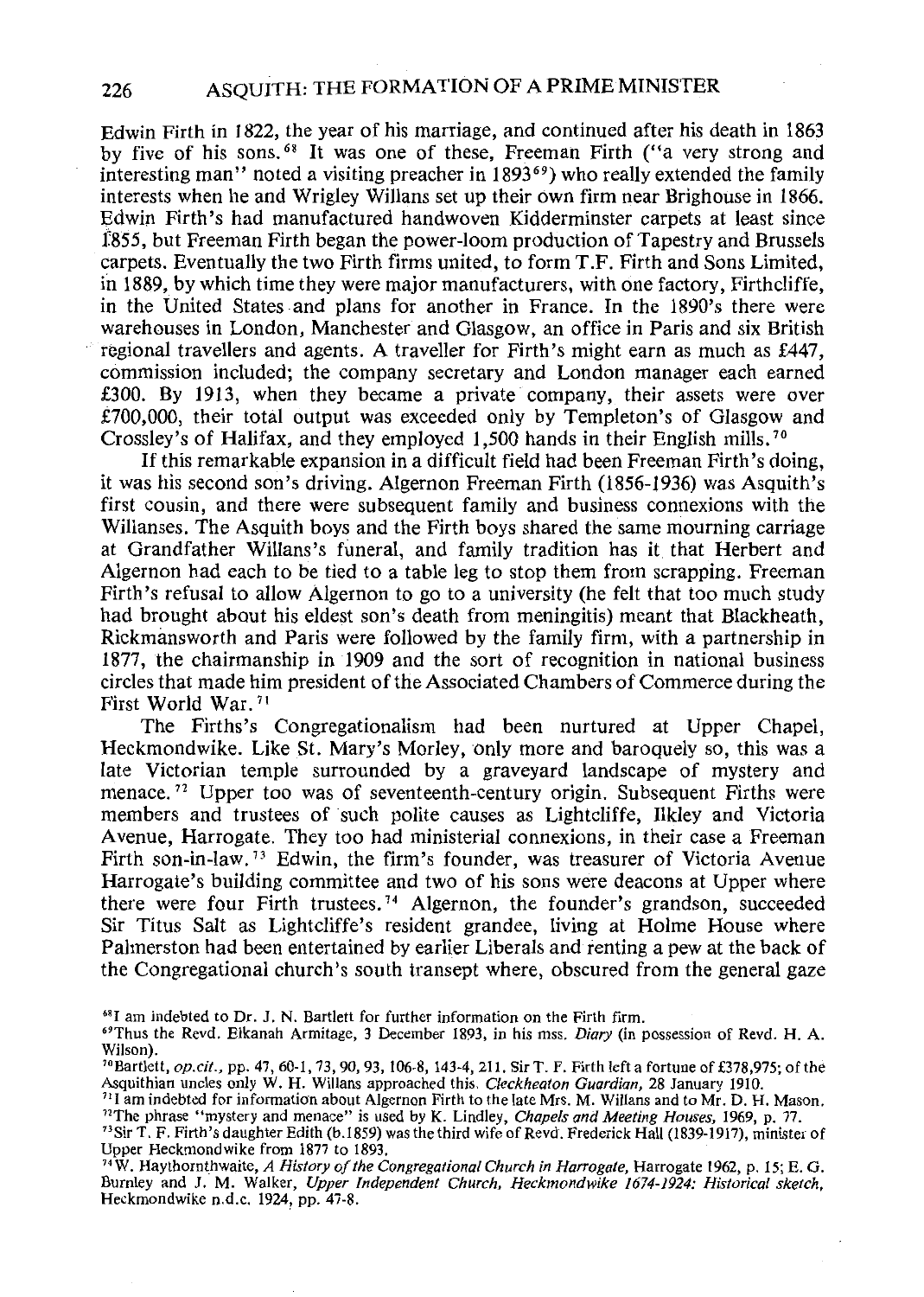by red strips of curtain fixed to solid brass fittings, he balanced his co-director Findlay whose pew was in the north transept.

Algernon Firth was a member and trustee at Lightcliffe. He was never a deacon. It was enough that he chaired important meetings, spoke at social teas, presided at bazaars and lectured on religion and opportunity in America.<sup>75</sup>

For much of this time they had politics to match, and if it seemed to a young local journalist that Freeman Firth, William Anderton and R. H. Goldthorpe "when speaking at election meetings had a tendency to emulate, as far they could, the Gladstonian posture and inflection of voice", it was a very Cobdenite Gladstonianism. 76 Freeman Firth firmly advised local Whigs as to what to say to largely Nonconformist audiences.<sup>77</sup> In the fulness of time he was returned unopposed at Heckmondwike's first county council election, but when the prospect arose in 1892 of standing for parliament for Spen Valley he and one of the Andertons declined it. Their reason was less age than the miners' Eight Hours Bill. The Spen Valley Liberals were divided over it and Firth and Anderton were among those voting against or abstaining. 78 It makes an interesting gloss on Wrigley Willans's farewell speech to the Lightcliffe church and works, seventeen years earlier.

v

Rochdale and Huddersfield are barely fifteen miles apart. Mid-Victorian Rochdale and Huddersfield were equally· close in population, noise and dramatic environment. "Ah! one of our manufacturing towns is a wonderful sight . . ." Joseph Toynbee, the Evangelical London physician rhapsodized in the 1860's,

We passed Rochdale when coming and saw it well from the railway. Fancy a valley full of great red-brick buildings with enormous chimneys pouring out for ever the blackest smoke ... it rained at R[ochdale] yesterday and the place looked as gloomy and dark as Tartarus, and still to me it was a pleasant sight, for I could but think of the thousands upon thousands working manfully there and while living by honest labour, they were preparing comfort for thousands upon thousands elsewhere. We saw the heather-clad hills again, but for some reason, they did not appear so beautiful as before.<sup>79</sup>

There were, however, major differences. Rochdale was the hub of the true Manchester School, "one of the most alert and socially creative towns in England" it has been called, and the first to have a *popularly* based Liberal organisation.<sup>80</sup> Rochdale remained radical where Manchester became stately, buzzing at the northern edged of Cottonopolis rather as Ashton-under-Lyne buzzed to the south. These were Methodist towns, Free Methodist in Rochdale's case and Baillie Street Chapel was at once Free Methodism's leading chapel and Rochdale's. If in the eyes of the world John Bright turned Rochdale into Quaker country, it was nonetheless the Baillie Street Free Methodists who set the pace, followed actively enough by

"Roberts, *op.cit.,* p. 47.

<sup>&</sup>lt;sup>1s</sup> Information from Mr. D. H. Mason.<br><sup>16</sup>G. H. Cooper, *Fifty Years' Journalistic Experience and Chronicles of a Typical Industrial Area, 1938*, p. 21, quoted in A. W. Roberts, *The Liberal Party in West Yorkshire 1885-1895,* Leeds Ph.D. thesis, 1979, p. 50.

<sup>78</sup>*Ibid.,* pp. 165, 219-20.

<sup>&</sup>quot;Quoted in M. Richter, *The Politics of Conscience: T, H. Green and His Age,* 1964, pp. 321-2.

<sup>&</sup>quot;J. Vincent, *The Formation of the Liberal Party 1857-1868,* 1966, p. 96; H. J. Hanham, *The Reformed Electoral System in Great Britain, 1832-1914,* 1968 p. 18.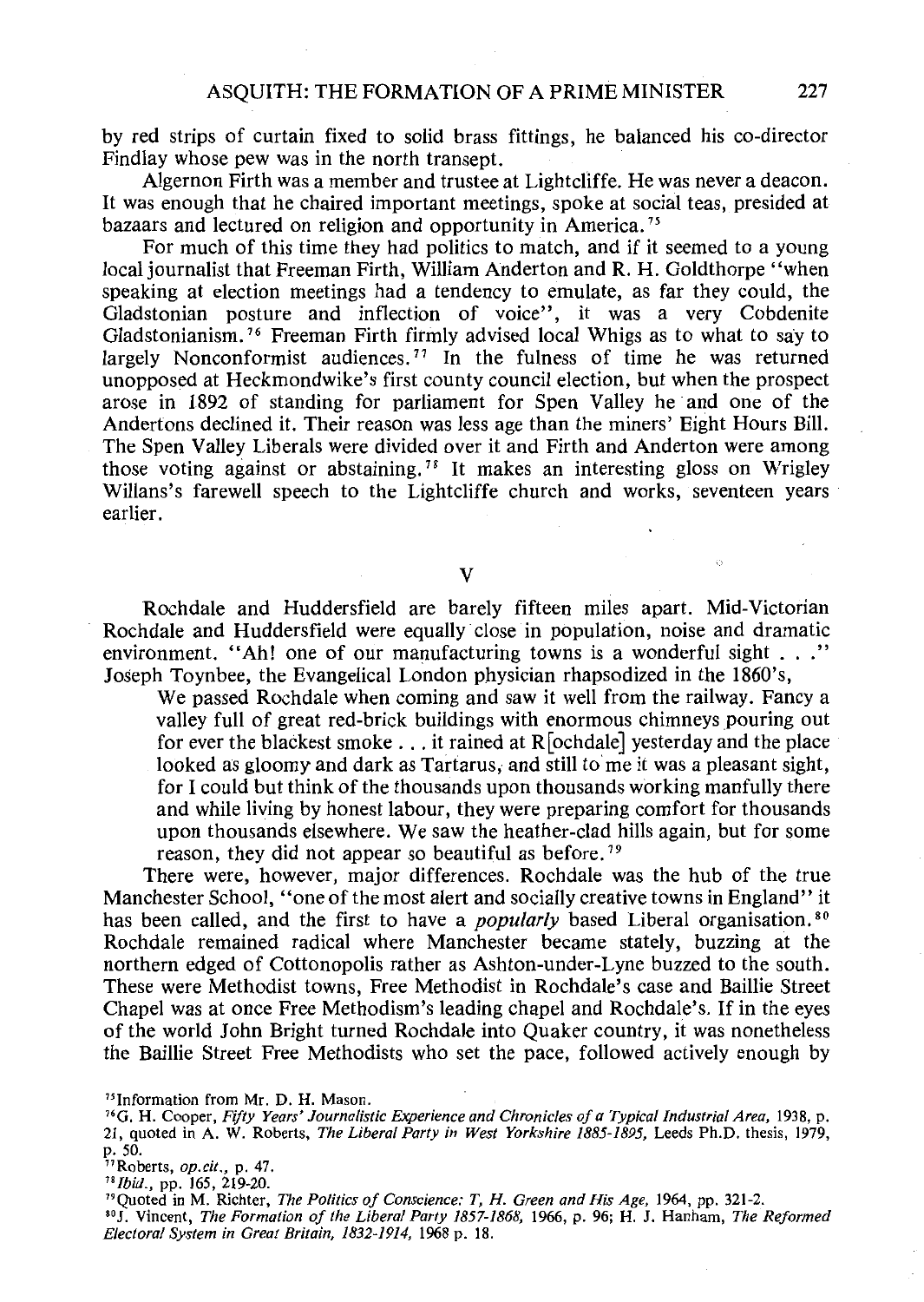Baptists, Unitarians and Congregationalists, their memberships interlocking through marriage and commerce, sometimes in the wake of secession.

Rochdale is a component of the Asquith hinterland in two oblique but significant ways: two of Asquith's Huddersfield uncles settled there and prospered, and his first wife's family had equally close Rochdale connexions.

Rochdale's politics, all Toad Lane Cooperators, Teetotalers, Trade Unionists, Anti-Church Raters, Free Traders, the whole in tension with Manchester, offered a unique apprenticeship for any ambitious youth. Rochdale society, for all Cobden's raillery against the terrible snobbery of Rochdale's flannel lords<sup>81</sup>, offered comfortable living after the style of Croft House, Dalton Lodge or The Flush. Late in the century one of its ministers called it "a town of plain living and plain housing. Although many of its people are wealthy, yet I never knew a town where there was less social ostentation."<sup>82</sup> This was Rochdale as remembered by Isabel Petrie Mills, homely even in its pretentions, the sort of place in which tidiness was an obvious virtue in houses which allowed few candles at night, for how else could one find what one wanted in a bedroom drawer? 83 Isabel Petrie, bred in Rochdale Free Methodism, married into Ashton New Connexion Methodism and came to rest in Bowdon Downs Congregationalism with her own Asquith-embracing web of connexion. In Rochdale her childhood neighbours were the West Street Baptist minister and his family, and it was a childhood excitement when the minister's sisterin-law, large and London-bred, went to dine at The Butts, the Henry Kelsalls's red brick, mill-flanked house, in the only carriage in Rochdale capable of holding her:

A footstool being brought out, one nephew would help her up, the other at the opposite side taking both her hands would pull, so, pushing and pulling, she would get seated. Now, we youngsters always knew when this was going to happen; it was an event, and we would gather round by the door to watch, for we liked to see Aunt Blackett resplendent in a velvet or brocade, and fine cambric neckerchief, fastened with a big cameo, and wonderful cap, trimmed with big bows and nodding plumes. Safely in, we even clapped our hands.<sup>84</sup>

Henry Kelsall (1793-1869), whose dinner parties demanded such memorable preparation, was Lancashire's leading Baptist. He was a flannel manufacturer, his firm contemporaneous with those of the Hirsts, Firths and Willanses, for although it began in 1815, its major expansion only dated from 1835 when Kelsall opened his first mill. *85* There was nothing missing from the Kelsall armoury: Voluntaryist, Free Trader and Cobdenite, benefactor of missions and colleges, founder of churches, deacon, trustee, and father-in-law. *86* Of Kelsall's sons-in-law, one was Morton Peto (1809-89), most flamboyant of contractors, the other was George Tawke Kemp (1810-77), an Essex silk manufacturer (and founder member of Peto's Bloomsbury Baptist Church), who moved up to Rochdale and Kelsall's mills in the mid 1850's.

*"Ibid.,* pp. 63-4.

"J. G. D. Chapple, "The History of Kelsall and Kemp Ltd.", paper given 10 March 1956, *Trans. Rochdale Literary and Scientific Society,* Vol. XXIV, 1950-60; pp. 30-35.

<sup>86</sup>This is best followed in G. A. Weston, *The Baptists of North-West England, 1750-1850*, Sheffield Ph.D. thesis, 1969, *passim,* and J. Lea, *Baptists in Lancashire 1837-1887,* Manchester Ph.D., thesis, 1970, *passim.* 

<sup>&</sup>lt;sup>81</sup> Cobden to Henry Richard, 23 June 1857, quoted in *Vincent*, p. 109.<br><sup>82</sup> W. Evans and W. Claridge, *James Hirst Hollowell and the Movement for Civic Control in Education*, Manchester 1911, p. 43.

<sup>&</sup>lt;sup>83</sup> [Isabel Petrie Mills] *From Tinder Box to the 'Larger' Light: Threads from the Life of John Mills, Banker, (Author of 'Vox Humana') Interwoven with Some Early Recollections by His Wife,* Manchester 1899, pp. 5-6.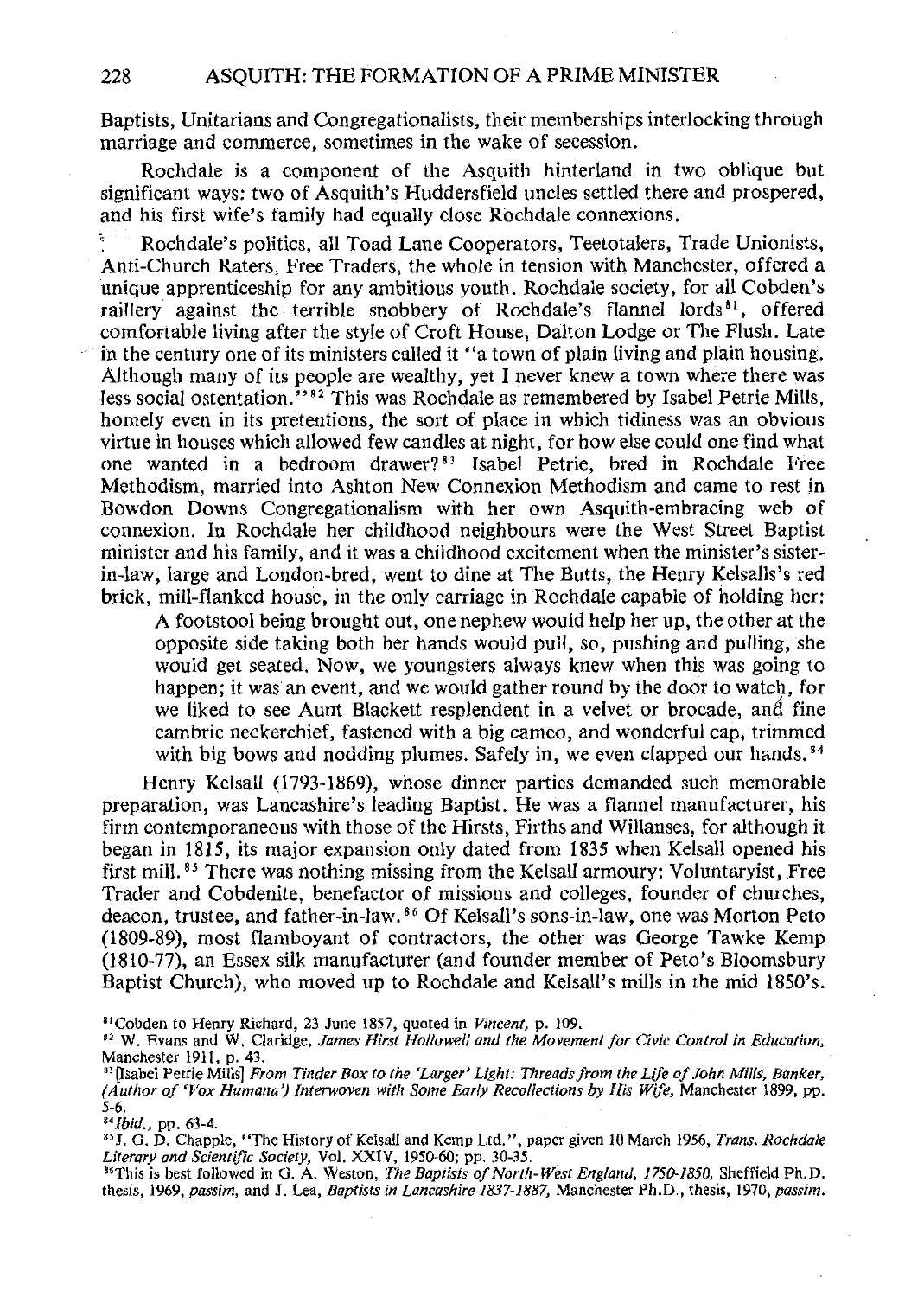Kemp complemented Kelsall: college treasurer, West Street deacon and trustee, husband and father of ladies bountiful, president of the Rochdale Lyceum, believer in hydropathy (Ben Rhydding was the great discovery of his class), traveller (France and Germany with Brock of Bloomsbury in the 1840's, a beautiful death on the Nile thirty years on), and Cobdenite. 87 He reminded Exeter Hall Baptists in 1860 that individualism not organisation was the basis of Baptist success and his *Freeman*  obituary hinted at the combination of the two, which Rochdale had perfected.

Sympathising with Mr. Cobden in most of his advanced views ... Mr. Kemp was one of the acknowledged leaders of his party in the borough... which has the reputation of being one of the most radical constituencies in Lancashire.<sup>88</sup>

Kemp's son, also George, was quite splendidly second generation, to his father rather as Algernon was to Freeman Firth. That is to say, he was the first Old Millhillian peer, both Balliol Oxford and Trinity Cambridge, Boer War veteran and cricketing blue. He was also head of the family firm, whose trademark, "Doctor", picked up so many Victorian concerns, and reaped dividends from them.<sup>89</sup> [Chart VII]

The Kemps and most of the Kelsalls were West Street Baptists. The Rochdale Congregationalists began rather tardily with Providence in 1814 and continued with Milton which seceded from Providence in 1852, with four Kelsalls among its founders. These were the family of Henry Kelsall's late brother Robert: one of them, Ann, was shortly to marry the Manchester physician Frederick Melland. Like the Asquiths the Robert Kelsalls were a frail family. Robert had died at the age of fiftytwo and none of his six children lived to be over forty. Nonetheless Robert's eldest son, also Robert, was on Milton's diaconate and had his own mills in Duncan Street; he was also, like Edwin Firth of Heckmondwike, a trustee of Victoria Avenue Harrogate.<sup>90</sup>

It was perhaps illness which prompted the Harrogate connexion. Young Mrs. Robert died in 1864 and by 1868 Robert was a sick man. Between March and July 1868 he attended communion four times at Milton and then moved to St. Leonard's on Sea, to whose Congregational church he transferred his membership, followed in 1872 by three of his seven daughters.<sup>91</sup> By then, however, several notable citizens had been drawn to Milton, among them two brothers-in-law from Huddersfield, William Shaw (1821-1897) and Thomas Benjamin Willans (1836-97).

Willans came first to Rochdale, arriving in 1853.<sup>92</sup> He was a Rochdalian for barely thirty years, but he packed into them all the most gratifying elements of success. At the age of sixteen he secured a position, as the old phrase had it, at the run-down Vale Mills whose principal, Mr. Pagan, was a Milton man. Partnership followed in 1861 with sole control two years later under the style of Messrs. T. B. Willans and Co. Municipal activity was now inescapable. Willans was a founder of Rochdale's Chamber of Commerce and its second president. When he became a

<sup>&</sup>quot;Chapple, *art. cit.,* pp. 34-5; C. M. Birrell, *The Life of William Brock D. D.,* 1878, pp. 150, 153, 195, 342. "Lea *op. cit.,* p. 206; *Freeman,* 1 June 1877, p. 269, quoted in Leap. 460.

<sup>&</sup>quot;N. G. Brett James, *Mill Hill,* 1938, pp. 69, 84, 149-50; E. Hampden-Cook, *The Register of Mill Hill School 1807-1926priv.* 1926, p. 165; J. A. Venn, *Alumni Cantabrigienses,* Part II, Vol. IV p. 14; Chapple *art. cit.* p. 38.

<sup>&</sup>quot;Milton Congregational Church Rochdale, *Church Minute Book, 1852-1859,* Victoria Avenue Congregational Church, Harrogate, *Church Minute Book 1868-1878.* 

<sup>&</sup>quot;Milton Congregational Church, *Roll Book 1867-1899;* information from Mr. K. Moore of St. Leonard's. "ForT. B. Willans see "Men Who have Made Rochdale", *Rochdale Times,* 26 May 1900.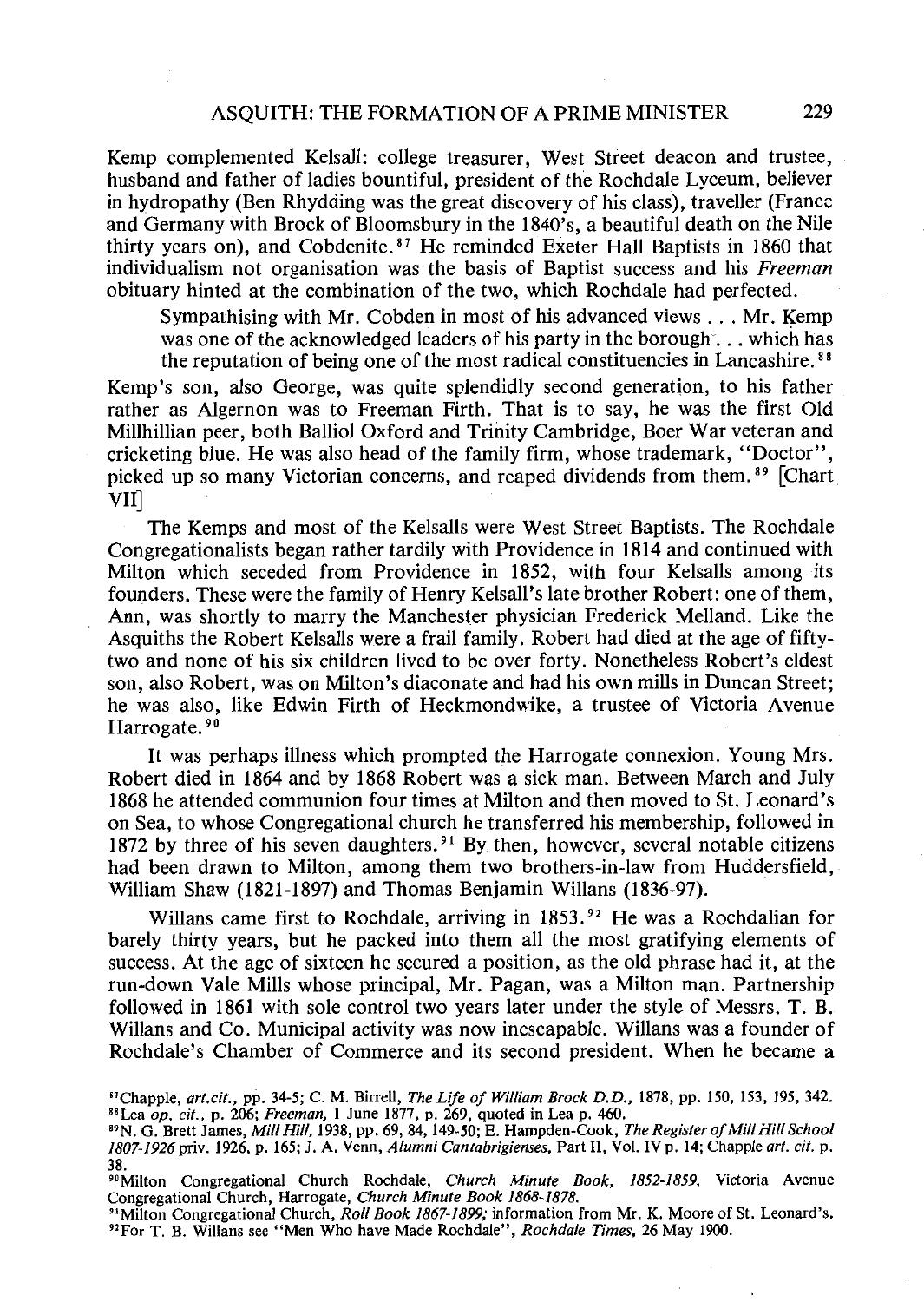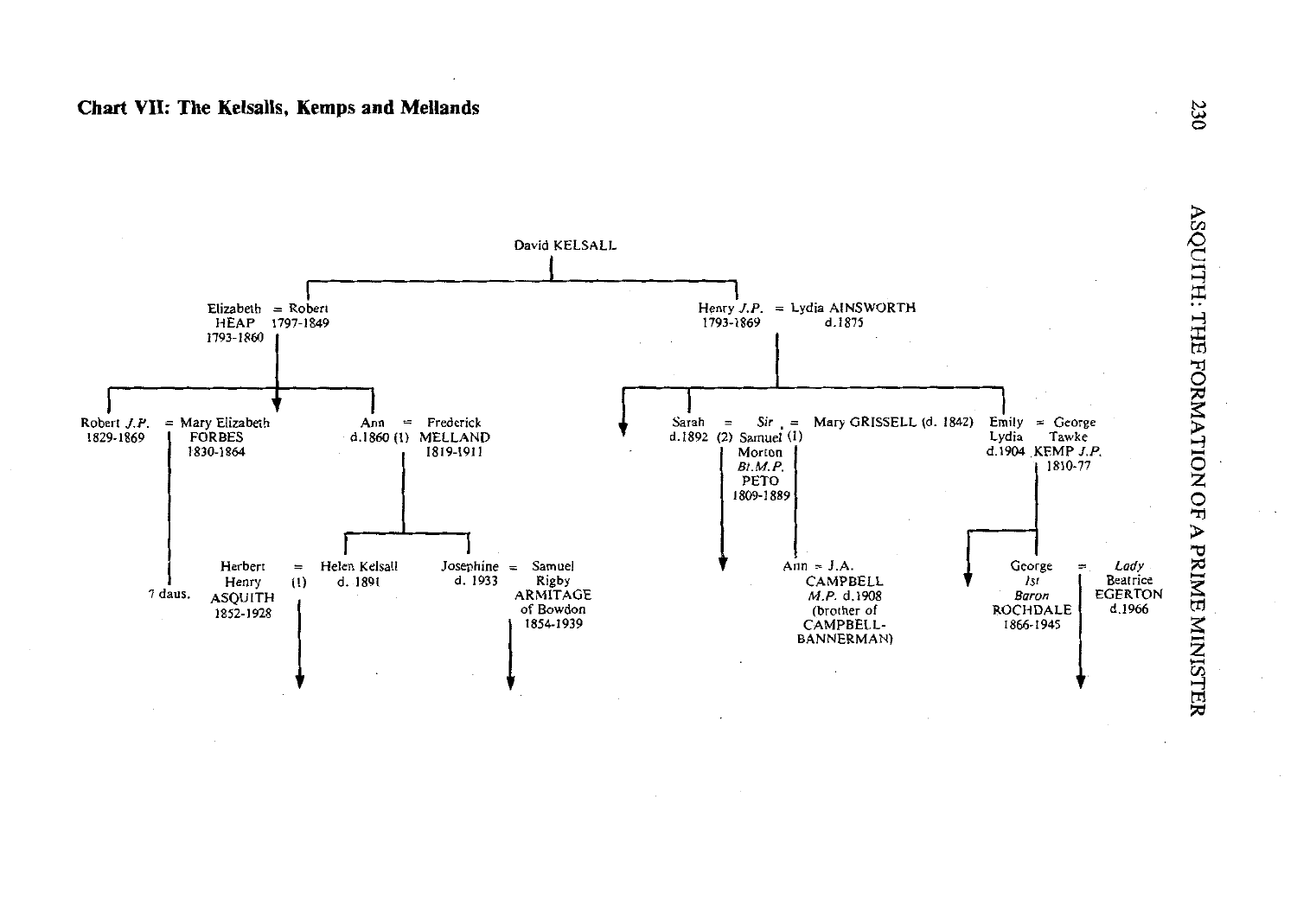town councillor in 1866 (succeeding Pagan, and ten years after Rochdale's incorporation) he was the youngest councillor. Three years later he was mayor. It was 1869, the year the Robert Kelsalls moved south, Willans was thirty-three, first citizen of the Manchester School's capital, at the outset of Gladstone's greatest ministry. So rapid an ascent in fact owed most to the Rochdale Tories' fatuous boycotting of the council, but it led to an intensely enjoyable year of office. If delays prevented the opening of the new town hall ("one of the dozen most ambitious high Victorian town halls of England")<sup>93</sup> with its opulent mayoral suite and a huge picture of Runnymede, at least the birth of an heir (the Willanses already had three daughters, two sons had died in infancy. The Willans house suitably enough later became the Infirmary) provided another excuse for the presentation of a civic epergne

in frosted silver and ebony, in which the emblematical cradle was enshrined. There were also emblematical figures at each corner of a tripod representing Faith, Hope and Charity. The tripod was of ebony, mounted on a pedestal frosted with silver and beautifully chased. The borough arms were displayed on the gift, and there were other beautiful details. 94

Willans was an aggressive mayor, a public figure in the grand manner, rather tall, noted for the flower in his buttonhole, his treats and open house, "the life and soul of municipal and Parliamentary politics ... in Rochdale". He was noted too for his effrontery. At a Buckingham Palace reception for new mayors, knowing that the King of the Belgians was to be present and lacking robes or chain, Willans sported the Belgian colours and so was introduced to visiting majesty who vowed ever to take an interest in Rochdale. "Think of these words, ye Rochdalians, when you make your annual excursions into Belgium." There was also his reputation for platform repartee, "with occasional telling puns ... never coarse or vulgar", save when the Tory Mr. Powell came to speak against the. Cobdenite T. B. Potter. Willans assured his audience that ' ''Mr. Potter would be returned, and that the Conservative candidate and his supporters would all be sent home with the Powell complaint.' There were roars upon roars of laughter at this sally ... '' And so it was up to the 1880 election when Willans chaired the Rochdale Liberal election committee amidst "the most stirring scenes of our modern political history."<sup>95</sup>

But his attendance at Milton was becoming infrequent, and although his wife last attended communion there in January 1879, he was marked as "resigned" by October 1878. Sarah Willans died in March 1879. 96 Her husband then dissolved his business partnership and eventually left for South London where there is no surviving evidence that he maintained his Congregational links.

Nonetheless he was a Milton man for the bulk of his Rochdale years and he owed much of his position to his business partner and to his first wife. [Chart VI]

In 1862, the year after his partnership at Vale Mills, T. B. Willans married Sarah Ashworth. With the Petries of Phoenix House, the Ashworths of Springbank and Roach House were the dominant figures at the Baillie Street Free Methodist Chapel.

<sup>&</sup>quot;N. Pevsner ed., *The Buildings of England: Lancashire* vol. 1., 1969, p. 377.

*<sup>&</sup>quot;Rochdale Times, art. cit.* 

*<sup>&</sup>quot;Ibid.* 

<sup>&</sup>quot;Milton *Roll Book 1862-1899.*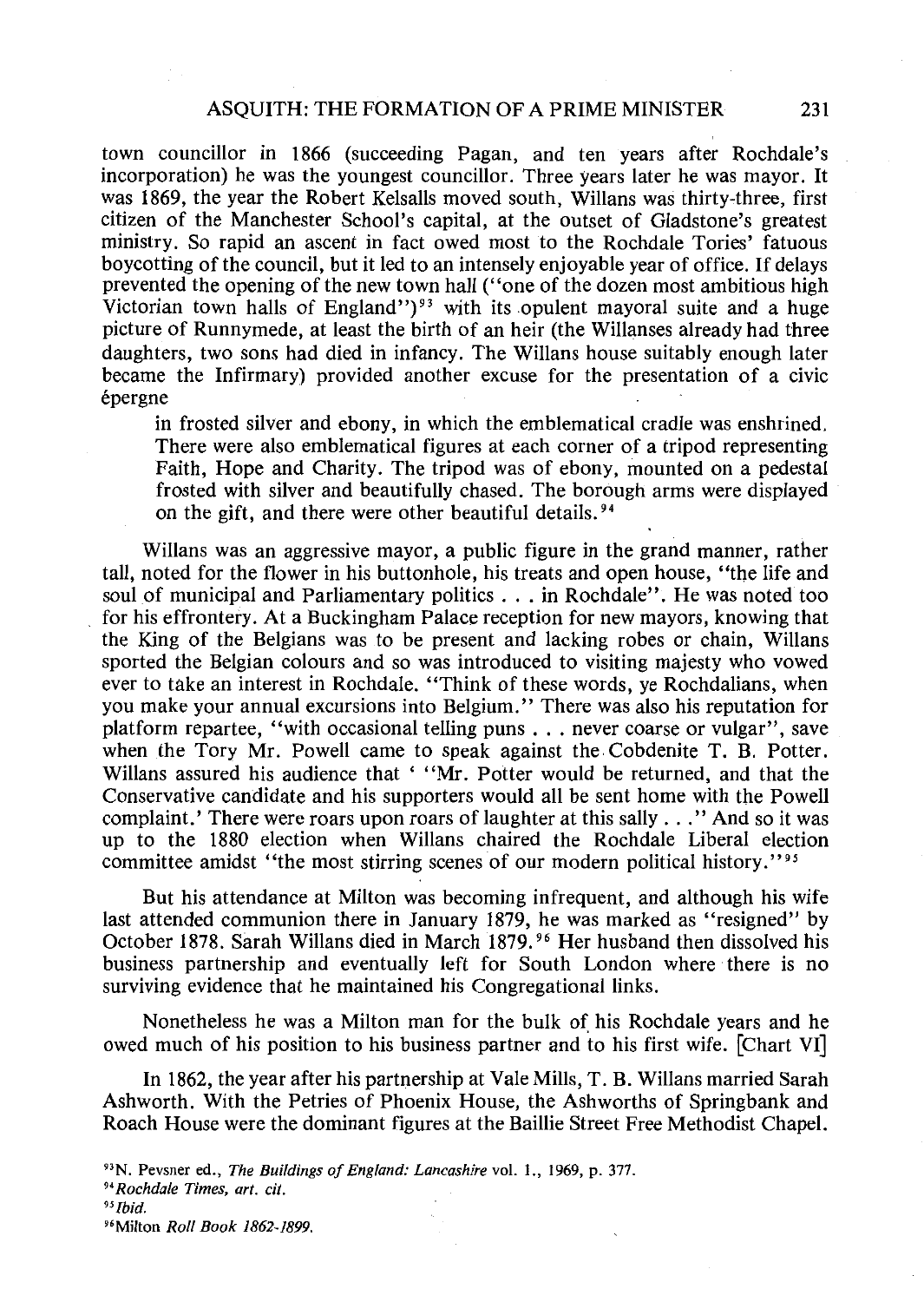Sarah's father, George Ashworth, had largely financed the *Rochdale Observer,* her brother Edmund was first chairman of the Rochdale School Board and her brother George Leach was mayor in the year of Sarah's marriage and again in the year of the town hall's opening. At his death the parish church refused to toll the bell for so irreconcilable an opponent as George Leach Ashworth and even the *Observer*  remarked that "his principal infirmity was that from the very intensity of his opinions he might not make sufficient allowance for the equal sincerity of those who differed from him". Sarah's eldest sister Ann (d.1901) married the formidable Hugh Mason M.P., immortalised by Haslam Mills in *Grey Pastures,* who was to Ashton what George Leach was to Rochdale, only more so. She was his third wife.<sup>97</sup>

In 1863, following his useful marriage and his father's death, T. B. Willans took control of Vale Mills and was joined by a brother-in-law, William Shaw, fifteen years his senior. Shaw and Dixon Asquith had married Sarah Ann and Emily Willans at the same ceremony in 1850. Shaw at least was an eligible husband, the principal partner's eldest son and eventual heir to the Huddersfield wool firm of John, William and Henry Shaw, Victoria Mills. 98 He had his own Rochdale links because his sister Sarah Shaw married one of the Petries in 1854, as did his youngest son nearly thirty years later. From 1863 his home was in Rochdale where he became Vale Mills's sheet anchor (assuming sole control after 1879) and the dominant personality at Milton: deacon, missionary society director, multiple trustee and treasurer; when he succeeded William Armitage as treasurer of the Lancashire Congregational Union in 1885 he was the first non-Mancunian to hold the post.<sup>99</sup> In short, as his obituary put it, he was a sort of lay bishop cast despite his Yorkshire origins firmly in the strong south Lancashire mould of commercial Congregationalism. In Huddersfield he had been an organiser of Liberal victory platform speeches being left by common consent to William Willans — but in Rochdale, where such men abounded, he was a giver, to the dispensary, the infirmary, the Coffee House Co., the annual feast for the old and tea for poor widows; and he was an educationist, on Rochdale's School Board from 1876, its chairman from 1886. This was a sensitive post since between 1889 and 1896 Milton's minister was James Hirst Hollowell (1851-1909), that fierce educationist whose promotion of the Northern Counties Education League made him the stormy petrel of the northern agitation against Balfour's Act of 1902. Since Shaw was Milton's senior deacon he was the man through whom Hollowell's call proceeded. 100 In 1896 Hollowell's daughter Eunice married Shaw's second son Arthur. A year later Shaw died. The *Observer's* obituary naturally referred to his nephew, "probably a future Prime Minister of England". 101

"for Shaw see *Rochdale Observer* 27 January 1897, Sykes, *Ramsden Street op. cit.,* pp. 101-2.

100 A repeat (but successful) performance of an abortive attempt to call Hollowell in 1875: Evans and Claridge *op. cit.,* pp. 18, 38-40.

101 *Rochdale Observer art. cit.* 

<sup>&</sup>quot;For the Ashworths, see D.A. Gowland, *Methodist Secessions,* Manchester for the Chetham Society, 1979, pp. 73-80, 87-91; for George Leach Ashworth (1823-1873) see Gowland pp. 86, 157; *Rochdale Household Almanack,* 1874; *Rochdale Times,* 31 March 1900; Mason is Henry Stonor of Granite Hall in W. H. Mills, *Grey Pastures,* 1924 esp. pp. 35-40. Haslam Mills was a nephew by marriage of Isabel Petrie Mills.

<sup>&</sup>quot;B. Nightingale, *The Story of the Lancashire Congregational Union 1806-1906: Centenary Memorial Volume* n.d.c. 1906, p. 154.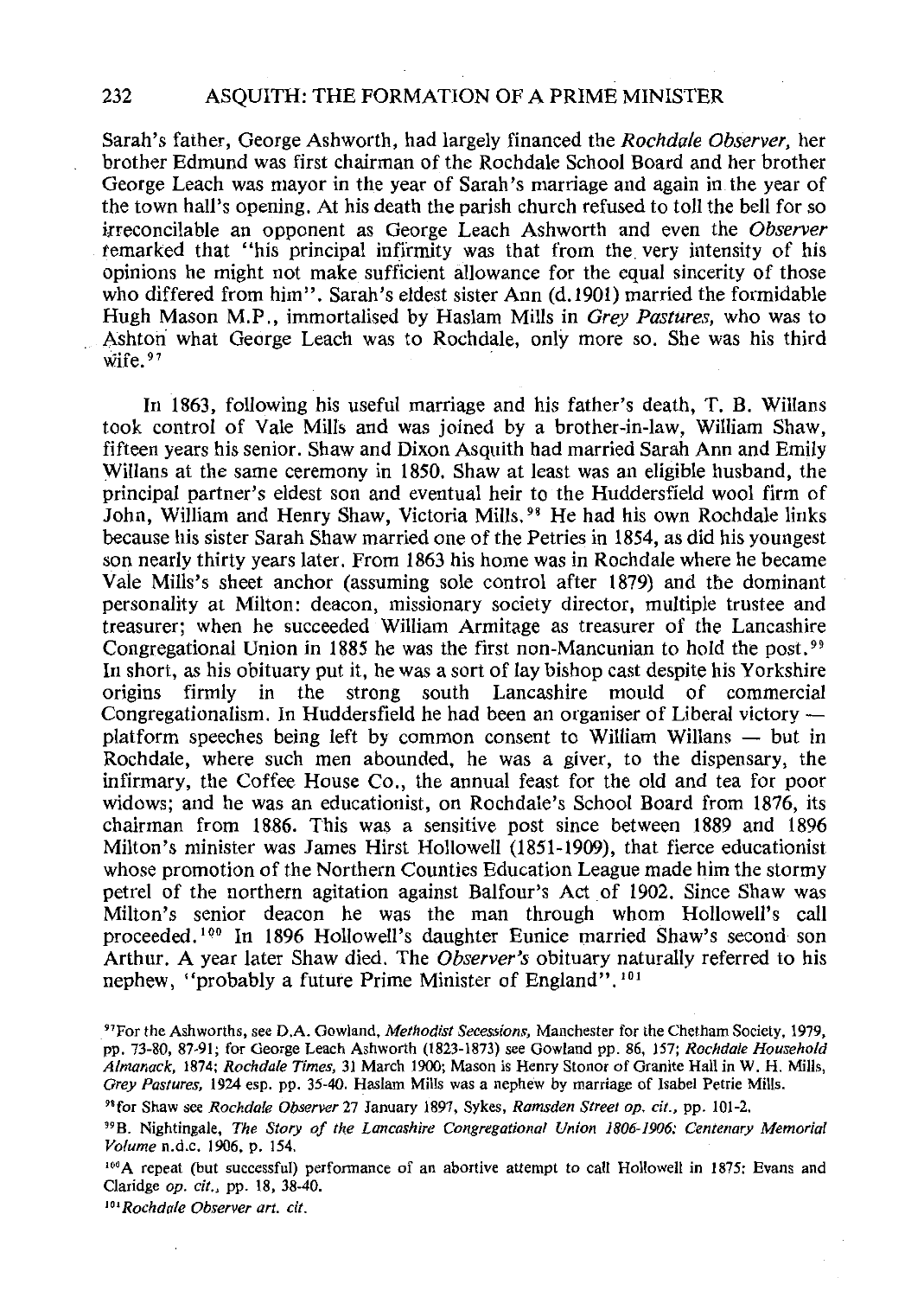Milton was by then a flourishing church with 297 members, seven of them Shaws. 102 Yet the Shaw connexion barely survived the Great War. The Vale Mills went in 1911, acquired by Kelsall and Kemp along with Robert Kelsall's old mills in Duncan Street 103 William Willans Shaw, a huge man, tall, broad and nicknamed Long Shaw, under whom the chapel floor quivered as he took the collection at Sunday service, died in 1923 and his widow retired to a hydro at Birkdale.<sup>104</sup> Such things were happening in many cotton chapels where changes of generation and attitude masked the more fundamental transformation of the economic structure which had first evoked and then enveloped the chapel response. Yet the changes of generation and attitude were significant enough. When Hirst Hollowell resigned from Milton at the end of 1896 it was to "devote some years to the cause of religious liberty and popular control in Education" and church meeting applauded his "broad catholicity of spirit". 105 Any politically minded minister in Rochdale, Heckmondwike, Huddersfield or Morley could have spoken in this way at any time in the past fifty years, but the context had changed. It had changed sufficiently for a boy reared among such politically minded men and ministers to have become Home Secretary by his fortieth year and a possible future Prime Minister by his forty-fifth. Yet the retrospective picture painted by that boy's biographers is of a constricting, admirable no doubt, northern Congregationalism defining a corresponding brand of Liberalism, with little hint of variety and movement within that Congregationalism or the Liberalism which it frequently prompted.

This paper, therefore, has sought to describe a context, to map out a hinterland, in which religion, politics and social background refuse to be separated; which is largely Nonconformist and chiefly Congregational; which is rooted in the seventeenth century although owing more to the Evangelical Revival; which tends therefore to stridency. This hinterland is peopled by men and women who have always been religiously articulate although their material prosperity is a first to third generation matter in the 1850's when our boy is born; but that is to say no more than what would apply to most members of the British urban middle classes. The background of these people is entrepreneurial, largely manufacturing but with mercantile elements. There is also a professional dimension chiefly provided by ministerial sons (or fathers)-in-law, those entrepreneurs of family mobility and connexion. The education which distils their articulateness is a mixture of proprietary and grammar schools at a time when middle class secondary education is undergoing feverish transformation. Theirs was a progress from private to public schools with a significant bunching at Mill Hill School, less because this was a snobbish inevitability than because this was the sensible thing for late Victorian parents of means to do. Inevitably, therefore, there was a convergence with the normal ways of established, class-conscious society. But matters cannot be left there, for the fact remains that we are nonetheless looking in on people who shared a common religious experience for a significant time, all their attitudes coloured by it. We are talking less of *convergence*  to established ways than of *accommodation* to them, which is a different thing.

<sup>&</sup>lt;sup>102</sup> Milton *Roll Book 1867-1899*.<br><sup>103</sup> Chapple *art. cit.* p. 37.

<sup>&</sup>lt;sup>104</sup> So recalled a church member in 1973; information from the late Mrs. M. Willans; Milton Church *Roll Book 1922-1949.* 

<sup>&</sup>lt;sup>105</sup> Milton Church *Minute Book 1896-1907*, 30 December 1896.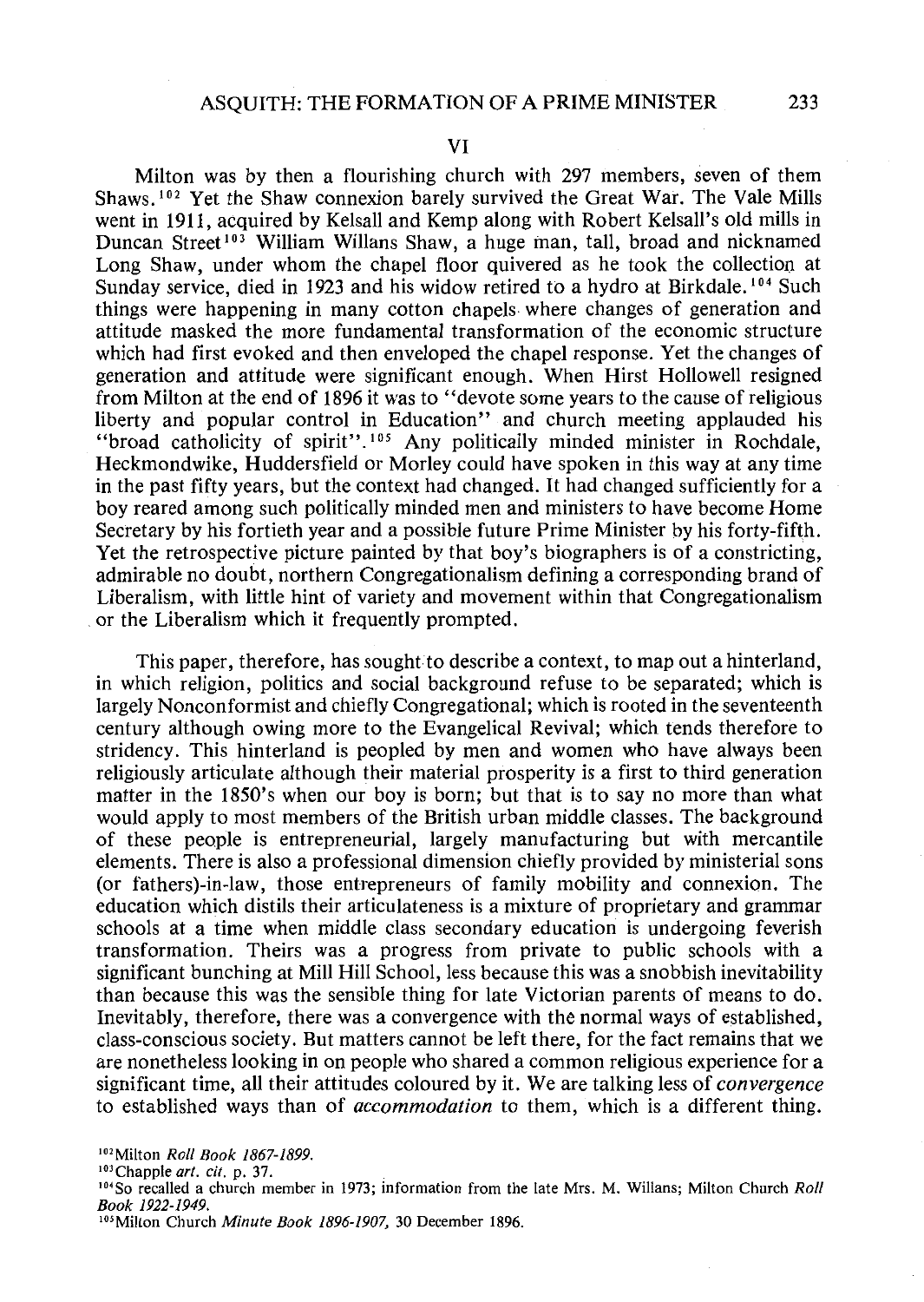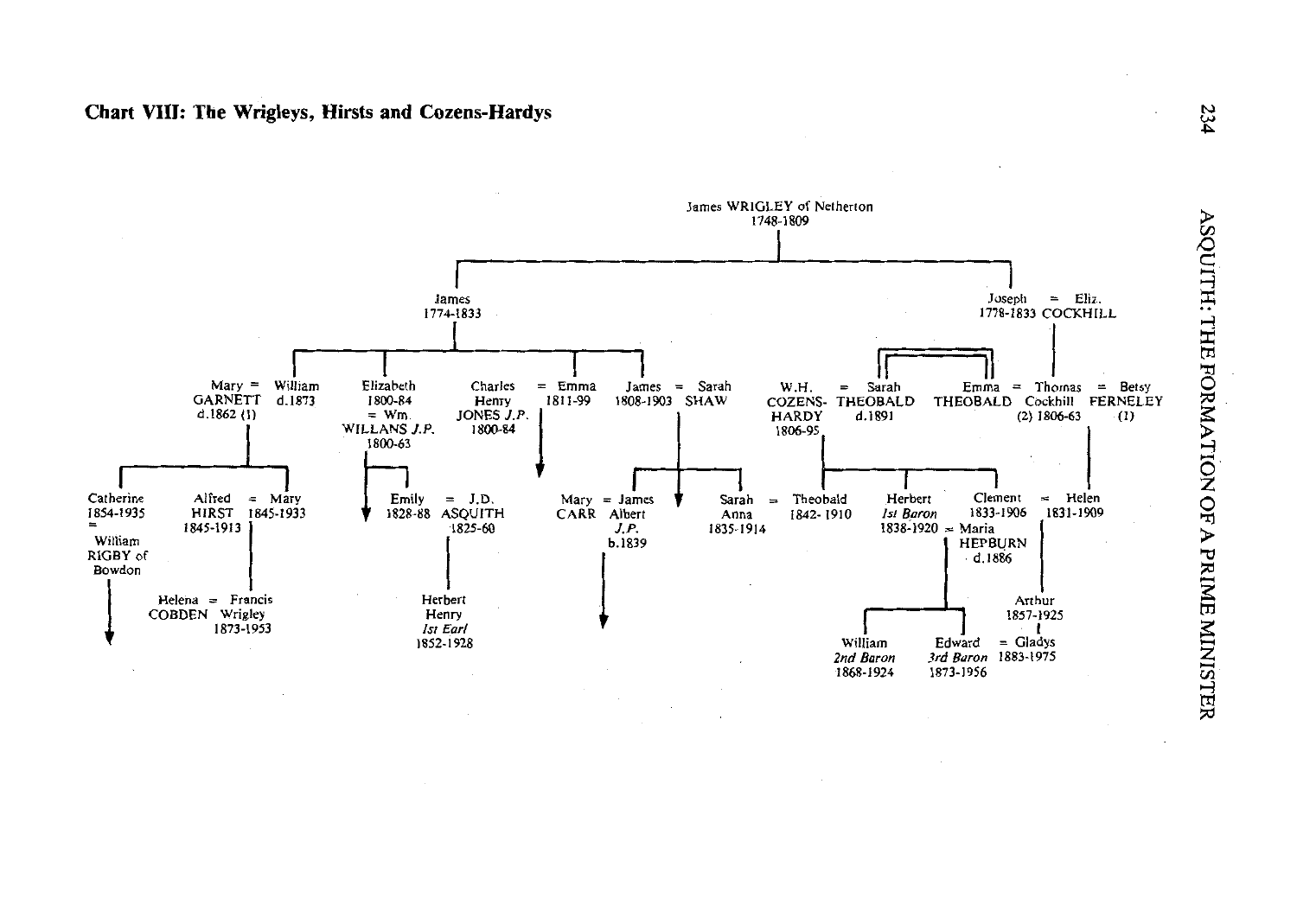Simply because of their churchmanship, however loosely held, these people have something distinctive to say about the ordering of society. The way they say it may alter with circumstances but not all of them will stop saying it. This prompts the question: what of their ideology?

These are people whose experience, refined by a curious mixture of personal conviction, empirical discovery and practical necessity, prejudices them in favour of a heightened sense of the individual *set in his community.* The key phrase is not selfhelp but mutual help. The importance of the individual is unquestioned but the fascinating variable is *community*: is it family, or church fellowship, or municipality or state? The answer will define their understanding of mutual duties. These are also people with an enlarged, if often muddled, belief in education, in the life enhancing nature of unimpeded commerce and in the eternal horizons of overseas missions. An international outlook is natural to them, although it may not be that of army officers of pro-consuls let alone diplomatists. The outworking of these concerns is unpredictable save that circumstances prejudice these people in the 1850's and for many decades to come towards the Liberal party and against the traditional methods of statecraft.

This was the background of which any aspiring Liberal leader from the 1880's must be aware, because this would be the basis of Liberal support in the provinces and a growing body of support in the Commons. This was the Asquith context.

Of the families so far considered, one family, the Wrigleys, have appeared merely as noises off.<sup>106</sup> [Chart VIII] Yet they were the cousinhood's over-arching family. Mrs. Alfred Hirst, Mrs. Charles Jones, Mrs. William Willans, were all Huddersfield Wrigleys in varying degrees of kinship, commonly descended from James Wrigley of Netherton (1748-1809). They were a complex, quarrelsome family of farmers turned manufacturers of livery cloth, at Netherton from the 1760's, their daughters useful matches for aspiring youths. From the 1830's to 1870's Ramsden Street provided their religious link and William Wrigley of Springdale was a deacon there for thirty-two years.<sup>107</sup> His nephew, however, James Albert of Netherton, epitomises what happened to the Wrigleys sooner than to the other families, accommodation turning rapidly into convergence. In background and interests (save in one respect: his wife was a Londoner, the sister of J. T. Carr, the idiosyncratic promoter of Bedford Park as first of the artistic suburbs) James Albert was at one with the Hirsts and Willanses: Huddersfield College and Dusseldorf, the family firm, the Bench, presidency of the Huddersfield Amateur Operatic and Choral Societies (singing with the tenors at the town hall's opening), captaincy of the golf club, chairmanship of his local urban district council, promotion of sewage works and cottage homes; but he was also chairman of the brewster sessions, Church and Tory. He claimed to be the West Riding's oldest churchwarden and his sons went to Rugby because his southern wife had clear ideas about a gentlemanly education.<sup>108</sup>

It was not quite like that with the rest of the cousinhood either in religion or politics. Politically speaking Cobdenism still appeared to be their rock. Cobden was

 $106$  I am indebted for information from the late Mrs. M. Willans and the late Mr. B. Cozens-Hardy; see also Hirst *Golden Days, op. cit.,* pp. 36, 54-55, 57.

<sup>&</sup>quot;'Sykes, *op. cit.,* pp. 98-9.

<sup>&</sup>lt;sup>108</sup> Information from the late Mrs. M. Willans; *Huddersfield Examiner* 17 February 1912.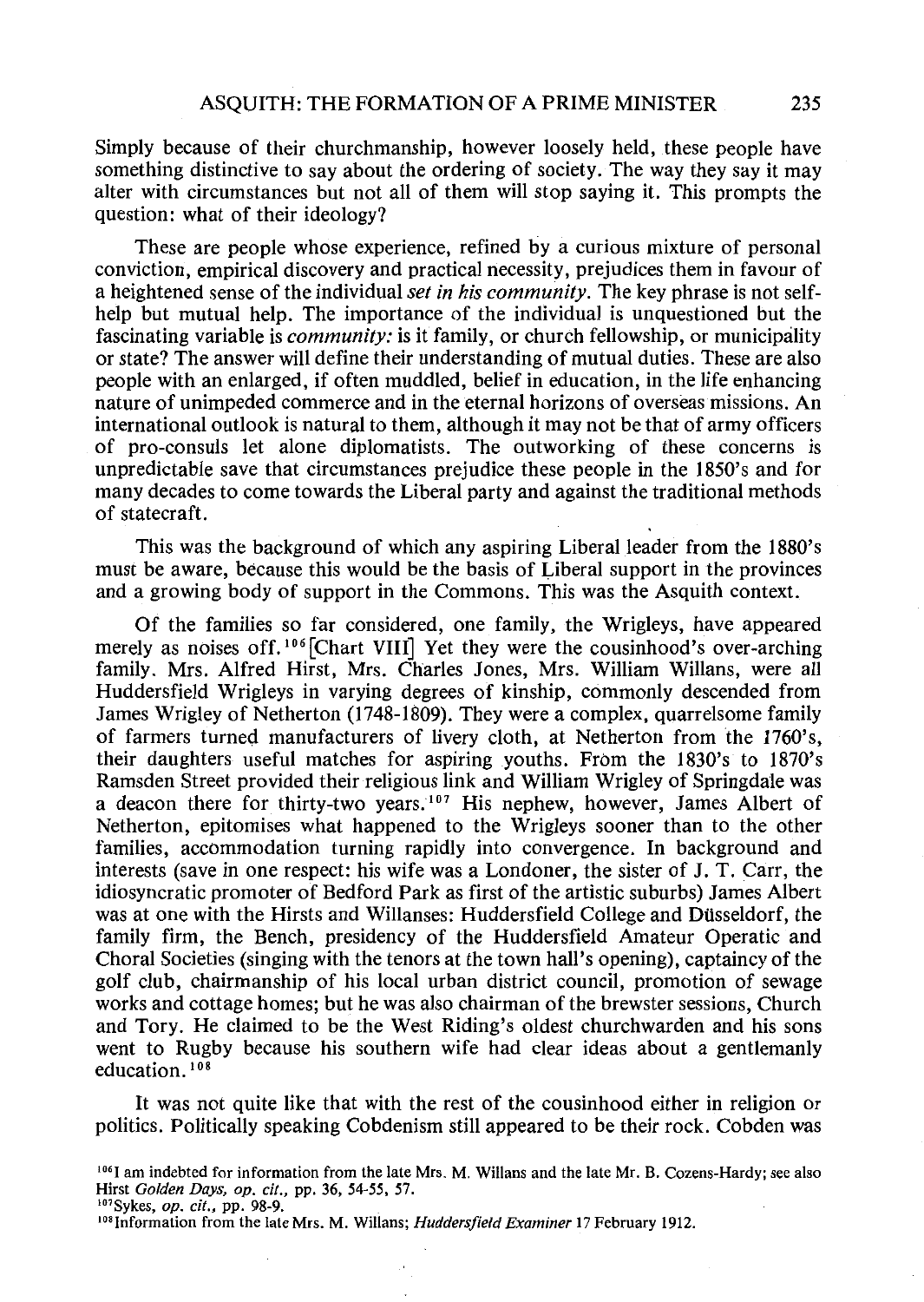a personal friend; their firms took prominent stands at the Great Exhibition of which he was so prominent a Commissioner; several of them were members of the Cobden Club from its infancy  $-$  Asquith himself only from 1898.<sup>109</sup> Their grandest Cobdenite hour came when the younger George Kemp, whom Ireland had turned Unionist, was cajoled into returning to the Commons as a Liberal in 1910, to sit for North West Manchester, chief of the commercial barometer seats, for which Asquith had been briefly considered a dozen or so years earlier. Kemp was the perfect candidate, enlightened employer and earl's son-in-law, county cricketer and supporter of women's suffrage, fully nature's gentleman and to all intents a real one as well. Kemp did his duty by Free Trade without failing his duty by Unionism. Lured by honour (and the promise of a peerage) he stuck Parliament for two years more and then went. The peerage, Rochdale, followed after a decent interval; and the Liberals never again held ''the most famous Free Trade seat in England''. 110

It was in the Hirsts, however, that Cobdenism glowed most consistently. Thus Alfred Hirst's obituary:

Though a Liberal by family tradition, he was ever ready to criticize his party - especially in recent years; but always with great respect for his wife's cousin, Mr. Asquith, with whom he was in complete agreement on the question of woman suffrage. From the Imperialistic tendencies of modern Liberalism he dissented strongly, and he had no sympathy with Collectivist schemes. 111

Alfred's son, Francis Wrigley Hirst, was almost a mirror-image of Asquith. To an Oxford career in a brilliant undergraduate set he too added occasional lectures, the higher journalism (chiefly articles for Wrigley Willans's *Leeds Mercury)* and the Bar, which for him too was the North Eastern Circuit. But in the 1890's young Liberal bloods were progressivists, imperialists or both. Hirst, though to the end of his days looking like "a very able, good-humoured, hard-headed man of about thirty",  $112$ was neither. He followed John Morley's star to the extent of devilling on his *Life* of Gladstone; he was closest to men like that sea-green, many-mansed son and nephew John Simon, whose icy star he later also followed; and his diet was the skimmed milk of Cobdenism. He won the Cobden prize, he married a Cobden great-niece, he later lived on the Cobden property in Sussex and he was secretary of the Cobden Club in its ichabod days. Fresh from Oxford he co-edited a volume of Liberal essays  $-$  his was on Liberalism and wealth - for which Asquith, Morley and Gladstone were too canny to write introductions although Asquith protested his agreement in more ways than they might think, Gladstone wished "well to all the efforts you may make on behalf of individual freedom and independence as opposed to what is termed Collectivism", and Morley, to whom the essays were dedicated, was so encouraged "to think of six men like you, with life and the world before you, entering with such vigour upon the paths of sound and manly principle". 113

'"Hirst, *op. cit.,* pp. 155-60.

<sup>109</sup> Exhibitors in Classes 12 and 15 (woollens and worsteds) included Hargreave and Nussey; Edwin Firth and Sons, John Brooke and Sons, John, Henry and William Shaw; John Wrigley and Sons and J. and T. C. Wrigley; Willans Bros. and Co.; Kelsall and Bartlemore. See also G. H. B. Jackson ed. *A History of the Cobden Club,* 1939 *passim;* Cobden Club *Membership List 1867-70* (with other Cobden material, at Dunford

House, Sussex). Henry Kelsall and eight Rochdale Ashworths were among the earliest members.<br><sup>119</sup>P. F. Clarke, *Lancashire and the New Liberalism*, Cambridge U.P., 1971, pp. 119-20, 160, 189, 277-305.<br><sup>111</sup> Yorkshire Post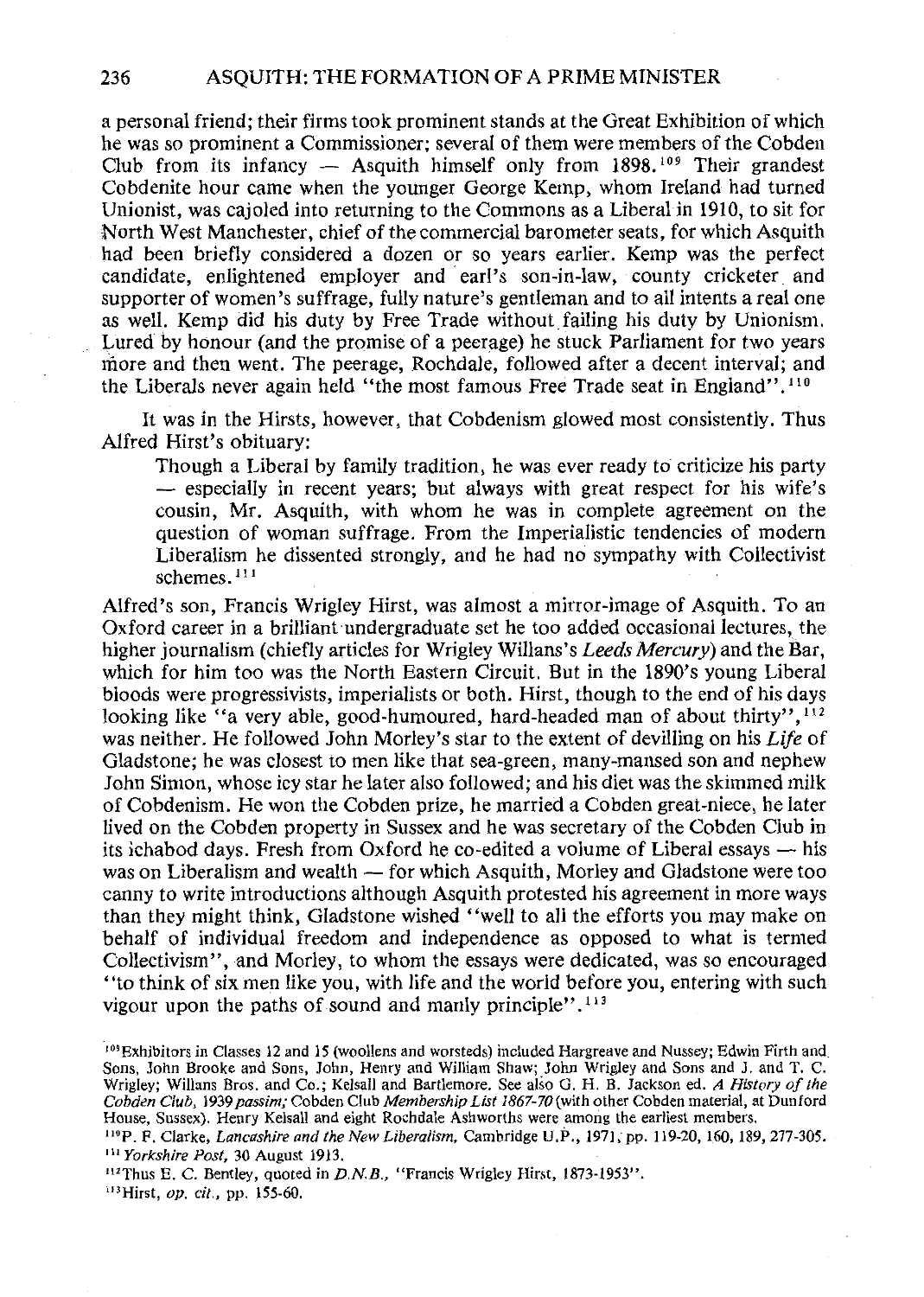Sound and manly principle meant articles in *The Speaker* (''Pride in our free colonies is a noble and a liberal sentiment. But ... "), it meant the League against Aggression and Militarism ("we used to predict in those days that.imperialism would destroy the Empire"); it meant a life of Adam Smith, a translation of Redlich's classic *Local Government in England* and editing *Common Sense* and *The Economist.* <sup>114</sup> It meant a man convinced, or so it seemed to MacCallum Scott,

that everyone who differs  $\ldots$  is either a rogue, or a time-server or a weakling. His political creed seems summed up in Peace and Retrenchment. if he adds 'Reform' it is only in the sense of constitutional reform... His creed is intensely individualist and opposed to all State interference. 115

Hirst summed that creed up himself as ''The magic of private property, the rivalry of business, the invigorating exertion required by fair and free competition, the love of independence."  $116$  That was in 1935, the year when he became the Cobden Club's secretary, but his influence as a sinewy Liberal publicist had ended with the Great War.

That Cobdenism was no longer universal in the cousinhood was made clear by the Firths. Their uncertainty over the eight hour day in 1892 was natural for West Riding employers of a certain age confronted by Young Turk's. It was less natural when the past president of the Eiland Liberal Association rejected Free Trade itself, particularly when he was also president of the Associated Chambers of Commerce and the Liberal Prime Ministers's first cousin, presiding at a specially convened meeting at the Hotel Cecil to discuss fiscal measures against Germany should peace break out. This notable was Sir Algernon Firth, and although he was taken to task by another family connexion, Theodore Taylor, the M.P. for Radcliffe, who could speak no less authoritatively as a West Riding manufacturer (representing a Lancashire constituency) who had prospered in difficult times despite the tariffs of jealous competitors, the political ark of the covenant was irreparably broken. 117

In chapel at least, for those who remained, there was a more successful accommodation of differences resolved into positive movement. Here the milk of Evangelical Congregationalism was pasteurised into that of communal conscience. There was the almost insensible broadening of views and rerouting of enthusiasms, impressionistic rather than rigorous, encapsulated in the title of Isabel Mills's book of reminiscence: *From Tinder-Box to The "Larger" Light.* It was not quite insensible because there was *fracas* at the Huddersfield heart of the cousinhood when a change of ministry at Ramsden Street in the late 1870's apparently signified changes of doctrine too. The trust deeds were invoked, whispers of heresy led to lawsuit and secession, with Charles Henry Jones and William Shaw ranged as trustees against James Edward Willans, Charles and Alfred Hirst (the offending minister's wife was a Hirst) and the bulk of the congregation. Asquith of course was well.away from it all, but his brother-in-law, William Wooding, who had endured similar whispers at Shrewsbury, came to preach for the secession, whose minister, some years later, buried Asquith's mother.<sup>118</sup>

*'"Ibid.* p. 196, 199, 202; and *D.N.B.* 

<sup>115</sup>M. Bentley, *The Liberal Mind 1914-1929*, Cambridge U.P. 1977, p. 184.<br><sup>116</sup>*Ibid* p. 154.

<sup>&</sup>lt;sup>117</sup>Roberts *op. cit.* p. 295; G. A. Greenwood, *Taylor of Batley*, 1957, pp. 68-9. His conversion to Tariff Reform began in 1896; but he held local Liberal office for some years thereafter. *Heckmondwike Herald and* 

<sup>&</sup>lt;sup>118</sup> Binfield *op. cit.* pp. 158-160.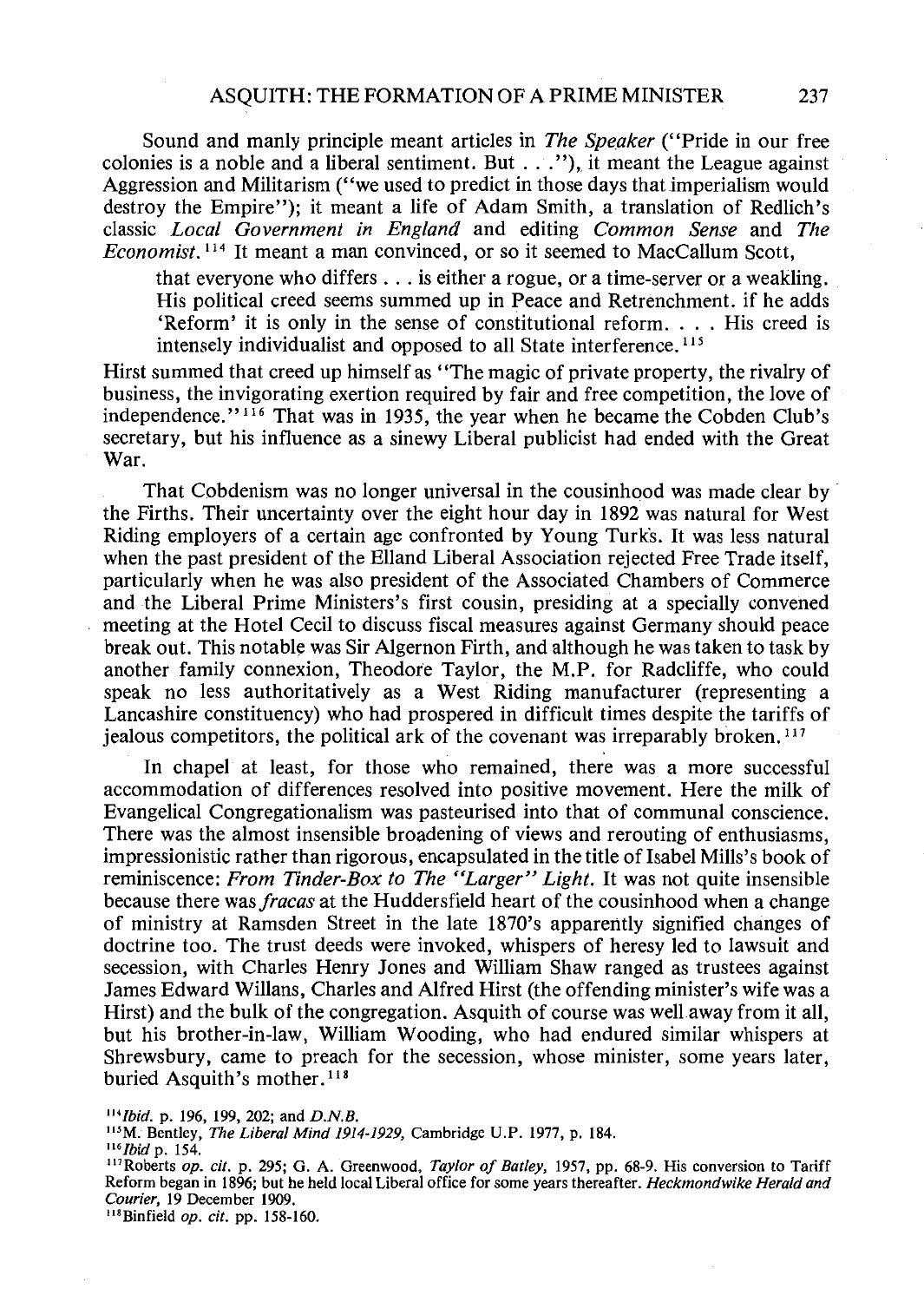Nonetheless it remains tempting to see such *fracas* as primarily a question of generation and personality. The secession (which took the name Milton, an odd choice in the light of that other, older, secession, Milton Rochdale, where William Shaw was now prominent) remained Congregational however self-consciously advanced, and its activities and slant were widely reflected in the West Riding. There, where ministerial and congregational personalities were at one, intelligent, successful men conditioned to turn thought into action and to judge accordingly, movement was a broad-bottomed affair across the frontiers of faith, politics and social conscience. The point is nowhere better illustrated than at St. Mary's Morley.

The Morley which had rebuilt the Old Chapel as St. Mary's in 1883 and was now proceeding to fill it with a carved teak pulpit, a large Exhibition organ and forty years of stained glass, was the Morley whose Congregational notables preferred Mill Hill to Bramham College, and whose civic pride was reflected in borough status in 1885 with a town hall seven years later, its corridors lined with likenesses of St. Mary's people. Titus Salt and Herbert Asquith, who moved away, were not the only boys to make good. Charles Scarth of Scarthingwell (1846-1921), head of Scarth and Sons (he had three, and nine daughters), made good and stayed on as member and deacon of St. Mary's, chairman of the School Board, town councillor and several times mayor. His was an Asquith knighthood (1914). 119 It was almost inevitable that for eighteen of Scarth's civic years Morley's M.P., A. E. Hutton, should also be a Congregationalist, a Bradford wool man, on Asquith's list for a peerage in 1910 should the constitution demand it, and it was entirely natural that the town hall from which election victories were announced should be opened by Asquith, Home Secretary now, who used the occasion to ruminate on Farnley Wood, concluding that since an archival foray had not *disproved* that his ancestor had been hanged and quartered he too descended from men who knew how to die for their faith. 120 Eighteen years later, in July 1913, Asquith received Morley's freedom and even the local Irish and Tories flew flags while four thousand red, white and blue programme waving children massed in the school yard to form WELCOME and more children massed to form H.H.A. and West Riding mayors and mayoresses crowded steeply up the town hall steps. There was a garden party at Morley Grange and the mandatory visit to Croft House. <sup>121</sup>

Asquith's Morley memories were of Sunday school processions (Rehoboth versus St. Mary's as it were) and Crimean jollifications, but this cheering prosperity did not reflect that Morley; it reflected a town whose horizons had been expanded no less than his and whose chapel community stood to the fore in this. Scarth of Scarthingwell sent a son to John McClure's Mill Hill School; Hutton, Morley's M.P., was an Old Millhillian himself and a Trinity Cambridge man; and the agent in such expansion was the minister at St. Mary's from 1877 to 1883.

William Edward Anderton, who was almost Asquith's exact contemporary, was the son of a Cleckheaton worsted spinner, the brother of an Inner Temple barrister, and a Cambridge first in Moral Sciences. The Andertons loomed large at Providence Place Cleckheaton, which was next to their mills, and in the Yorkshire Congregational Union and it was W. E. Anderton's ministry at Morley which saw

*w Who Was Who 1916-1928.* 

<sup>&</sup>lt;sup>120</sup> For A. E. Hutton (1865-1947) see A. H. Robinson "A Man of Faith and Works", *Congregational Monthly,* January 1972 p. 4; H. Spender, *Herbert Henry Asquith* n.d.c. 1915, p. 2.

<sup>&</sup>lt;sup>121</sup>G. Wood, Morley, op. cit, pp. 335-9, 345. I am also indebted for information to Mr. G. W. Atkinson.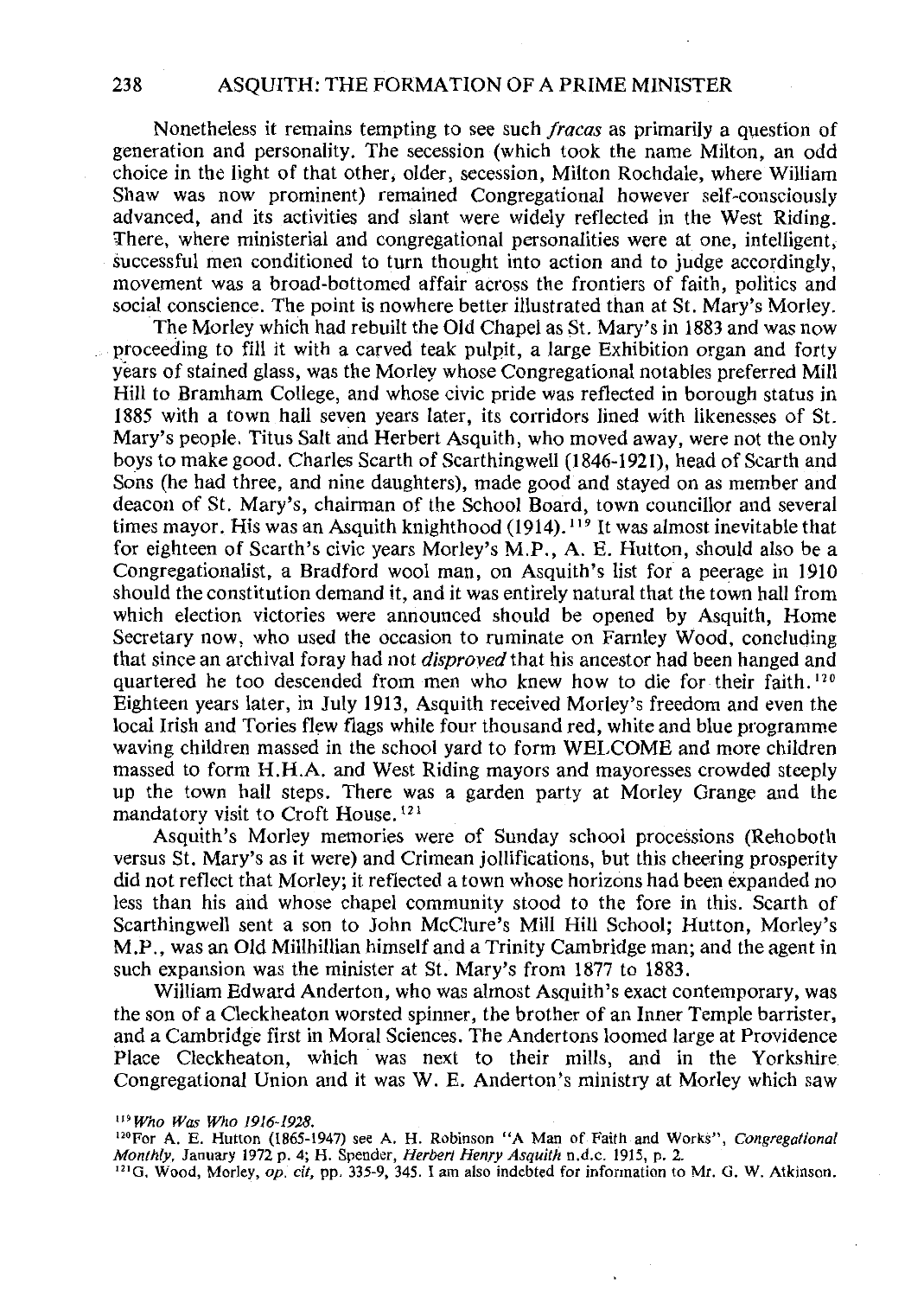the building of a church to hold 850, the growth of membership from 68 to over 170, a mission hall built by way of choir concerts and *tableaux vivants,* with a school for poor children, Christian Endeavour and Young Crusaders. His ministry also saw a steady trickle of members from Rehoboth, the Joshua Asquiths among them. Anderton became a marriage connexion of theirs.<sup>122</sup>

Morley was Anderton's first ministry (and he was not their first choice) and he moved on to Woodford Green where he ministered to the Spicer family in a carriage and pair church. There too he healed divisions, promoted action and increased membership, all of it on a larger scale.<sup>123</sup> Then he retired, almost blind, in 1905, and there is in his obituary a touch both of class and of failure: "... in the early ripeness of his manhood, he gave from the pulpit, with the beauty of a great simplicity, the rich fruits of a cultured and scholarly mind", and then, *d propos* his people's gift of Masson's *Life* of Milton, "there was in him the same high purpose of the Puritan. the same deep love of liberty, and the earnest desire to serve with tongue and pen the cause of public righteousness."<sup>124</sup>

Such churches, and such churchmen, expressed in microcosm that progressive element which was so marked in Edwardian Liberalism, although perhaps in Yorkshire it was overborne by the dead weight of the old guard of manufacturers fighting in Liberal caucus what they gallantly forebore in Congregational chapel.

The Lightcliffe church is a case in point. Never quite losing its reputation for social exclusiveness and coldness it yet responded from 1881 to twenty-five years and three pastorates of vigorous redefinition. The entire diaconate resigned in 1883 when . confronted by a young man in his twenties who would lecture on A Workman's Life, Women's Work in the World, or Christ and Art, but the young man stayed on for another nine years and church meeting promptly voted him an increased stipend. 125 In 1906 Lightcliffe's minister, a Cambridge man in his later thirties, resigned to devote himself to the Liberal Party in Yorkshire. He wrote a novel, *The Ascent of the Bostocks,* and a play, *The Bargain,* as well as *The Task of the Liberal Party* and *The Case Against the Lloyd George Coalition.* 126 The point about this is less that it marks a headlong secularisation of the evangelical impulse, which is arguable, than that it demonstrates the bracing of the Asquith hinterland by those professionals called to articulate its conscience at the very time that Asquith is becoming his party's natural leader. "It is the sacred duty of every man. to live in the world with all the passion, enthusiasm and earnestness he can muster. Religious teaching has been too much expectation and too little present life and duty", Samuel Pearson told Lightcliffe in the  $1880's$ ,  $127$  "Temperance, thrift, education, patriotism" wrote Harold Storey after his Lightcliffe pastorate twenty years later, rehearsing old catchwords and reclothing them. "- these things are all possible to citizens whose material circumstances are above the line of penury. To those who live below that line they are impossible. And it is surely the first business of the State to give the citizens 'a chance' by progressive and cumulative legislation that will help them to cross the line."<sup>128</sup>

<sup>&</sup>lt;sup>122</sup>St. Mary's Morley *Book 8, Book 43; Morley Observer 23 February 1884.*<br><sup>123</sup>R. L. Galley, *The History of the Woodford Green United Free Church*, Woodford 1968, pp. 31-5.

<sup>&</sup>lt;sup>124</sup> Congregational Year Book, 1938, p. 658.<br><sup>125</sup>D. H. Mason Ten Thousand Sermons, op. cit., pp. 22-3.

<sup>&</sup>lt;sup>126</sup>*Ibid* pp. 27-31; *The Halifax Junior Liberal Magazine*, undated cutting c. 1911; I am grateful to Mrs. H. A. Woodland for this reference.<br><sup>127</sup>Mason op. cit. p. 23.

<sup>&</sup>lt;sup>128</sup> The Halifax Junior Liberal Magazine, art. cit.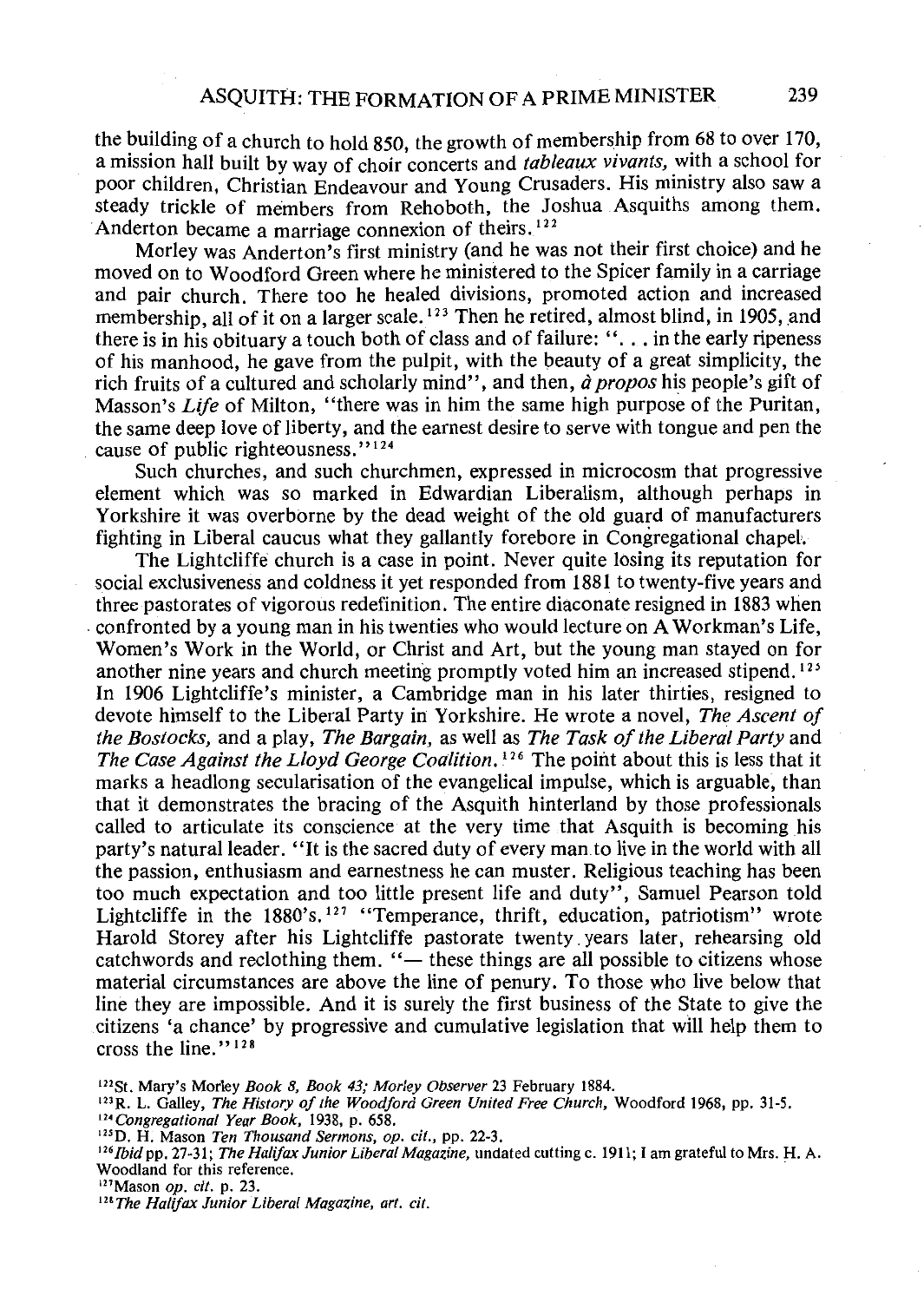Of course there was muddle in this and a determination to have the best of all worlds. Algernon Firth told the Lightcliffe Bazaar in 1890 that their "religion was worth nothing if they could not pay for it", but he followed this businessman's black-and-white six years later with regrets that the church was not doing more outside work to make other people happy.  $129$  Happiness and getting what you paid for was a natural equation for late Victorian Congregationalists and Liberals to inake. From the older ministerial generation Simeon Dyson closed thirty years sturdy combination of "courage with caution" at Upper Chapel, Idle, by sitting under the hot social gospeller Rhondda Williams at Greenfield, Bradford. 130 Dyson's son William Henry  $-$  another of the Asquith generation  $-$  carried Zion Wakefield ','triumphantly through a difficult period of transition'' in the late 1880's via a Brotherhood of eight hundred and a Sisterhood of a thousand, with what his obituary called "a real genius for interpreting the newer knowledge of the Bible"<sup>131</sup> From the intermediate ministerial generation Thomas Nicholson, who had married a Goldthorpe during his first pastorate at Providence Place Cleckheaton, was regarded as Rotherham's Liberal leader and Arthur Acland's local right hand man. In 1894, when Acland was Gladstone's Vice President of the Council for Education and bracketed with Asquith as a man to watch, Nicholson addressed the Yorkshire Congregational Union on "A Democratic Church for a Democratic Age": at Huddersfield.<sup>132</sup> Eight years later one of Nicholson's old Providence Place laymen, Arthur Anderton, returned to that theme when congratulating Rhondda Williams on Greenfield's jubilee: ·

Perhaps the most marked difference is to be found in the answer we should give to the question, 'Am I my brother's keeper?' Fifty or sixty years ago individualism prevailed. . . Now we have come to the conclusion that there are many things that can be done better in association (hear, hear) ... If the ideal of a church is lowered it is sure to have a very injurious effect on other institutions outside the church, and especially on institutions in connection with our municipalities, and in connection with our national life; and I am most anxious to speak to the young people here on the necessity of taking a keen and earnest interest in their municipal, in their political and in their national life. I am anxious that the church should not lower the tone of other institutions . . . Fifty years ago there was very little idea of a municipality taking up the work which it is taking up to-day. Our waterworks, our gasworks, our electricity works, our trams — these and other things are very much better managed in the interests of the people than in the interests of private individuals. These matters will require the attention of the best men of the community, the attention of men permeated with Christian principle. If men are to attain the best government we must be actuated by Christian principles ...... With regard to education, what a change in our system .. . what we have recognised is not that every parent is responsible for his child's education, but that the State is responsible ... it behoves the young men and young women also  $-$  for wives have their influence on their husbands  $-$  to see to these important matters. All these things are calling for the best endeavour that can be put forward, and I have been disheartened sometimes

<sup>&</sup>lt;sup>129</sup> Information from Mr. D. H. Mason.

*<sup>&</sup>quot;'Congregational Year Book,* 1905, p. 159.

*<sup>&</sup>quot;'Ibid,* 1919, p. 72.

*<sup>&</sup>quot;'Congregational Year Book,* 1933, pp. 240-1.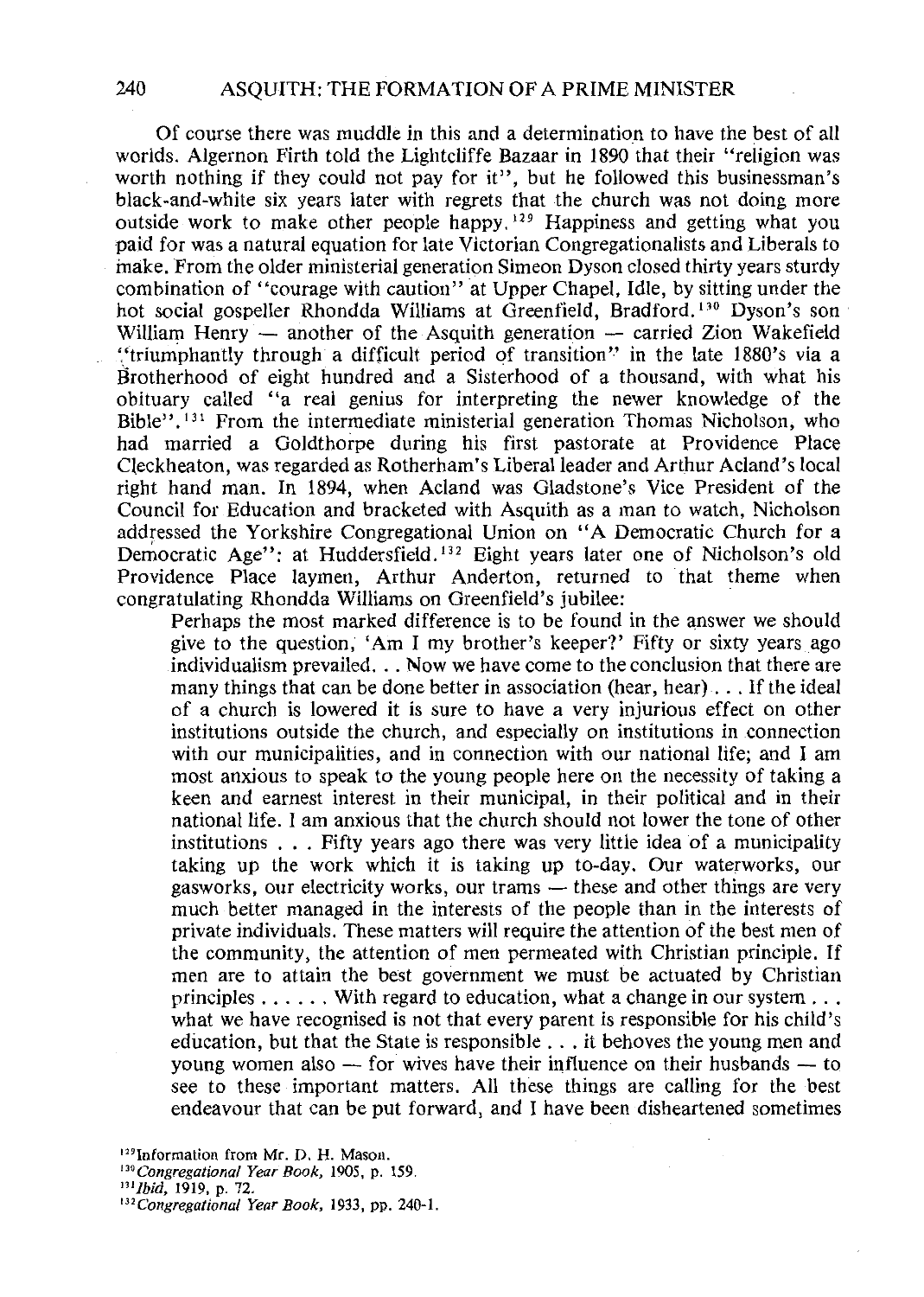during the last ten or twelve years by the falling away in the matter of public service on the part of our young men.<sup>133</sup>

And where stood Asquith in this, for so far the story has been entirely a matter of Hamlet without the Prince of Denmark? The constraints of personal ambition and the social complexities enjoined from the mid 1890's by marriage to Margot are not our present concern.

It is our concern to stress that the affinities enjoined by his first fourteen years remained strong for his first forty and could not thereafter be ignored as long as personal ambition survived, and that there was more to those affinities than the stridencies of the Nonconformist Conscience. If the bickerings of religious sects passed him by, those of political sects could not, and the two were not always separable.

In March 1885 Edward Leatham, Huddersfield's M.P., John Bright's brotherin-law and Quaker turned State Churchman, replied in all seriousness to the charge that to date only one mechanic and one working man had been returned to Parliament:

I should have accepted the circumstance as a triumphant proof of its [the system's] success. The working classes have shown a rate discretion ... It is by this process that we have arrived at the vigour of Democracy, without experiencing what I may term the shock of its brute force .... This is the very meaning of election. We elect, not the random elements, which in their infinite variety are to be found scattered everywhere upon the surface, but what is best and soundest; and it is only on this grand hypothesis that this House is honourable, or that it is any honour to sit in it.  $134$ 

Such political Calvinism was, for example, the secret of Rochdale's vigour and success, for the Rochdalian grandees, the Ashworths and Petries and Kelsalls, as John Vincent has demonstrated, dominated by virtue of public consent: "they were a responsible *elite* rather than a ruling class". 135 It was more than that, for this was the principle which, under Divine guidance no doubt, animated Congregational and Baptist churches, if not most Nonconformists. This was also the principle which motivated Asquith's Liberalism, with its fine sense of the mutual reaction of legitimate interests. There is room in it for radicalism, pragmatism and flexibility but not for democracy; its concept of respect and responsibility is too great for true democracy. Stephen Koss has drawn suggestive parallels between the political response of Asquith and those of Lord Liverpool, Peel and, especially, Gladstone. 136 Theirs was the Westminster tradition to which Asquith became completely assimilated; but Asquith's mature political responses may also be seen as a natural development from what this study has called his *hinterland.* If there was something Nonconformist about what Stephen Koss calls Asquith's tendency to interpret moral issues in pounds, shillings and pence, so there was in his prime political quality, that of distilling other men's genius, of being "a fulcrum, balancing discordant opinions, and mediating between them", transcending and thus

<sup>133</sup> Greenfield Congregational Church Bradford, 1852-1902: A 'Souvenir' of the Jubilee Celebration *Services,* 1902, pp. 53·4.

<sup>134</sup> quoted in A. Jones, *The Politics of Reform 1884*, Cambridge U.P. 1972, pp. 105-6.

<sup>135</sup> Vincent, *op. cit.*, p. 110.

<sup>136</sup> Koss, Asquith, op. cit., pp. 99, 88, 101-3.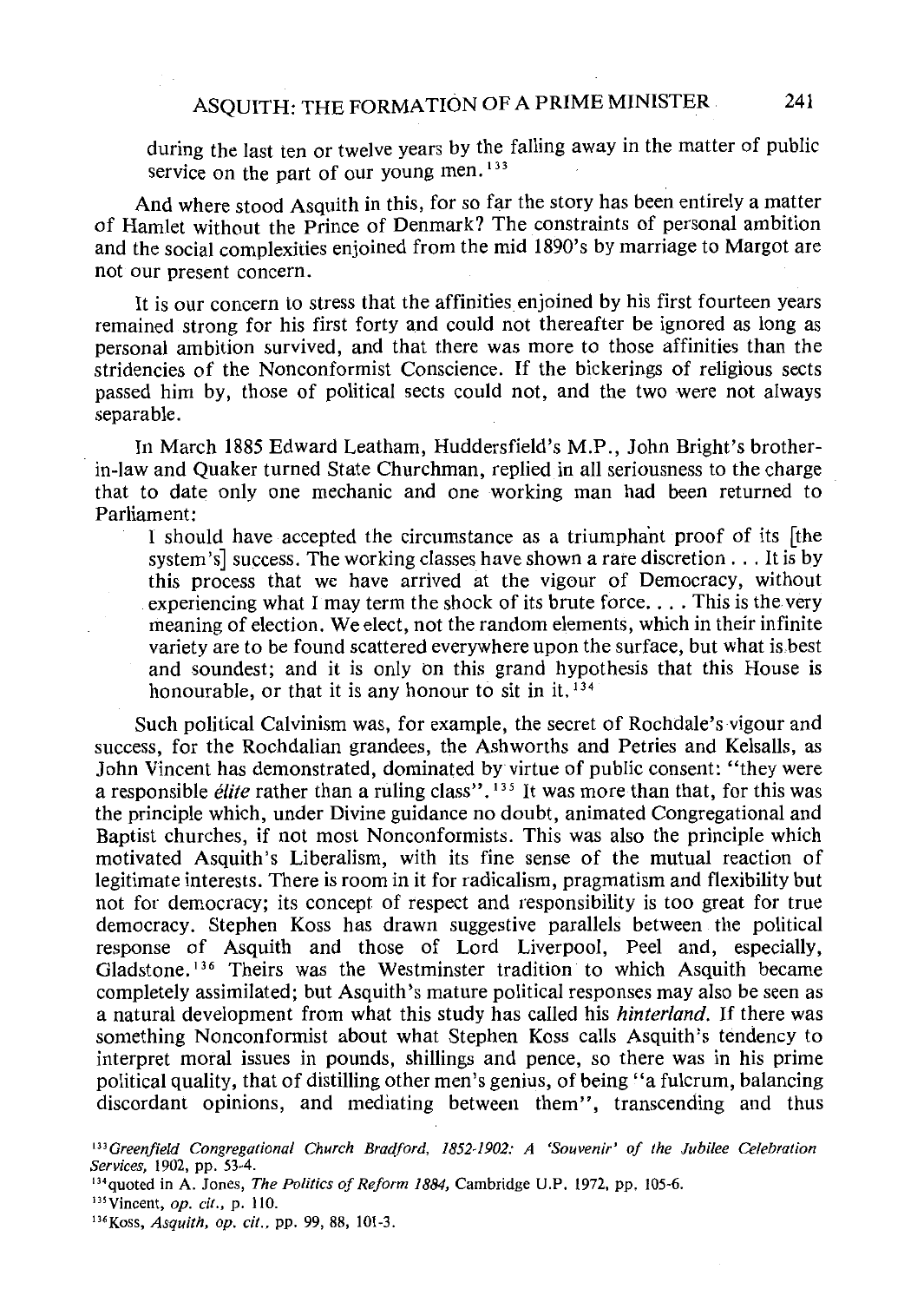transmitting *all* Liberal tendencies. <sup>137</sup> That, more than prophecy, is the art of the Congregational minister, and Asquith was a connoisseur of sermons.

Prime Ministers are seldom left in peace by their past. Asquith showed some sense of this when, in addition to the earldom of Oxford, with Asquith in tow, he chose as his secondary title that of Viscount Asquith of Morley. He could no more quite shake off his early Congregationalism than he could quite shake off the West Riding. In 1864 his mother moved down to St. Leonard's on Sea where, in November, she joined the Congregational church with whose minister, Andrew Reed, Sir Charles Reed's brother, there were mutual if distant family connexions. 138 William Willans and Herbert Henry Asquith followed their mother iii-membership in 1867, presumably during school holidays, and their sister Evelyn in  $1869$ <sup>139</sup> It was thus, through the Congregational church, that Evelyn met her husband William Wooding and that Herbert met his first wife, Helen Melland, for Wooding was recovering from a bruising pastorate by teaching in a St. Leonard's boys' school and Helen Melland came occasionally to visit her orphaned Kelsall cousins. <sup>140</sup>

Such encounters with their consequent commitments were more than mere social accidents, although Asquith did not renew his commitment to church membership. In his Hampstead days he would be among those urging R. F. Horton to come to Lyndhurst Road, but he would do so as a member of the congregation, not of the church. 141 Later still Nonconformity would be for him a matter for state Liberal occasions or asides in letters to close women friends. "We are going this afternoon to the Nonconformist Thanksgiving at the Albert Hall", he wrote to one of them, Hilda Harrisson, on 16 November 1918. 142 But the following day he repeated this Nonconformist experience, for he went to worship at Westminster Chapel. The presence, a week after the signing of the Armistice, at a Congregational church, of the man who had brought Britain into total war, was profoundly suggestive; so was the presence of his companion, the Honble. Mrs. Keppel, whose opulent beauty was as outmoded in the sudden post-war world as the Nonconformist Conscience had felt it to be before the lights went out. 143

CLYDE BINFIELD

<sup>137</sup>*Ibid*, pp. 76, 75.<br><sup>138</sup> Information from Mr. K. Moore and Mrs. L. D. O'Nions; Andrew Reed's sister-in-law, Lady Reed, was the aunt of Mrs. Wrigley Willans.

<sup>139</sup> Information from Mr. K. Moore.<br><sup>140</sup>Spender and Asquith, *op. cit.*, p. 42; I am indebted to Mr. K. Moore, Mr. J. Creasey and Revd. A. M. Hill for information about Wooding for whom see also *Essex Hall Year Book,* 1919, p. 110. 141 R. F. Horton, *An Autobiography,* 1917, p. 55.

<sup>142</sup> 0. MacCarthy ed. *H. H. A. Letters of the Earl of Oxford and Asquith To a Friend, 1st Series* 

*1915-1922,* 1933 p. 83. ' 143Westminster Chapel, *Visitors Book 1905.* 1905-.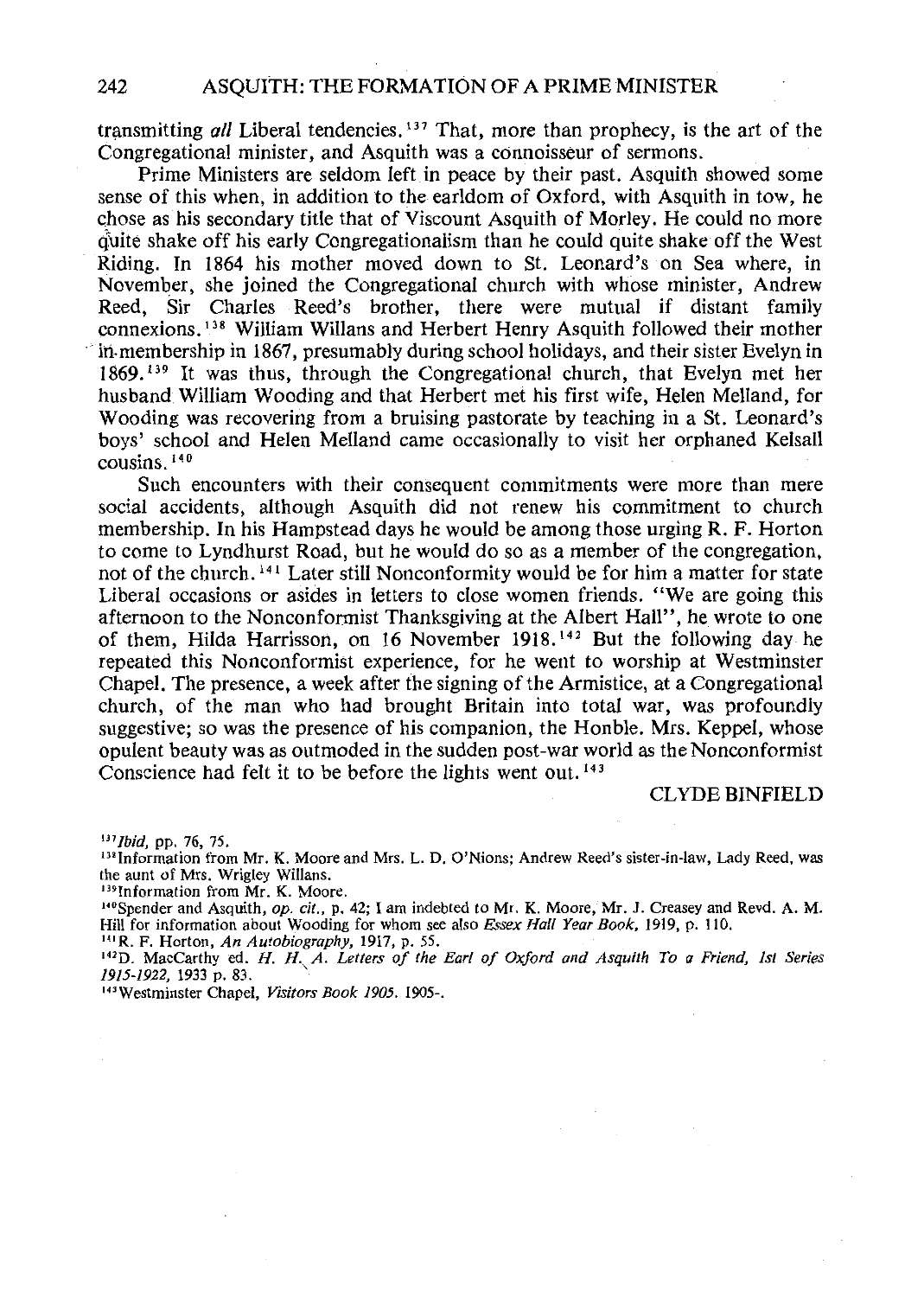### **PURITAN VERSUS SEPARATIST: A NEW LETTER**

Although most of the printed works in the puritan-separatist dialogue of the early seventeenth century survive, few private communications between members of the two groups remain. Tucked away in a manuscript volume at Sion College, London, is one letter of this correspondence, which was probably written between 1609 and 1625. 1 In this note, a puritan named Dionis Fitzherbert admonishes a woman who belonged to John Robinson's separatist congregation at Leiden in the hope 'that she would return to the church of England.

Mutual antipathies marred relations between these two groups. On one hand, since separatists were former puritans who had left the Anglican communion to seek full and immediate religious reformation, puritans regarded them as impatient schismatics whose rashness jeopardized the cause of national ecclesiastical reform. Puritans also looked upon these defectors from their ranks as deserters of Anglicanism in its hour of need.<sup>2</sup> On the other hand, separatists often viewed puritans as moral cowards who acknowledged their church's corruption but lacked the courage to leave it for the difficult and dangerous path of separation.<sup>3</sup> As evidence to support this accusation, they cited the preaching of "forward" puritan divines. *4* These ministers' denunciations of the state church impelled some of their listeners to draw the logical conclusion that it was so sinful that it must be abandoned; yet, when these people embraced separatism, they found themselves attacked by these same men.

Given each party's hostile perceptions of the other, the fervour which suffuses Fitzherbert's appeal to "Mistress W." is understandable. In their controversies, puritans and separatists were often more bitter toward each other than toward their common episcopal adversaries. *5* Frustrations, hardships, and misunderstandings shortened tempers and sharpened language. No better illustration exists of the Biblical proverb that "a brother offended is harder to winne then [than] a strong citie, & their contentions are like the barre of a palace." *<sup>6</sup>*

#### \* \* \* \* \* \*

#### TO MISTRESS W. AT LADEN7

Good Mistress W. I receaved a letter long since from yow, therefore I crave pardon for my slacknes in writing againe; my occasions indeed being such as I doubt not, were they knowne unto yow, would very well excuse me with you. I see well yow have

<sup>7</sup>In the text given here, punctuation and capitalization have been modernized, and abbreviations extended. Superior letters have been reduced, italics omitted, and quotation marks added where appropriate.

<sup>&#</sup>x27;Sion College MS. ARC/L40.2/E47, fols. 41 *recto-42 recto,* Sion College, London.

<sup>&#</sup>x27;For an interesting opinion on these points, see Henoch Clapham, *The Syn, against the Holy Ghoste: Made Manifest from those grounds of Faith, which haue bene taught* & *received by the Faithful/ in England,* & *that for those 40* y[ears] *togither vnder the prosperovs raigne of my Soveraigne Lady* & *Quene Elishabet. Which may serue for a rayning in of the heady,* & *yet for a spur to slouthfu/1 Spirits* (Amsterdam, 1598), sig. [A 1 *verso].* See also William Haller, *The Rise of Puritanism. Or, the Way to the New Jerusalem as Set Forth in*  Pulpit and Press from Thomas Cartwright to John Lilburne and John Milton, 1570-1643, New York 1938,

pp. 180-182.<br><sup>3</sup> Perry Miller, *Orthodoxy in Massachusetts 1630-1650: A Genetic Study*, Cambridge, Mass. 1933, 60-72.

<sup>&#</sup>x27;Leland H. Carlson, ed., *The Writings of John Greenwood and Henry Barrow, 1591-1593,* Elizabethan Nonconformist Texts, vol. vi, 1970, p. 317.

<sup>&#</sup>x27;Miller, *Orthodoxy in Massachusetts,* p.68.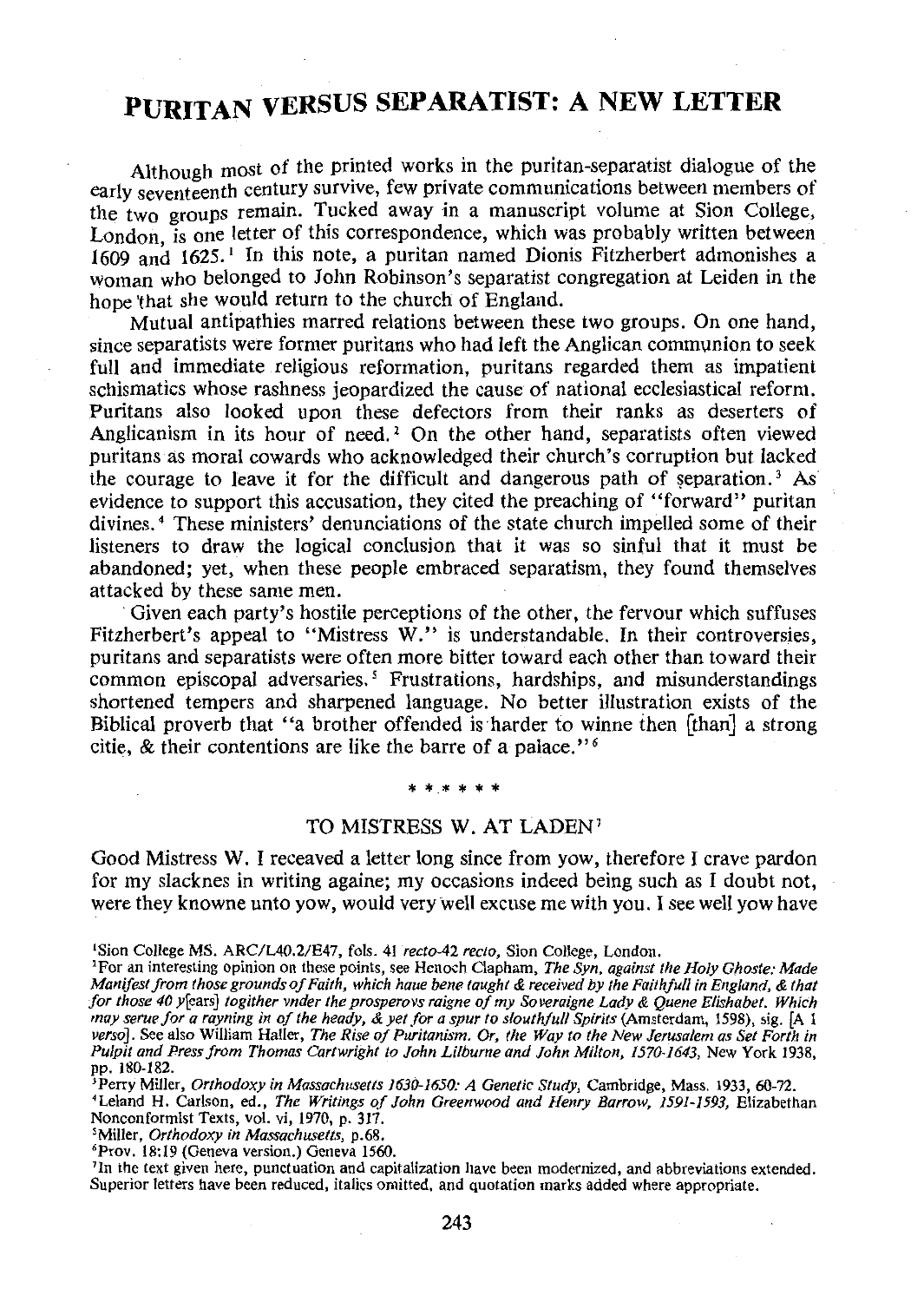not forgot our often reasoninges about your seperation. I must, and ever shall with out better proofe then [than] your bare coniecture, affirme yt to be impossible to prove that Titus was an euangelist in that perticuler cense as yow take ytt; or that he did not ordaine elders as a bishopp, but as an euangelist.<sup>8</sup> I would to God yow  $\&$ many with yow had loved the Church of England but half soe well as yow ought to have done; [then] this curious prying into her faultes, if she have any in this kind, had never been, but God had receaved to His infinite glory farre more prayse and thanks for His rich mercyes towardes her. Shall I or can I thinke of for saking that mother in whose howells I was conceyved by the mortall word of truth, and by whose breastes I am nourished to the hope of eternall life; whome yow (alas that I should speak yt) her ungratefull & unkind children can not in vtmost evill will but say that she holdes the faith aright? Where is the charity then [that] Luther (looke [in] your own booke) so earnestly commendes; that suffreth all thinges, the purity of faith presu $\lceil r \rceil \text{ved} \rceil$ <sup>9</sup> God doth know how truely I speake yt: I have this twenty yeres and more, day and night, I will not say how painefully nor through how many and manifold temptations, I have sought out the truth through a world of controversies,. yet did never see iust cause but to admyre and cleave to, yea, & love the Church of England as I doe dearely (I hope as the balls of myne owne eyes, or whatsoever is dearest to my sowle), not but that I thinke she may have her spottes & blemishes,  $$ which with my owne I hartily bewayle and lament. Farre be such pride from vs. But I assure my self yt can never be proved that there hath or can be in any tyme a just seperation from any such a church as she is. I have read over the Scriptures not so little as fifty or threescore tymes (God knowes with how true a.desire to know the truth); yet could never see the least stepps of such a seperation. Then know what yow have done: gone from a church that nourisheth thousandes that loves [sic] the Lord Jesus to their mortality. And can such a church be held execrable that believees and holdes euery point of the fayth once delivered to the scaints, that receaves every truth of God according to her knowledg, and that practizeth every commaundment of God according to grace given her? And can she be forsaken? Who can but wonder att this? And for saken by her owne children for her outward forme onely. If yt were granted that she were soe deformed as they make her, which who will graunt them, are all not all other thinges whatsoever but dependances upon theis? Why doe yow leave her then that hath soe sound a foundation? 0 then examyne well what yow have done, and be not ashamed to confesse that yow may erre. Why, if your mother be ragged or tome, sick or deformed, come with your prayers & teares to heale and amende her; but fly not from her as uncleane who onely trustes in the pretious [precious] blood of Christ Jesus to cleanse her from all synne. In a word, I must needes feare [that] they never truely felt the power and force of her profession that could love her soe little as to leave her upon soe weake groundes. Pardon me if soe good a zeale make me speake playne; yet yf yow can produce either example or precept out of the Holy Scriptures to for sake or seperate from such a church as yow have done, although I cannot promise to see Laden yet I must confesse my self to be much dece[i] ued, and would to God I could be as truely confident of your retorne to her as I am assured yow can find noe warrant from God or His Word to depart away from her. Happy had yt been for yow (all of yow, I meane) if yow had lived among

'Titus 1: 5-7 (Geneva version).

<sup>9</sup>The reference here is unclear. For a statement from Luther's works on this point, see "Treatise on Good Works, 1520," ed. and trans. W. A. Lambert, and James Atkinson, in Helmut T. Lehman, gen. ed., *Luther's Works* (American edition), 54 vols. Philadelphia 1958-67, pp. xliv, 35-37.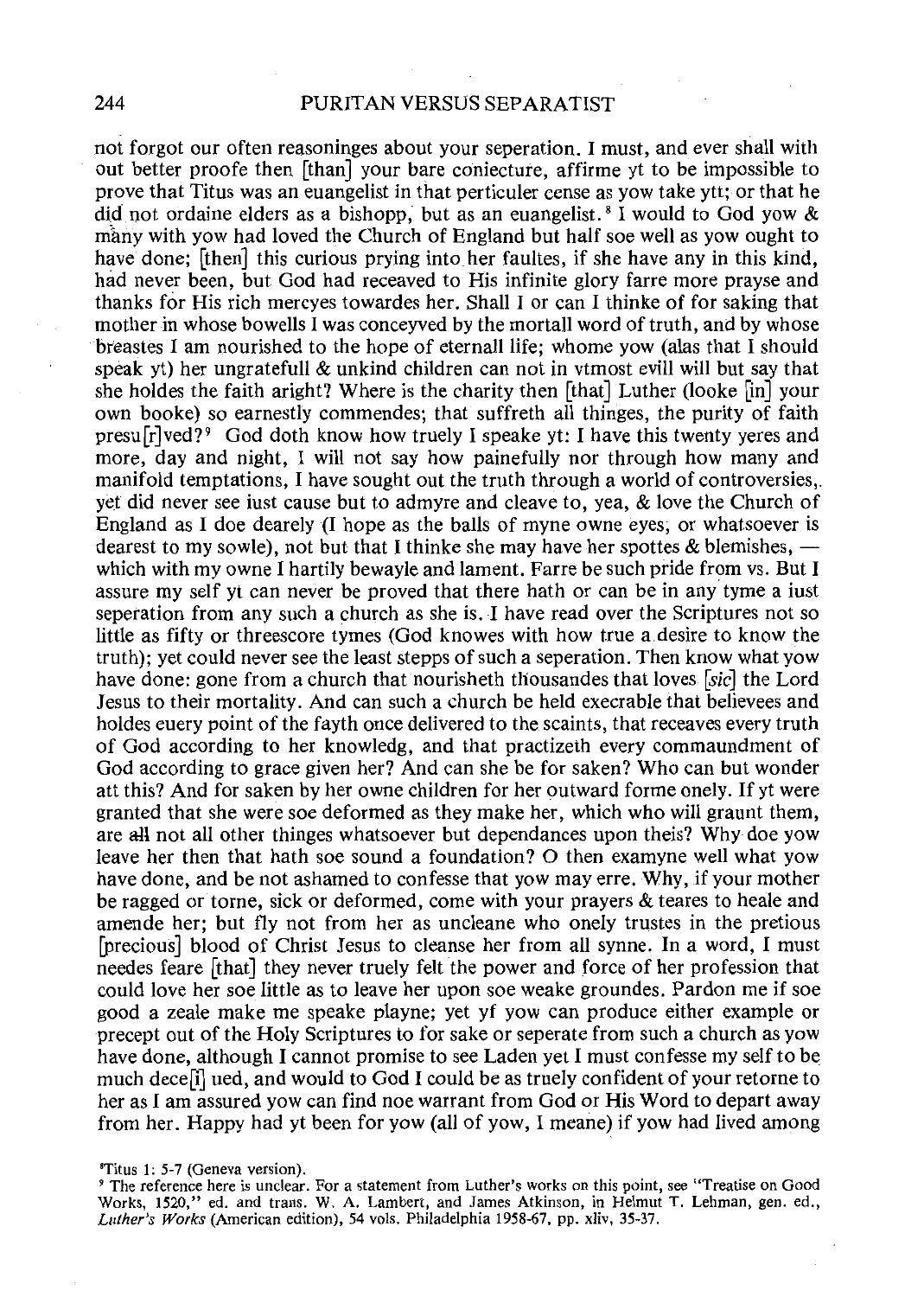our poore afflicted brethren, where the sharpe scourge of persecution would have kept yow from theis weake variances with them that love yow soe well, where yow should have felt by experience how farre we are departed from Babilon, who gladly would overwhelme us all; soe truely doth she feele we are not onely gone but fly out of her. Although yow upbrayd your freindes still with "goe out of her my people," $10$  who  $\left[\right]$  blessed be God) hat been a spetyall [special] meanes to draw yow. and (to speake noe more then [than] truth) all the reformed churches in the Christian world out of that spirituall bondage, who ever one of them, I doubt not, doe and may bow there heades in thankfulness to this glorious church yow for sake and despise, soe much hath God magnified her. And I doubt not but yow see cause enough, alas, too much, to pray to God to contynue that His favor to her and by her in this most needefull tyme of His church; or els even teares of blood will proclayme to all the world the great workes God hath done by her, which Lord, for thy Christes sake, still cease not to contynue untill Babilon be rewarded as she hath rewarded vs. To the which I hope yow are not soe farre gone from vs, at least in affect[i]on, as not here to joyne with vs in saying "Amen."

ff [Dionis Fitzherbert]

#### MICHAEL E. MOODY

10Rev. 18:4 (Geneva version). This passage was a favourite of the separatists. They interpreted it as God's direct command to forsake false churches.

#### **REVIEWS**

*Archbishop Orinda/ 1519-1583: The Struggle for a Reformed Church.* By Patrick Collinson. Pp. 368., Cape, London, 1979, £13.50.

Professor Collinson hinted that he saw the Elizabethan age as a lost opportunity for the building of a more comprehensive and more evangelical kind of English church in his account, published in 1967, of the *Elizabethan Puritan Movement.* His intention in this biography is to show Edmund Grindal's importance "as a symbol of all that was best and of so much that might have been in the episcopal leadership of the English church and Reformation". He succeeds brilliantly in this task. The book is written with all the fastidiousness, grace and elegance that his writings have led one to expect. It is securely founded on a mastery of the ecclesiastical sources of the period and the sensitivity of an experienced scholar to the nuances of every document brought to bear on Grindal's life. The publishers are to be congratulated too on a sumptuous format, with ten illustrations and splendid endpapers reproducing the opening lines of Grindal's famous letter to the Queen.

The essence of Grindal's puritanism, Collinson finds, was his sense of reformation as a "process of ceaseless edification". The test of all nonconformity for him was whether there were valid pastoral reasons in justification of it. We are shown how Grindal used his powers of patronage to advance creative and dynamic men, first in the bishopric of London then in the archbishopric of York. Collinson carefully indicates the complexities of the conflict over the surplice and square cap in 1566-7. making sense of Grindal's behaviour over the issue and explaining how he both exhibited pastoral responsibility in his handling of the crisis and yet became in the next years a "relentless opponent of separatist puritanism". The account of the quarrel with Elizabeth is equally clear: it includes an exemplary unravelling of the